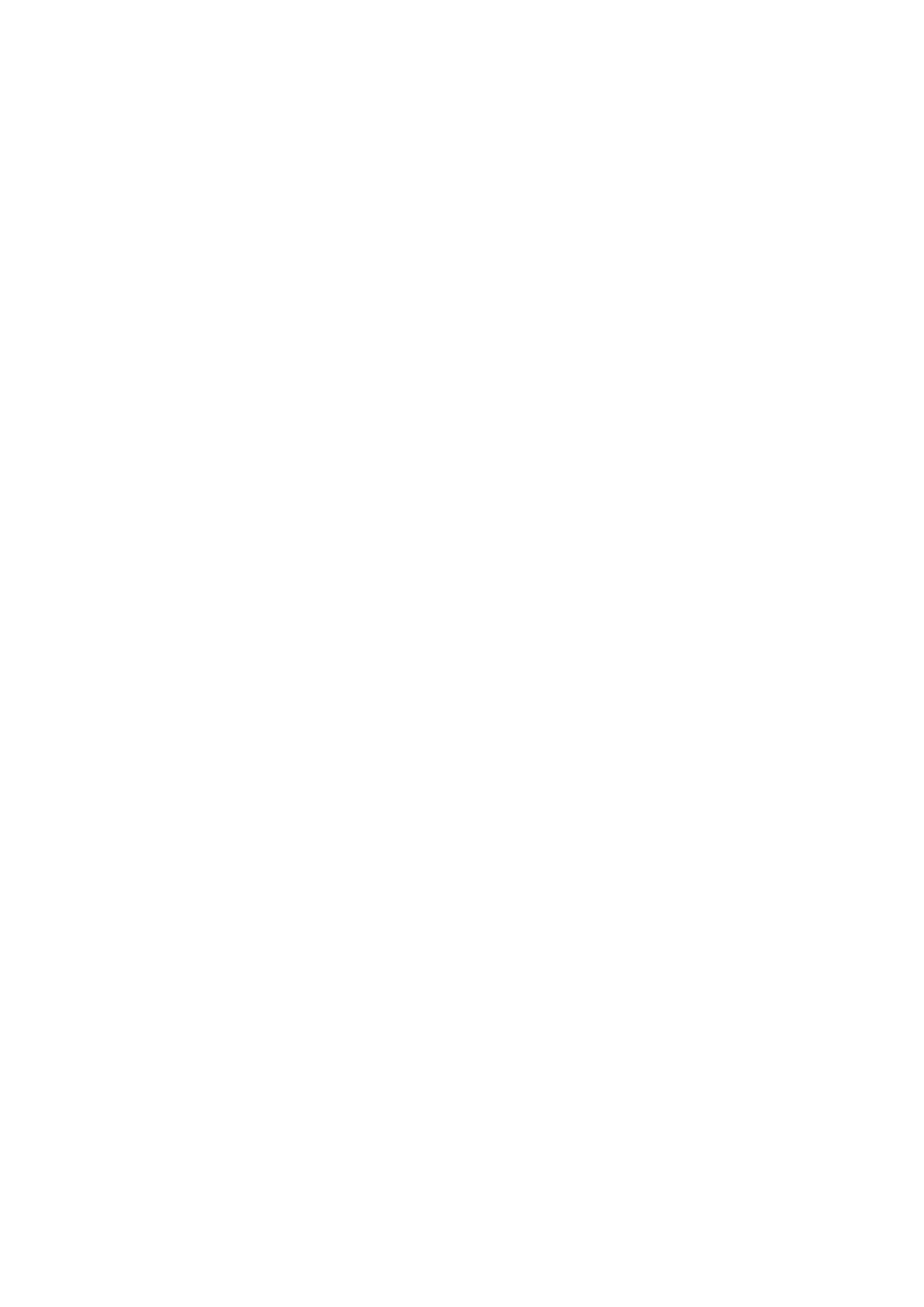# <span id="page-2-0"></span>EXECUTIVE SUMMARY

## **1. The mitigation potential of a multifunctional food system: from TYFA to TYFA-GHG**

The TYFA scenario was developed to explore the conditions under which a generalisation of agroecology, based on more extensive and multifunctional agroecosystems, could be possible. It relies on a modelling tool simulating the functioning of the European food system in terms of basic biophysical constraints (nitrogen cycle, feed-food balance). The main assumptions tested in the scenario are: the generalisation of organic farming, the extension of agroecological infrastructure, the redeployment of permanent grasslands and the adoption of healthier diets (in particular less animal products and more fruit and vegetables). These hypotheses were defined in order to jointly address the key challenges the European food system is currently facing, including the increase in chronic non-communicable diseases associated with food, impacts on, and of, climate change on agricultural systems, biodiversity loss and the degradation of natural resources (soil, water).

Despite a 35% drop in production, the TYFA scenario would enable to feed 530 million Europeans more sustainably by 2050 while generating a surplus in cereals, dairy products and wine. It would also reduce direct and indirect GHG emissions by around -40% compared to 2010 (-35% for non-CO<sub>2</sub> direct emissions using the UNFCCC framework), and offer a soil carbon sequestration potential in arable land and grassland of 159 MtCO<sub>2</sub>eql/ year, at least up until 2035. Bioenergy production based on agricultural feedstock would however be reduced to zero, as almost all the land would be used for food production due to lower yields. Such characteristics (and in particular the fact that residual emissions of the agricultural sector would still amount to around 60 MtCO<sub>2</sub>eql/year) make the TYFA scenario difficult to reconcile with the objective of carbon neutrality.

To explore the possible contribution of an agroecological Europe to this objective, a variant of the scenario, TYFA-GHG, has been developed. It borrows some assumptions from scenarios that are more climate performance-oriented from the outset than TYFA, while maintaining the latter's fundamentals in terms of biodiversity and natural resource management. In a nutshell, the controlled and limited development of anaerobic digestion using grassland grasses (and animal manure) allows for a greater reduction in cattle numbers compared to 2010 (-34% compared to -15% for TYFA) while maintaining the area under permanent grassland. Thus, 18% of the biomass of grasslands and 50% of animal manure are used as feedstock for biogas production. The relatively larger decrease in the cattle population explains the significant improvement in TYFA-GHG' GHG balance (-47% compared to -35% for non  $CO<sub>2</sub>$  direct emissions), while the development of anaerobic digestion allows for a bioenergy production of 189 TWh. Potential negative impacts of such a development on soil and water quality (in particular through digestate spreading) and the diversity of cropping systems (associated to scale effects given the important investment costs), although difficult to quantify in a prospective manner, can be significant. These two aspects led us not to consider a more substantial development of anaerobic digestion, based for example on cover crops or on a larger fraction of grassland, although the latter would have made it possible to further reduce the cattle population. Without being able to set a precise limit from which the scenario would switch to a bioenergy logic that would change the very nature of the agroecology envisaged, it should be recalled that scale changes the very structure of the sector: TYFA-GHG is not a justification in principle for anaerobic digestion development, but the exploration of a variant that has its interest only at the scale where it is envisaged.

In order to understand the mitigation implications of TYFA/ TYFA-GHG, and to compare them with the agricultural component of recently published carbon-neutral scenarios, a comparative framework has been developed. It provides a basis for a more general discussion on transformation pathways towards a sustainable food system (including the objective of carbon neutrality).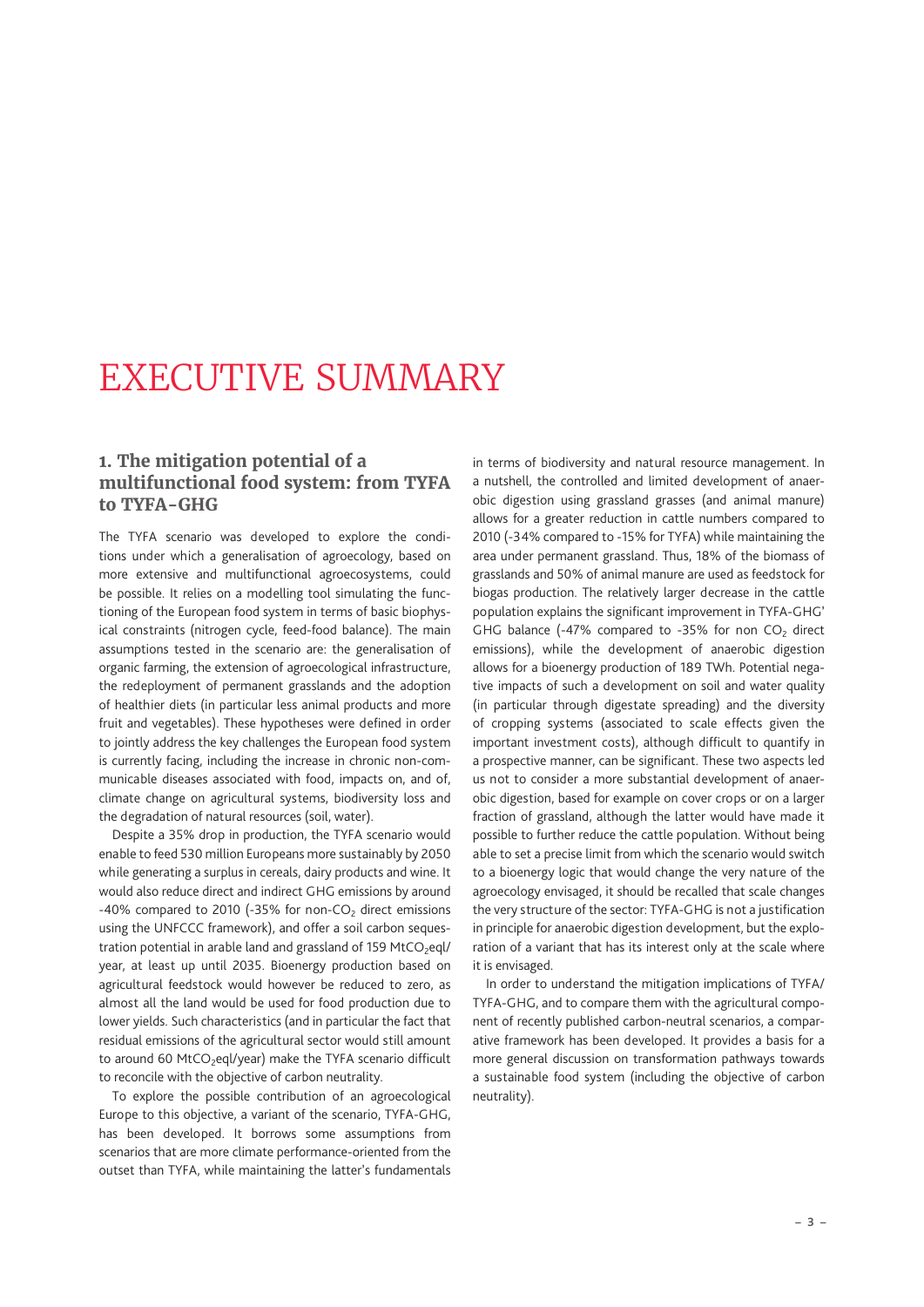# **2. A "dashboard" for a multidimensional approach to the decarbonation of the food system**

Following the methodology developed in the Deep decarbonisation Pathways project,**<sup>1</sup>** we propose a "dashboard" structured around three themes: drivers of change; emission structure; co-benefits and trade-offs. For each theme, a limited number of indicators allow to make explicit the choices, hypotheses and results of each scenario and thus to compare them systematically. **Table 1** illustrates the approach adopted and presents selected indicators for each theme.

This dashboard must be understood in a dynamic perspective: beyond a static comparison between scenarios whose objective would be to define which would be the «best», its objective is to engage a discussion between approaches that are characterized by different starting points, and which have tended–so far–to ignore each other. The objective is to identify in this way the "no regrets" options and the trade-offs to be considered, being as explicit as possible as to their consequences on one or other of the dimensions considered.

### **TABLE 1. A dashboard for a multidimensional approach to the decarbonation of the European food system**

| <b>Themes</b>                                                                                                                                                                                                                                                                                        | EU LTS<br>NZ 2050 |  |
|------------------------------------------------------------------------------------------------------------------------------------------------------------------------------------------------------------------------------------------------------------------------------------------------------|-------------------|--|
| Drivers<br>- Human diets (caloric intake, ratio animal / vegetal<br>proteins, ratio ruminant/monogastric meat)<br>$-$ Yields<br>- Carbon efficiency (kg CO <sub>2</sub> eql/tons)<br>- Land use change<br>- Food waste and losses (in % of the production)<br>-Trade balance (in tons)               |                   |  |
| Mitgation<br>- Emissions reduction<br>- Carbon sequestration : (i) agricultural soils ; (ii) forest<br>ecosystems<br>- Fossil carbon substitution : energy production from<br>agricultural feedstock                                                                                                 |                   |  |
| Co-benefits and trade-offs<br>- Biodiversity and natural resources (area under<br>natural/extensive grasslands, share of agroecological<br>infrastructures, pesticides/synthetic fertilizers uses)<br>- Human health<br>- Climate change adaptation (level of diversification of<br>farming systems) |                   |  |

Note: EU LTS = scenarios belonging to the Long Term Strategy of the European Union; NZ 2050 = net-zero scenarios developed by the European Climate Foundation.

# **3. Two "families" of scenarios with different starting points**

The scenarios analysed first rest on two different logics.

Those proposed under the European Union's long-term strategy (EU LTS) and the Net Zero 2050 study (NZ 2050) seek primarily to achieve a deep decarbonisation of the whole economy. They rely on yields increases through the intensification of agricultural systems and (secondarily) on changes in diets (less animal products, especially ruminants). The objective is to free up agricultural land to either afforest it—and thus increase the biogenic sink—or use it to produce bioenergy. In this land sparing approach, increases in yields (for both animal and cropping systems) play a central role. The productivity gains envisaged are based on the adoption of technologies that are deemed to also limit (or even reduce) the environmental impacts of agricultural systems, in a context where these same impacts are today very significant.

The TYFA/TYFA-GHG scenarios were constructed in order to test the credibility of a generalisation of agroecology on a European scale. They consider changes towards more thrifty diets and more extensive animal and plant production systems as key (and complementary) levers to meet the challenges of natural resources management (soil and water), biodiversity conservation and human health. In such a land sharing approach, the extensification of farming systems makes it possible to simultaneously *reduce* total GHG emissions—although the level of carbon efficiency of production is only slightly improving—and *restore* natural resources and biodiversity.

The characteristics of the food systems resulting from these two approaches are logically quite distinct. While TYFA's compatibility with the objective of carbon neutrality is questionable, the scenario addresses many of the key issues the European food system is now facing.

- In terms of human health, the phasing out of pesticides simultaneously provides safer working conditions for farmers, who are the first to be affected by pesticide use, and healthier food.**<sup>2</sup>** The envisioned dietary changes, that go beyond simply reducing total and animal calories in order to reduce emissions, but also consider increasing fruit and vegetables consumption and reducing sugar, would also improve consumer health.
- In terms of biodiversity, the extension of agroecological infrastructures—which represent 10% of arable land in 2050—combined with the redeployment of natural grasslands and the abandonment of pesticides and synthetic fertilizers, ensure in TYFA/TYFA-GHG a real recovery of biodiversity through the redeployment of food webs at all

**<sup>2</sup>** While the positive effects on human health of a diet free of pesticide residues are difficult to demonstrate today, several recent studies provide arguments that are increasingly difficult to ignore. See notably Baudry, J. *et al.* (2018). Association of Frequency of Organic Food Consumption With Cancer Risk. Findings From the NutriNet-Sante - Prospective Cohort Study. *JAMA Internal Medicine*, 10 ; Johansson, E. *et al.* (2014). Contribution of Organically Grown Crops to Human Health. 11 (4), 3870.

**<sup>1</sup>** Waisman, H. *et al.*, (2019). A pathway design framework for national low greenhouse gas emission development strategies. *Nature Climate Change*, 9 (4), 261-268.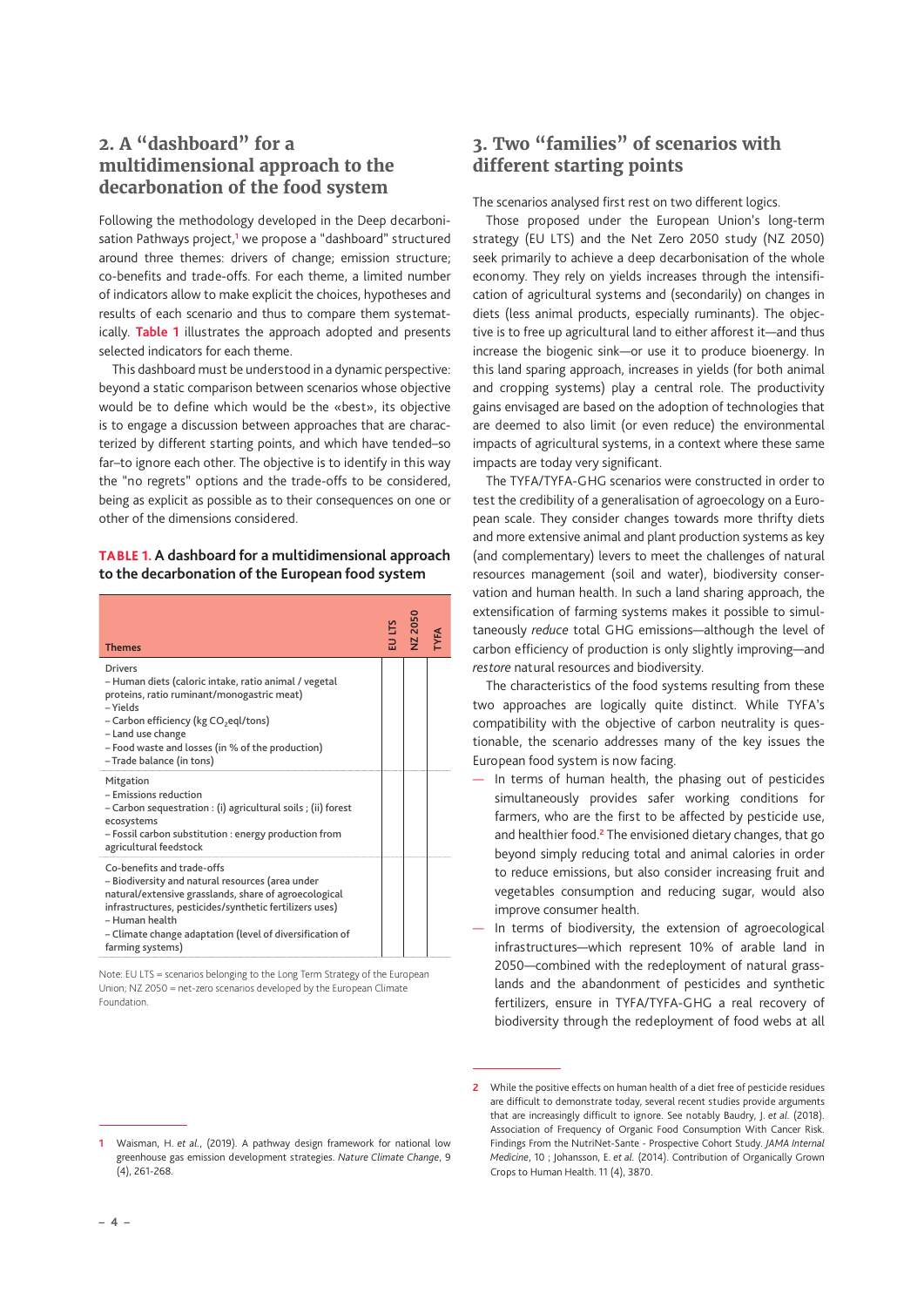

# POTENTIAL FOR CLIMATE MITIGATION AND CO-BENEFITS OF AN AGROECOLOGICAL EUROPE



Synthetic fertilisers



Food waste and losses Palm oil

Vegetal proteins / animal feed

The TYFA scenario is based on abandoning pesticides and synthetic fertilisers, redeploying natural grasslands and extending agro-ecological infrastructures (hedges, trees, ponds and stony habitats). It also relies on the generalisation of healthy diets with fewer animal products and more fruit and vegetables, generating important benefits in terms of biodiversity and natural resources conservation, human health and adaptation capacity. From a climate mitigation perspective, this scenario has a potential for GHG reduction comparable to that of most scenarios currently under discussion at the EU level: –40% (considering direct and indirect, CO<sub>2</sub> and non CO<sub>2</sub>), compared to 2010. The potential for soil carbon sequestration is also important (up to 159 MtCO<sub>2</sub>eq/year in the initial phase), but given the reduction in yields, there is no potential for bioenergy production. TYFA-GHG was developed to improve the climate performances of TFYA without modifying its overall philosophy. Based on a greater reduction in bovine livestock (-34% compared to 2010 compared to -15% for TYFA) and the controlled development of methanisation from grassland grasses and animal manure, emission are reduced up to -47%, the soil C sequestration potential is similar, and 189 TWh/year of bioenergy can be produced.



Xavier Poux (AScA, IDDRI) - xavier.poux@asca-net.com Pierre-Marie Aubert (IDDRI) - pierremarie.aubert@iddri.org

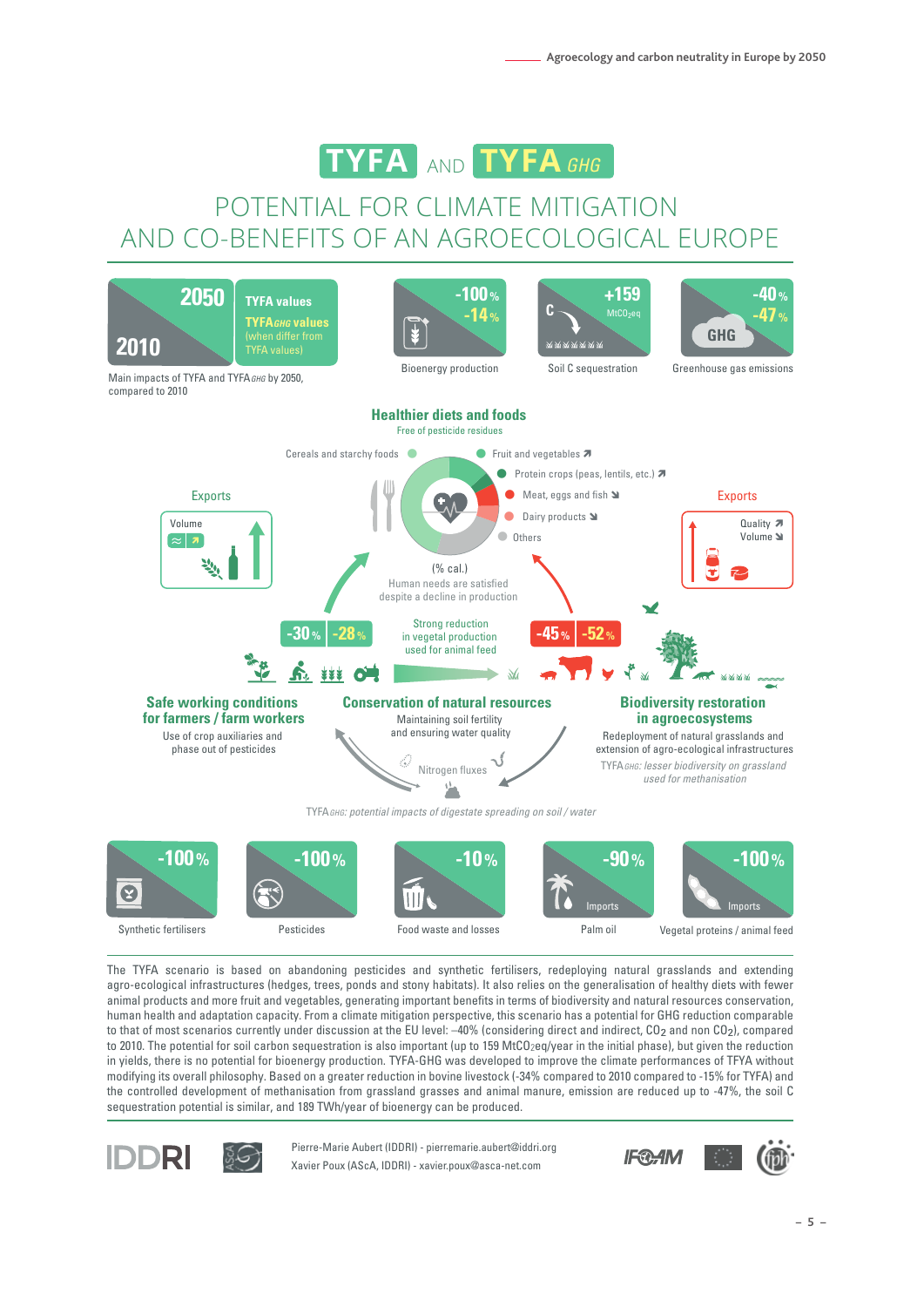scales, from soil to landscape. In combination with continuous soil cover through the development of intermediate crops, TYFA/TYFA-GHG should also leads to healthier soils and water body status to be achieved simultaneously.

— Finally, the significant rediversification of plant systems, the reconnection of crop and livestock systems and the improvement of soil health are key aspects that would contribute to increase the adaptation capacity of the agricultural sector to climate change impacts: increased water stress, emergence of new parasites/diseases, irregular rainfall.

In contrast, the mitigation potential of the EU LTS and NZ 2050 scenarios are, by construction, very high: their net annual sequestration potential (allowing to offsett residual emissions from other sectors) ranges from 83 to 489 MtCO<sub>2eql</sub>. On the other hand, these scenarios are not always explicit on how they plan to address other sustainability issues of the food system, while their negative impacts could potentially be significant.

- In terms of biodiversity, the drastic reduction in the share of agroecological infrastructure considered as "non-productive", as well as in the area under natural grasslands (up to -53% of non-productive areas in EU-LTS, -91% of grasslands in NZ 2050), will not be without effects given the major role that semi-natural vegetation plays for European biodiversity. Besides that, no details are given on the use of pesticides. Given the assumptions of yield increases, these uses could at best slightly reduce if we consider technological progress, at worst increase to maintain yields in the face of new resistance and pathogens. The consequences in terms of biodiversity will be important in both cases.
- Similarly, the use of synthetic fertilizers is not questioned, nor are the high levels of territorial specialisation and the imbalances in the nutrient cycles that accompany them. This could result in potentially further degradation of soil life and organic matter content, as well as impacts on surface and groundwater bodies.
- Finally, the issue of the resilience of agroecosystems and production systems is only quickly touched upon; here again, the priority given to yields increases and the poor consideration for farming systems rediversification appear to difficult to combine with an increase in their adaptive capacities.

These limitations can be explained in part for methodological reasons: couplings between climate models and biodiversity models are still in their infancy,**<sup>3</sup>** and potential impacts of scenarios on soil life /soil structure are difficult to quantify using single / univocal indicators. But they also reflect an implicit hierarchy, as they *de facto* lead to consider the climate issue as the priority over others.

It is however the very realism of some of the land sparing scenarios here analyzed that can be questioned in this respect, given the importance yields increases play therein. The trend towards stagnation in European yields, particularly in cereals, indeed shows that this assumption is by no way not self-evident. Considering in addition the potential impacts of most scenarios on soil life, and on biodiversity in the broad sense, as well as the low capacity of the resulting agricultural systems to adapt to climate change, it is the very productive potential of agroecosystems that, in the medium or long term, could be called into question, leading in return not to an increase in yields but to their decline. Beyond the question of the hierarchy of objectives between climate and biodiversity, it is the very strategy of climate change mitigation, based on land sparing, that would become ineffective.

## **4. Conclusion: structuring the discussion beyond climate issues**

This *Study* shows that if the potential contribution of an agroecological Europe to the objective of decarbonization is not immediately compatible with the objective of neutrality, it appears substantial and above all provides credible solutions to the other challenges the current European food system is facing.

These same issues—biodiversity, natural resources, human health—have thus to be better considered when developing and discussing climate-focused scenarios for the agricultural sector. This is all the more so since, as time goes by, the possibility of identifying and implementing trajectories considering together all the sustainable development goals is increasingly challenging and is likely to lead us to the necessity to make choices. These should be based on the most transparent possible discussion of the implications of different options. The dashboard logic used here is particularly important in this respect.

**<sup>3</sup>** Leclere D. *et al* (2018). Towards pathways bending the curve of terrestrial biodiversity trends within the 21st century.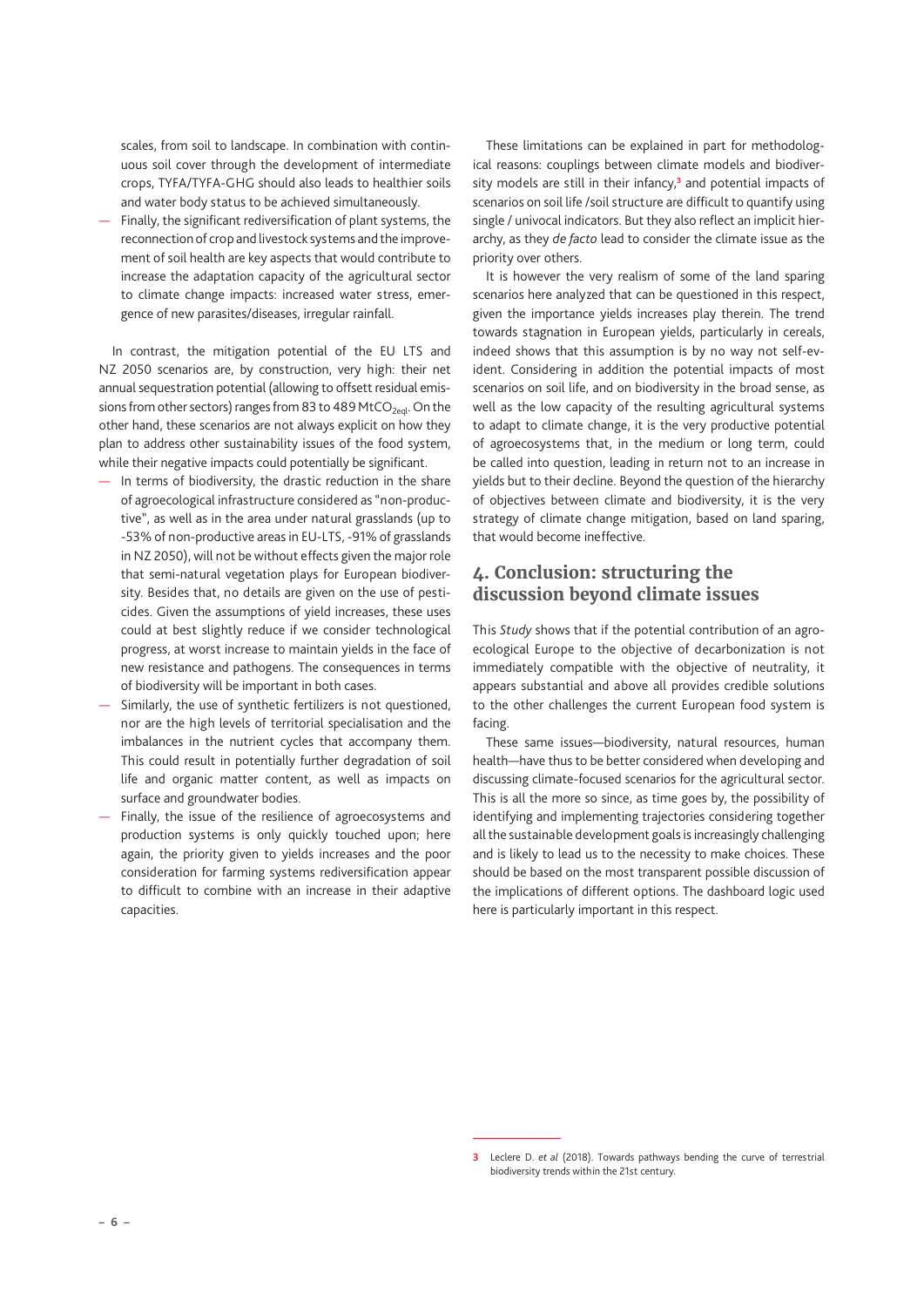# Agroecology and carbon neutrality in europe by 2050: what are the issues? Findings from the TYFA modelling exercise

# Pierre-Marie Aubert, Marie-Hélène Schwoob (IDDRI), Xavier Poux (AScA, IDDRI)

| EXECUTIVE SUMMARY <b>Example 2018</b> The Contract of the Contract of the Contract of Text Contract of the Contract of Text Contract of Text Contract of Text Contract of Text Contract of Text Contract of Text Contract of Text C  | 3  |
|--------------------------------------------------------------------------------------------------------------------------------------------------------------------------------------------------------------------------------------|----|
|                                                                                                                                                                                                                                      | -9 |
| 11 12 12 12 13 14 15 16 17 18 17 18 18 19 18 19 18 19 18 19 18 19 18 19 18 19 18 19 19 19 19 19 19 1                                                                                                                                 |    |
| 11. Modelling an agroecological Europe: the analytical framework <b>Europe 11</b> 11. Modelling an agroecological Europe: the analytical framework                                                                                   |    |
|                                                                                                                                                                                                                                      |    |
| 15 1.3. TYFA-GHG: a variant to better address climate issues <b>manually contained as a strategy of the strategy of the strategy of the strategy of the strategy of the strategy of the strategy of the strategy of the strategy</b> |    |
| 1.4. Main characteristics of the two scenarios <u>manual control and the set</u> of the two scenarios manual control and the set of the two scenarios manual control and the set of the two scenarios manual control and the set of  |    |
| <b>2. THE CLIMATE IMPLICATIONS</b>                                                                                                                                                                                                   |    |
|                                                                                                                                                                                                                                      |    |
| 2.2. Fossil carbon substitution 20                                                                                                                                                                                                   |    |
|                                                                                                                                                                                                                                      |    |
| <b>3. A SCENARIO WITH</b>                                                                                                                                                                                                            |    |
|                                                                                                                                                                                                                                      |    |
| 3.1. Biodiversity and natural resources conservation <b>CONFIDENT</b> 24                                                                                                                                                             |    |
|                                                                                                                                                                                                                                      |    |
|                                                                                                                                                                                                                                      |    |
| 3.4. Summary 27                                                                                                                                                                                                                      |    |
| 4. TYFA/TYFA-GHG IN THE LIGHT OF RECENT NET-ZERO SCENARIOS ______________ 28                                                                                                                                                         |    |
| 4.1. A dashboard approach 28                                                                                                                                                                                                         |    |
| 4.2. Different drivers embedded in two contrasted strategies <b>CONFIDENT</b> 28                                                                                                                                                     |    |
| 4.3. An overall lower mitigation potential: implication for carbon neutrality <b>members</b> 30                                                                                                                                      |    |
| 4.4. A broad range of co-benefits, more uncertain in other scenarios <b>ACCONTEGAL CONSTRANT CONTECT</b> 30                                                                                                                          |    |
| 4.5. Carbon neutrality, yield increases and the agroecological transition <b>manual constructs</b> 31                                                                                                                                |    |
|                                                                                                                                                                                                                                      | 33 |
| 6. REFERENCES AND RESIDENCES AND RESIDENCE OF A STRUCK AND RESIDENCE OF A STRUCK OF A STRUCK OF A STRUCK OF A STRUCK OF A STRUCK OF A STRUCK OF A STRUCK OF A STRUCK OF A STRUCK OF A STRUCK OF A STRUCK OF A STRUCK OF A STRU       | 35 |
| 7. ANNEXES<br>$\mathcal{L}$                                                                                                                                                                                                          | 39 |
| 7.1. A detailed dashboard to compare TYFA and TYFA-GHG to agricultural scenarios compatible                                                                                                                                          |    |
| 7.2. ClimAgri®: a tool to evaluate emissions <b>manufactures</b> and the set of 40                                                                                                                                                   |    |
| 7.3. Structure of herds, as retrieved from Eurostat (2010) <b>Markon</b> European Markov 48                                                                                                                                          |    |
|                                                                                                                                                                                                                                      |    |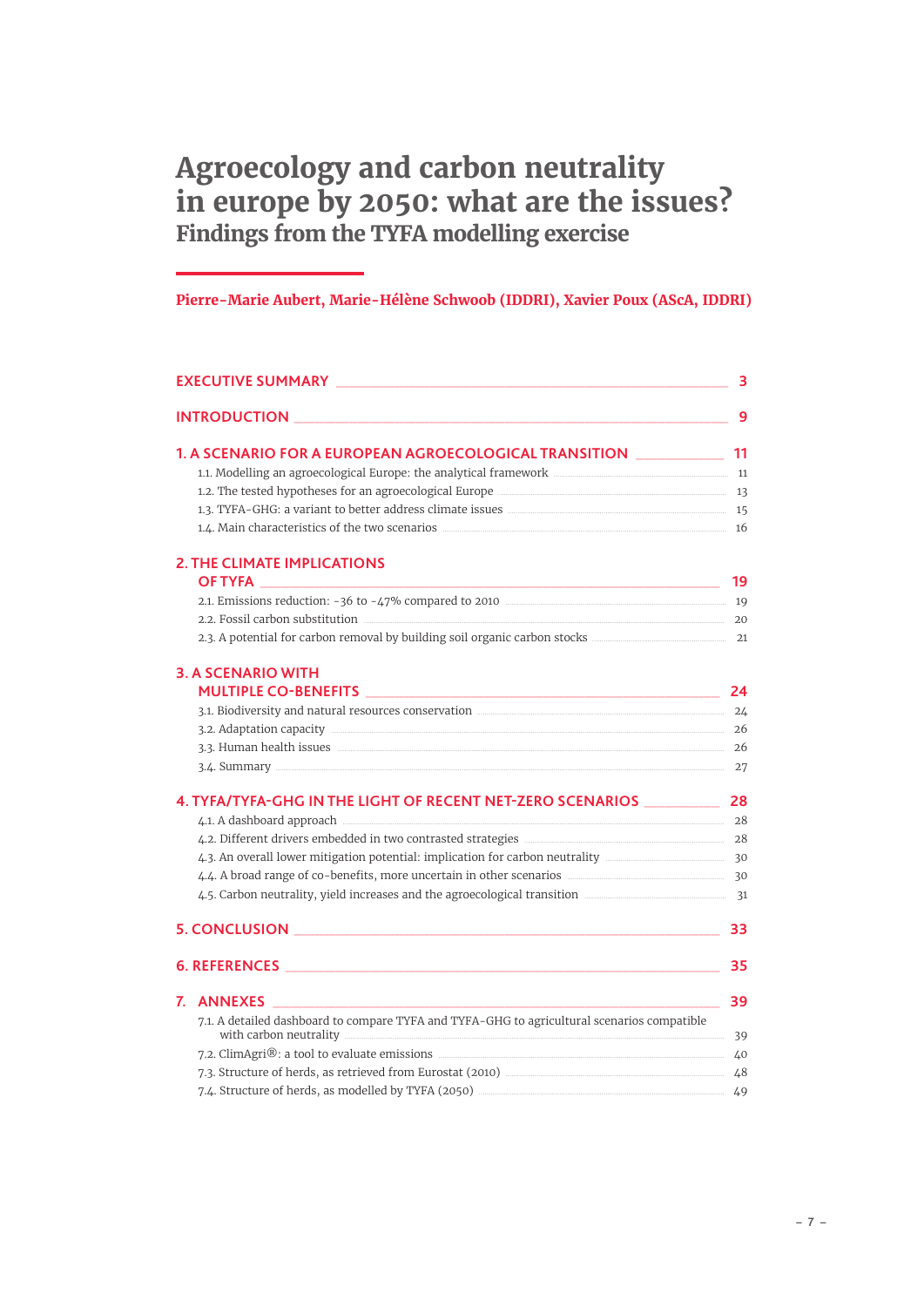### LIST OF FIGURES

| Figure 1. The logical structure of TYFAm                                                                                                            | 12 |
|-----------------------------------------------------------------------------------------------------------------------------------------------------|----|
| Figure 2. The main assumptions of the TYFA scenari                                                                                                  | 13 |
| Figure 3 Yield gap between TYFA 2050 and 2010                                                                                                       | 13 |
| Figure 4. Assumptions regarding diets in TYFA and comparison with<br>the 2010 diet                                                                  | 14 |
| Figure 5. European diets in TYFA/TYFA-GHG compared to 2010 (in<br>kcal/day/agricultural products)                                                   | 16 |
| Figure 6. Evolution of animal and vegetal production under TYFA and<br>TYFA-GHG, compared to 2010 (in kcal) - source: TYFAm and Eurostat            | 17 |
| Figure 7. Evolution of cereal and milk surplus under TYFA and TYFA-<br>GHG compared to 2010 (in Mt) (sources: TYFAm and FAOstat)                    | 17 |
| Figure 8. Evolution of agricultural land use by broad categories for<br>both TYFA/TYFA-GHG                                                          | 17 |
| Figure 9. Evolution of overall crop rotation within arable land                                                                                     | 18 |
| Figure 10. Emissions reduction of the TYFA-GHG reduction compared<br>to 2010 and to the TYFA scenari                                                | 20 |
| Figure 11. Contribution of the TYFA and TYFA-GHG scenarios to<br>European crop-based bioenergy production (source: ClimAgri® &<br>Bioenergy Europe) | 21 |
| Figure 12. Technical potential for soil C sequestration under different<br>land uses in TYFA                                                        | 23 |
| Figure 13. Residual emissions of TYFA and TYFA-GHG (source: authors,<br>based on ClimAgri®)                                                         | 23 |
| Figure 14. Agroecological infrastructures and trophic chains                                                                                        | 24 |
| Figure 15. Climate implications and main co-benefits of TYFA and<br>TYFA-GHG compared to 2010                                                       | 27 |
| Figure 16. Simplified operational scheme of the ClimAgri® calculator                                                                                | 40 |

### **LISTE OF TABLES**

| Table 1. Indicators of determinants of biodiversity in TYFA 2050 vs.<br>2010 situation                                                                                                       | 25 |
|----------------------------------------------------------------------------------------------------------------------------------------------------------------------------------------------|----|
| Table 2. Summary of impacts on biodiversity in TYFA 2050<br>vs. 2010 situation                                                                                                               | 25 |
| Table 3. Detailed hypotheses on the four main categories of drivers                                                                                                                          | 29 |
| Table 4. Comparison of the mitigation potential of the different scenarios                                                                                                                   | 31 |
| Table 5. Trade-offs and co-benefits associated to each scenario                                                                                                                              | 32 |
| Table 6. Detailed dashboard comparing TYFA/TYFA-GHG to carbon<br>neutral scenarios                                                                                                           | 39 |
| Table 7. Crop and pasture categories selected in the ClimAgri® calculator                                                                                                                    | 41 |
| Table 8. Crop categories neglected in the simulation                                                                                                                                         | 42 |
| Table 9. Direct emissions linked to the consumption of energy -<br>Requested information and calculation parameters                                                                          | 42 |
| Table 10. Indirect emissions linked to the consumption of energy -<br>Requested information and calculation parameter                                                                        | 43 |
| Table 11. Direct emissions linked to soil management practices -<br>Requested information and calculation parameter                                                                          | 44 |
| Table 12. Direct emissions linked to enteric fermentation - Requested<br>information and calculation parameter                                                                               | 44 |
| Table 14. Comparison of N, P and K uses calculated by ClimAgri® and<br>reported to the FAO                                                                                                   | 45 |
| Table 13. Direct emissions linked to manure management practices -<br>Requested information and calculation parameter                                                                        | 45 |
| Table 15. Calculation methods for cattle population and emission<br>factors for countries representing two thirds of the cattle<br>population in Europe (2010) - Source: European Union 2012 | 46 |
| Table 16. Calculated and reported 2010 GHG emissions for the<br>European Union (28)                                                                                                          | 47 |
|                                                                                                                                                                                              |    |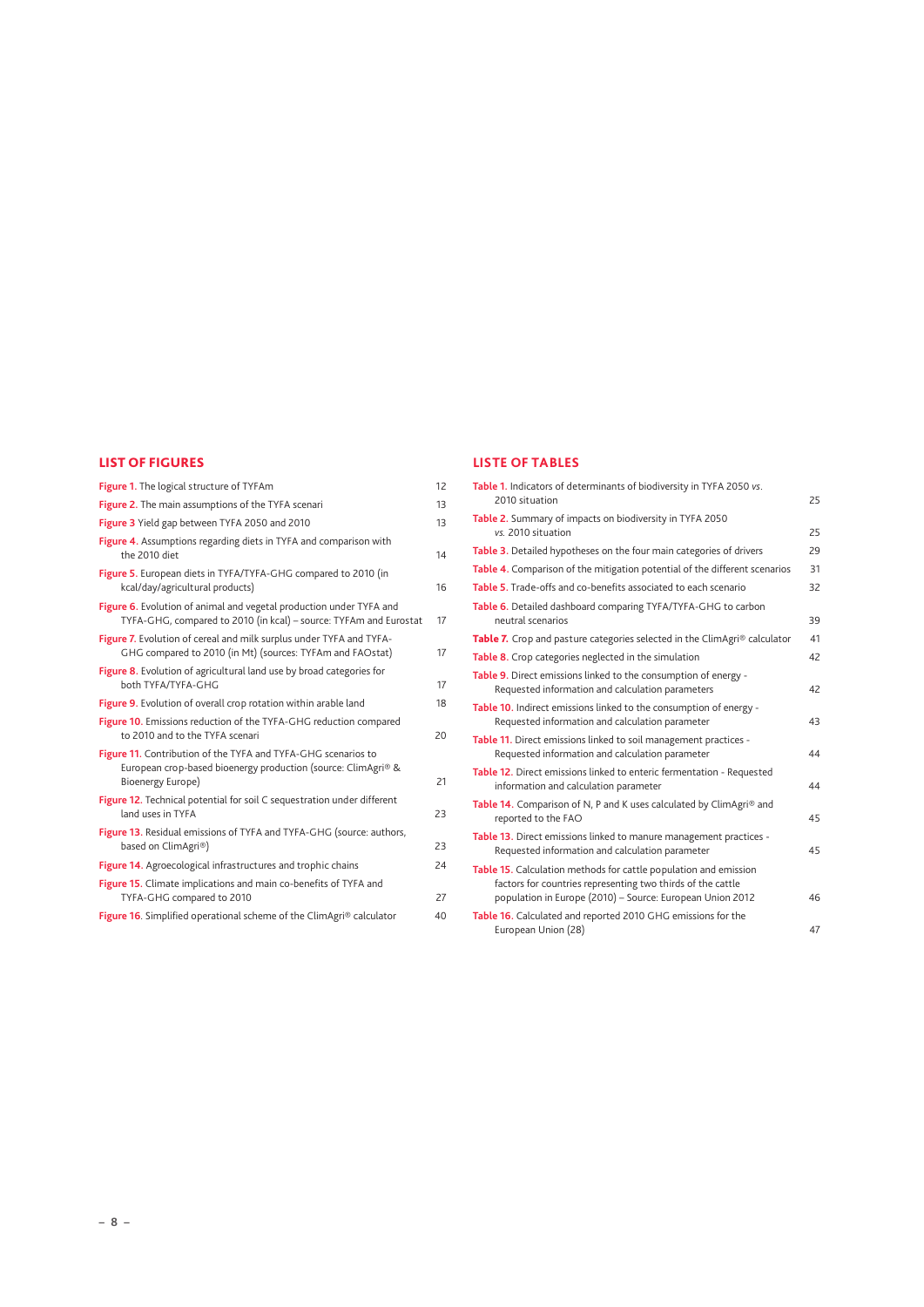# <span id="page-8-0"></span>INTRODUCTION

Human-induced climate change has become one of the most pressing issue human societies have to deal/cope with. According to the latest IPCC report (Masson-Delmotte *et al.*, 2018), carbon neutrality should be reached by no later that 2060-2070 if we want to keep global warming below 1.5°C, and by 2100 at the latest to keep it below 2°C. It is now increasingly acknowledged that the food, agricultural and land sector will play a key role in achieving this goal, by simultaneously (i) *reducing its emissions*, (ii) *increasing carbon removal* and (iii) *providing biomass* for fossil C substitution for energy and material production. This report explores the extent to which a large-scale agroecological transition that would build on the principles of organic agriculture—hence on a *land sharing* strategy—could combine those three approaches to contribute to climate mitigation in the European context. It does so by making explicit the climate implication of an agroecological scenario for Europe presented elsewhere, the Ten Years For Agroecology in Europe scenario (hereafter referred to as TYFA) (Poux & Aubert, 2018). One of the specificities of this scenario is to grant equal importance to several key issues associated to the food, agricultural and land sector. Alongside climate change, TYFA aims at addressing biodiversity conservation (both within and outside Europe); natural resources preservation (and in particular water and soils); food security and human health issues, associated to both diets and exposure to agricultural chemicals; and adaptation capacity at the farm and landscape levels.

This contribution comes at a moment where a broad consensus seems to emerge on the idea that *land sparing* strategies (Phalan, 2018) are best suited to address climate issues and reach carbon neutrality, while neither threatening European/world food security, nor destroying remaining rich biodiversity areas. While this land sparing strategies have mainly been defended considering situations under the tropics (and notably with regard to deforestation), it has naturally been transposed to Europe. Indeed, in most scenarios currently discussed at the European Union (EU) or Member State (MS) levels (Schulte *et al.*, 2013 ; Bryngelsson *et al.*, 2016 ; EC, 2018 ; Lóránt & Allen, 2019), sustainably intensifying food production in a climate efficient way (both animal and vegetal production) is considered as a prerequisite to spare land that can, in turn, be used either for afforestation or bioenergy production implying in some cases important land use changes within the European territory. In such a perspective, (i) emissions reduction *per kg of food produced* comes together with (ii) *greater sequestration potential* (through afforestation) and/or (iii) *biomass production for energy* (through the development of bioenergy crops). Other trade-offs and benefits associated to the key issues highlighted above—biodiversity and natural resources conservation, adaptation, human health—are rarely accounted for in such land sparing scenarios. Yet, to give but one example, the biodiversity implications of an agricultural intensification that would continue to rely on pesticides and mineral fertilizers can be questioned, as it can even impact agricultural production itself—e.g. through a continuing loss of pollinators (Sponsler *et al.*, 2019) or auxiliaries/insects (Sánchez-Bayo & Wyckhuys, 2019). Other recent works have also shown that the land use changes associated to the above mentioned approaches—leading in most cases to the conversion of large areas of grasslands into bioenergy crops—imply huge trade-offs with biodiversity that are nothing but negligible (Heck *et al.*, 2018 ; Hof *et al.*, 2018).

In this context, this report intends to take a broader perspective on the question of climate mitigation in the agricultural and land sector to analyse the implications of the TYFA scenario, a land sharing inspired scenario for Europe. In doing so, it follows and deepens, at the sectoral level, the efforts undertaken in the last IPCC special report to relate climate mitigation pathways to a broader set of sustainable development objectives (Roy *et al.*, 2018)—including adaptation.

The main results of the report are threefold.

- First, it shows that an agroecological approach to climate mitigation, based on organic agriculture and the generalisation of healthier diets for Europeans, would reach a similar or even higher level of emissions reduction than most scenarios currently discussed at the EU or MS levels.
- Second, this would come together with important co-benefits in terms of biodiversity, natural resources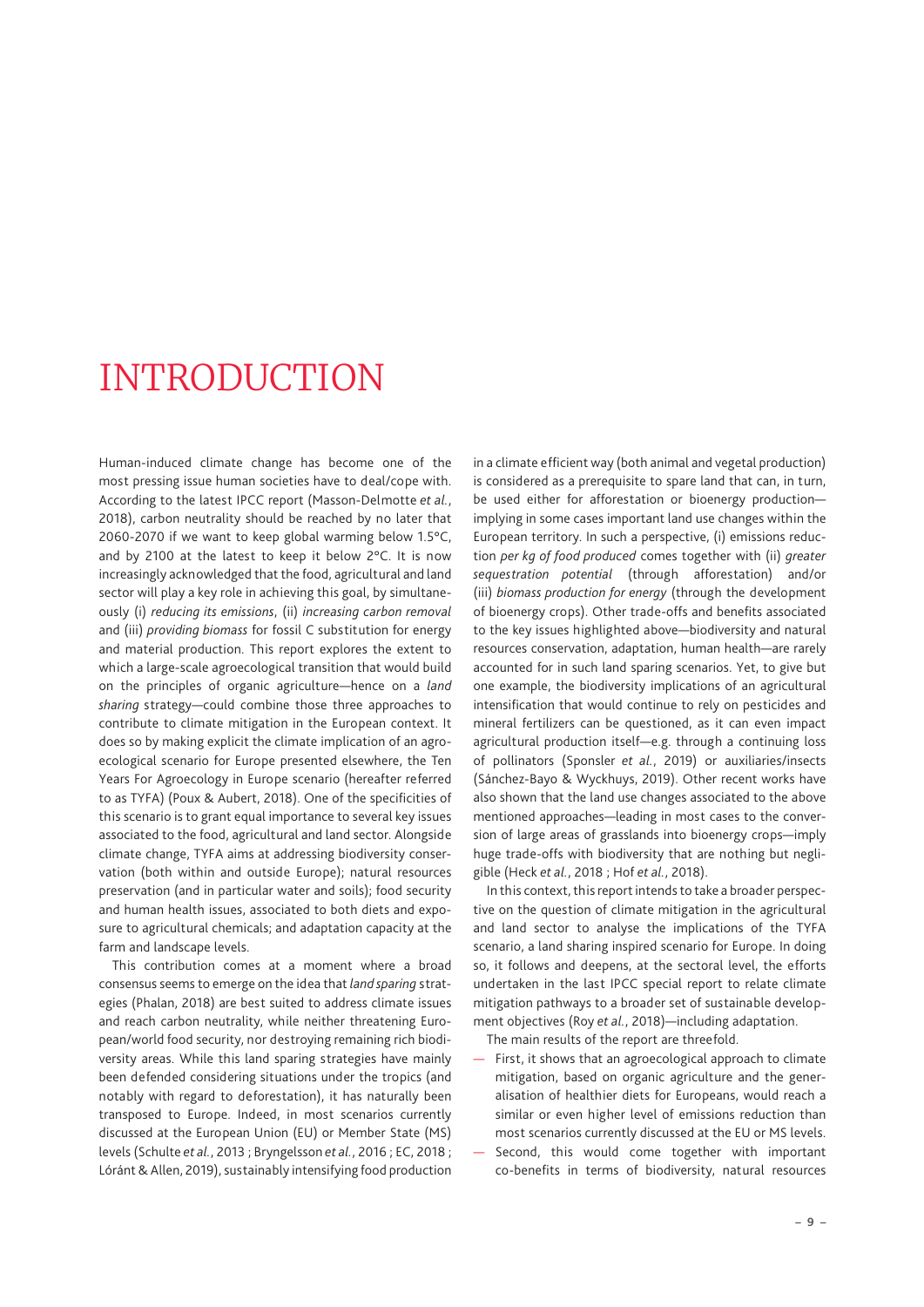conservation, human health and climate adaptation that seems potentially higher than that of existing scenarios, for which these issues are largely ignored.

— Third, the potential for both carbon sequestration/ carbon removal and bioenergy/biomaterial production of TYFA appears however much lower than for land-sparing inspired scenarios, maximizing the carbon balance. This last result brings us to discuss in conclusion the conditions under which carbon neutrality could be compatible with an agroecological Europe.

The report is divided into three main parts. In a first part, the foundations of the TYFA scenario are briefly outlined—the reader interested for more details can consult the full TYFA report (Poux & Aubert, 2018). The rationale for a variant of the scenario is also presented. In a second part, the potential of emissions reduction, carbon removal and fossil substitution of the TYFA scenario and its variant are presented, while in the third part, associated co-benefits are discussed. A fourth and last part compares TYFA and TYFA-GHG with a series of climate-mitigation scenarios that have recently been discussed at the EU level, using a "dashboard" approach as the one recently proposed by Waismann *et al.* (2019). The ClimAgri® calculator and how we parameterized it to assess emissions reduction potentials of the TYFA scenarios between 2050 and 2010 are presented in annex to this document (section 7.2).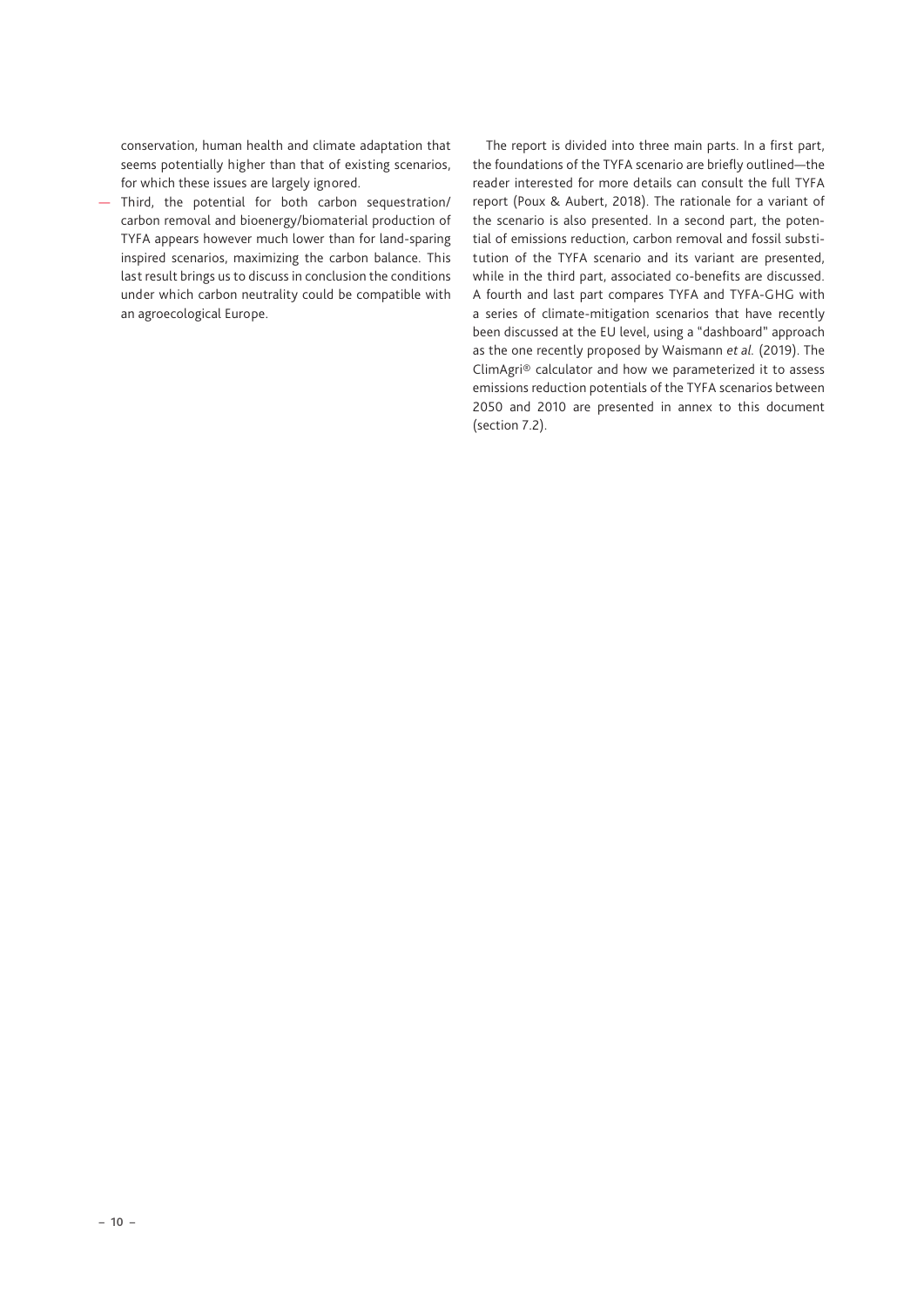# <span id="page-10-0"></span>1. A SCENARIO FOR A EUROPEAN AGROECOLOGICAL TRANSITION

Published in September 2018, the TYFA scenario has been developed to test the extent to which a large-scale agroecological transition in Europe could be a plausible answer to the pressing environmental and societal challenges the European food system is facing. It shows that a generalissation of agroecology, understood broadly as the combination of the principles of organic agriculture with the redeployment of natural grasslands and the extension of agroecological infrastructures (hedges, trees, ponds and stony habitats) could feed 530 millions of European citizens by 2050 under the conditions of significant changes in diets (see section [1.2](#page-11-0) for more details). To make the implications of such a scenario for climate mitigation explicit, this section briefly presents the model on which the scenario rests, its main hypothesis, the variant that has been developed to better address climate issues (hereafter referred to as TYFA-GHG), and the main outcomes of the two scenarios developed (TYFA and TYFA-GHG).

## **1.1. Modelling an agroecological Europe: the analytical framework**

While the term agroecology actually encompasses different meanings,**<sup>1</sup>** it is tackled here from a primarily agronomic perspective, as an approach that makes maximum use of ecological processes in order to redesign production systems and to radically reduce agricultural pressure on the environment (Gliessman, 2007). Without seeking to cover every aspect of the discussion as to what exactly constitutes agroecology, TYFA thus concentrates on the technical aspects, while keeping in mind that these aspects have consequences for, and are conditioned by, all of the economic, social and political dimensions of the food system to which an agroecological Europe contributes.

The development and the quantification of the TYFA scenario were based on an original modelling process of the European food system, which enabled us to answer to the following questions (see section [1.4\)](#page-15-1): is a generalisation of agroecology "feasible", from both a dietary and a biogeochemical point of view? Under which assumptions about diets? With which consequences for biogeochemical cycles?

In the perspective adopted, the European Union of 28**<sup>2</sup>** (hereinafter referred to as the EU-28) constitutes the unit of analysis. It is seen as a "black box", without direct consideration regarding its functioning or its internal heterogeneity, with two implications. First, only flows between Europe and the rest of the world are considered, with intra-European flows being transparent. Second, all the reasoning is based on average values for the EU-28, whether for production (yields) or for consumption (diets). This "black box" constitutes the "European farm", which we consider as a set of production systems that is coherent and organised (at the logistic, economic and political levels). This approach appeared essential from a policy perspective: this is indeed the level at which most public policies involved in an agroecological transition—the Common Agricultural Policy, trade agreements (multilateral and bilateral),**<sup>3</sup>** environmental policies—are negotiated.

The model itself (hereinafter referred to as TYFA*m*) is organised around five compartments between which material and energy flow, and which are connected systemically:

— *Crop production*, resulting from a certain European *land use* (distributed between arable land, permanent crops, permanent grasslands and agroecological infrastructures: hedges, trees, ponds, stony habitats, sunken paths) and the associated *yields*;

**<sup>1</sup>** Indeed, agroecology can be considered from three complementary angles (Wezel *et al.*, 2009): as a social movement (in reference to the Latin American social movements, in particular); as a field of investigation for agronomy; and as a set of practices with varying degrees of formalisation. It is the *agronomic* approach that will be taken here—see section 3 for a more in-depth discussion of the agroecological approach adopted in this project.

**<sup>2</sup>** Soon to be 27, but this does not fundamentally change the issue. The orders of magnitude are very similar with or without the United Kingdom, and the reasoning is applied in the same way.

**<sup>3</sup>** As shown in particular by tensions associated with the negotiation of the agricultural aspects of free trade agreements with Canada or MERCOSUR (see, for example, Hübner *et al.*, 2017; Harmann & Fritz, 2018).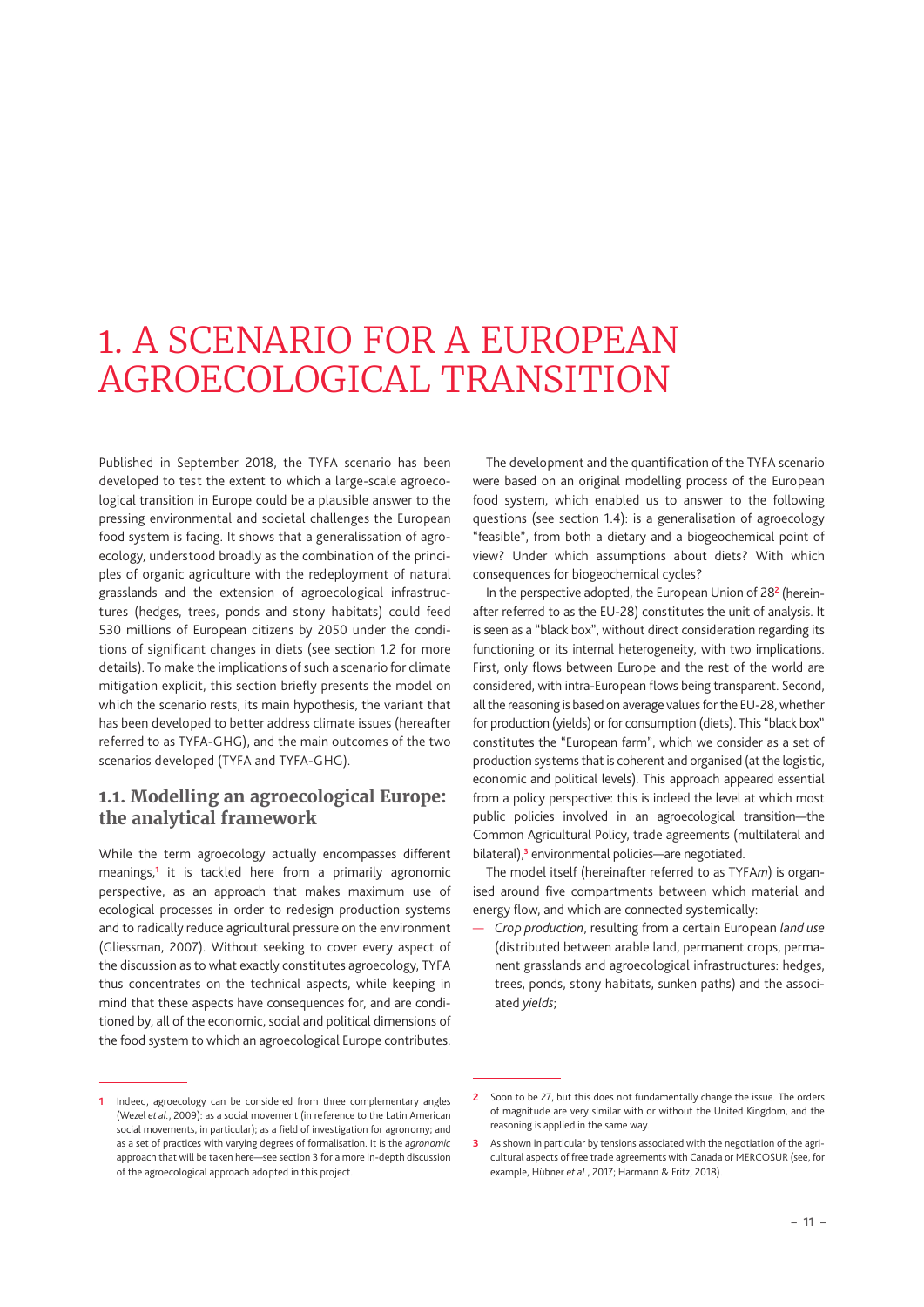

### **FIGURE 1.** Logical structure of TYFAm: a simplified representation of the European food system

- Animal production and associated feed requirements Nitrogen flows between compartments  $\bullet$
- *Livestock production,***4** fed by a fraction of crop production, some of which may compete with human food (for example cereals), while the rest does not (grasslands and co-products);
- *Demand for food*, which is the result of individual *eating habits* and a given level of *population growth in Europe* by 2050, and is covered by both European production and imported products**<sup>5</sup>** ;
- *Non-food/industrial* demand for biomass (energy and biomaterials), which can once again be covered by a mix of European production and imports;
- Finally, the *nitrogen flows* associated with the functioning of and interactions between the first four compartments,

which largely determine the level of soil fertility.**<sup>6</sup>** The analysis of these flows takes into account the different types of *inputs* (synthetic nitrogen, animal feed imports, symbiotic fixation, transfers by manure) and *exports* (livestock and crop production).

In the approach adopted—the EU-28 as the unit of analysis flows within the EU for each of these compartments are not analysed, unlike those between the EU and the rest of the world (as mentioned above). [Figure 1](#page-11-1) provides a graphic representation of the logical structure of the model.

<span id="page-11-1"></span><span id="page-11-0"></span>For each of those five compartments, specific assumptions were made to parametrize the model and *test* the coherence and the plausibility of the scenarios from a quantitative point of view. Those hypotheses are described in section [1.2](#page-11-0).

**<sup>4</sup>** The more specific analysis of the *crop production* and *livestock production* compartments considers the "European farm" as a production system (according to the definition of this term given by comparative agriculture, see Cochet *et al.*, 2007), which is itself organised into several animal or plant production systems, each with their own particular rationale.

**<sup>5</sup>** It should be noted that we believe that the TYFA assumptions are compatible with imports of non-substitutable tropical products: coffee, cocoa, tea—the level of which remains to be determined.

**<sup>6</sup>** Other components of fertility clearly play a major role in the organisation of the system, especially phosphorus and, to a lesser extent, potassium. In an initial approach, we considered that nitrogen plays a more important role than phosphorus as a "command variable" for the different yields of the global system; we also have far more data on it. A closer analysis of phosphorus, similar to the one for nitrogen, will need to be conducted following this first version of the TYFA scenario.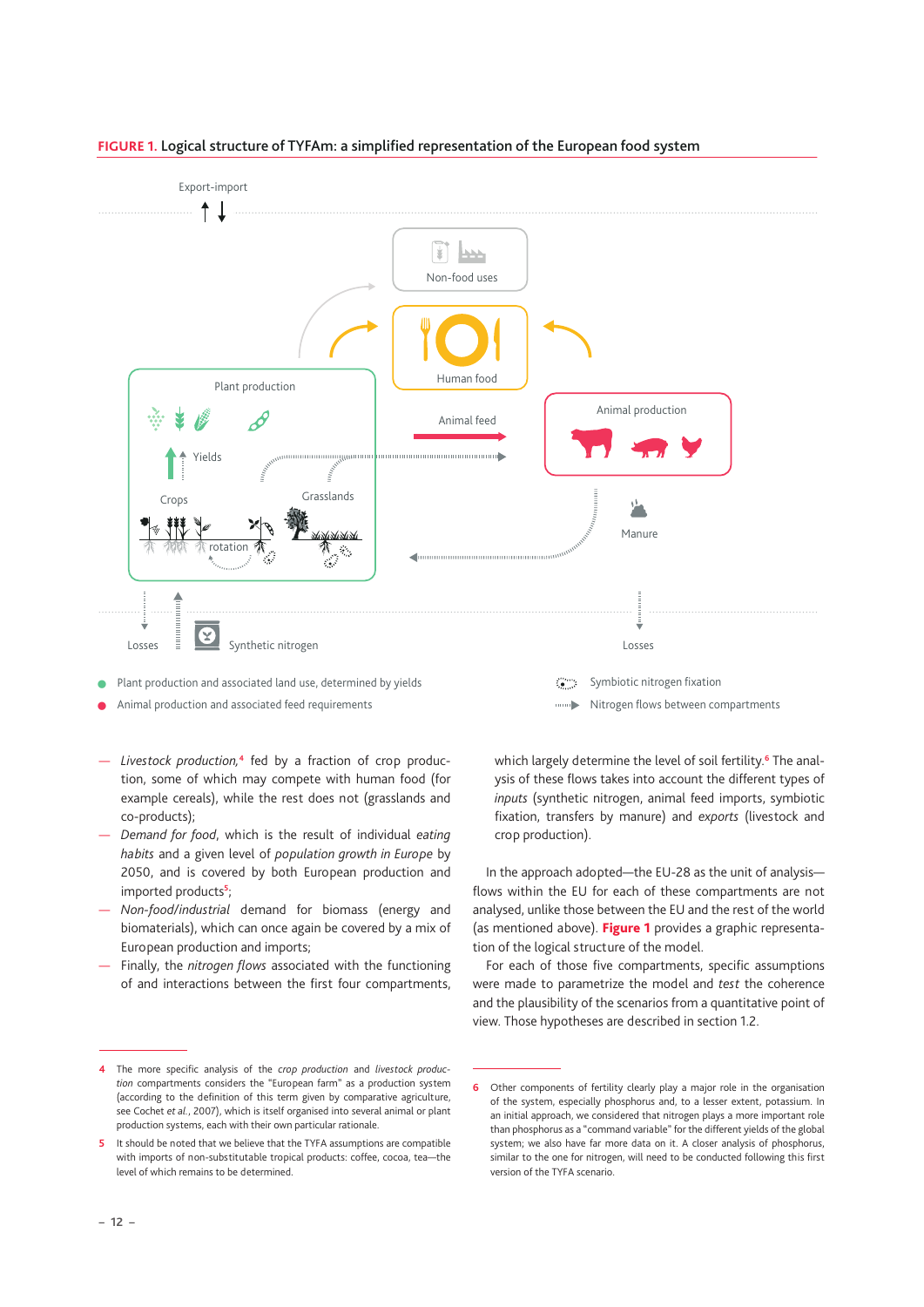#### <span id="page-12-0"></span>**FIGURE 2.** The main assumptions of the TYFA scenario

- **1** Fertility management at the territorial level that depends on:
	- The suspension of soybean/plant protein imports
	- The reintroduction of legumes into crop rotations • The re-territorialisation of livestock systems in cropland areas
	-
- **2** The phase-out of synthetic pesticides and the extensification of crop production - all year soil cover: organic agriculture as a reference

**3** The redeployment of natural grasslands across the European territory and the development of agro-ecological infrastructures to cover 10% of cropland

Mar Mar Mar Ma<sup>42</sup> Ma

- The extensification of livestock production (ruminants 4 and granivores) and the limitation of feed/food competition, resulting in a significant reduction in granivore numbers and a moderate reduction in herbivore numbers Me Me Me
- **5** The adoption of healthier, more balanced diets according to nutritional recommendations • A reduction in the consumption of animal products and an increase in plant proteins • An increase in fruit and vegetables
- **6** Priority to human food, then animal feed, then non-food uses

Source: authors.

## **1.2. The tested hypotheses for an agroecological Europe**

The framework that was used as a starting point for TYFA is the one developed by the Interdisciplinary Agroecology Research Group (GIRAF) (Stassart *et al.*, 2012), whose key principles are:

- Recycling biomass, optimising and closing nutrient cycles;
- Improving soil condition, especially its organic matter content and biological activity;
- Reducing dependence on external synthetic inputs;
- Minimising resource losses (solar radiation, soil, water, air) by managing the micro-climate, increasing soil cover, harvesting rainwater, etc.;
- Enhancing and preserving the genetic diversity of crops and livestock;
- Strengthening positive interactions between the different elements of agro-ecosystems, by (re-)connecting crop and livestock production, designing agroforestry systems, using push-and-pull strategies for pest control;
- Integrating biodiversity protection as an element of food production;
- Aiming for optimum yields rather than maximum yields;

Although this GIRAF framework establishes a "sphere of possibilities" inspired by a strong sustainability approach (Godard, 1994), this sphere remains vast. For example, it leaves open the question of the degree of mobilisation of external inputs such as fertilisers and pesticides. TYFA therefore adapts



Source: Ponisio et al. (2015), values for Europe.

this framework in order to balance the challenges for health, biodiversity protection and climate change. The set of assumptions made in TYFA are only quickly recalled in the following paragraphs and graphically represented in [Figure 2](#page-12-1) (readers interested in their justification shall consult the full TYFA report (Poux & Aubert, 2018). These assumptions concern the five compartments of the model: fertility management and nitrogen cycle; crop production and land use; livestock production; industrial uses; and food.

- <span id="page-12-1"></span>— Nitrogen cycle and management: closing fertility cycles at the finest territorial level possible, which depends on:
	- **•** The phase-out of soybean/plant protein imports;
	- **•** The reintroduction of legumes into crop rotations;
	- **•** The re-territorialisation of livestock systems in cropland areas;
- Crop production and land use: extensifying crop production in a re-diversified agricultural landscape, a two-level approach:
	- **•** An extensification of crop production at the plot level that relies on the phasing-out of both pesticides and synthetic fertilizers, taking organic agriculture as a reference (most notably for yields—which are given in Figure **3**);
	- **•** A more diverse agricultural landscape that relies on a greater spatial heterogeneity, on the extension of semi natural vegetations (agroecological infrastructures) to 10% of the cropland area, and the redeployment of natural/permanent grasslands across the European territory;
- Livestock production: extensifying livestock production (both ruminants and granivores) and limiting the feed/ food competition, which results in a significant reduction in granivore numbers and a moderate reduction in herbivorous numbers—the number of which has been calculated

#### **FIGURE 3.** Yield gap between TYFA 2050 and 2010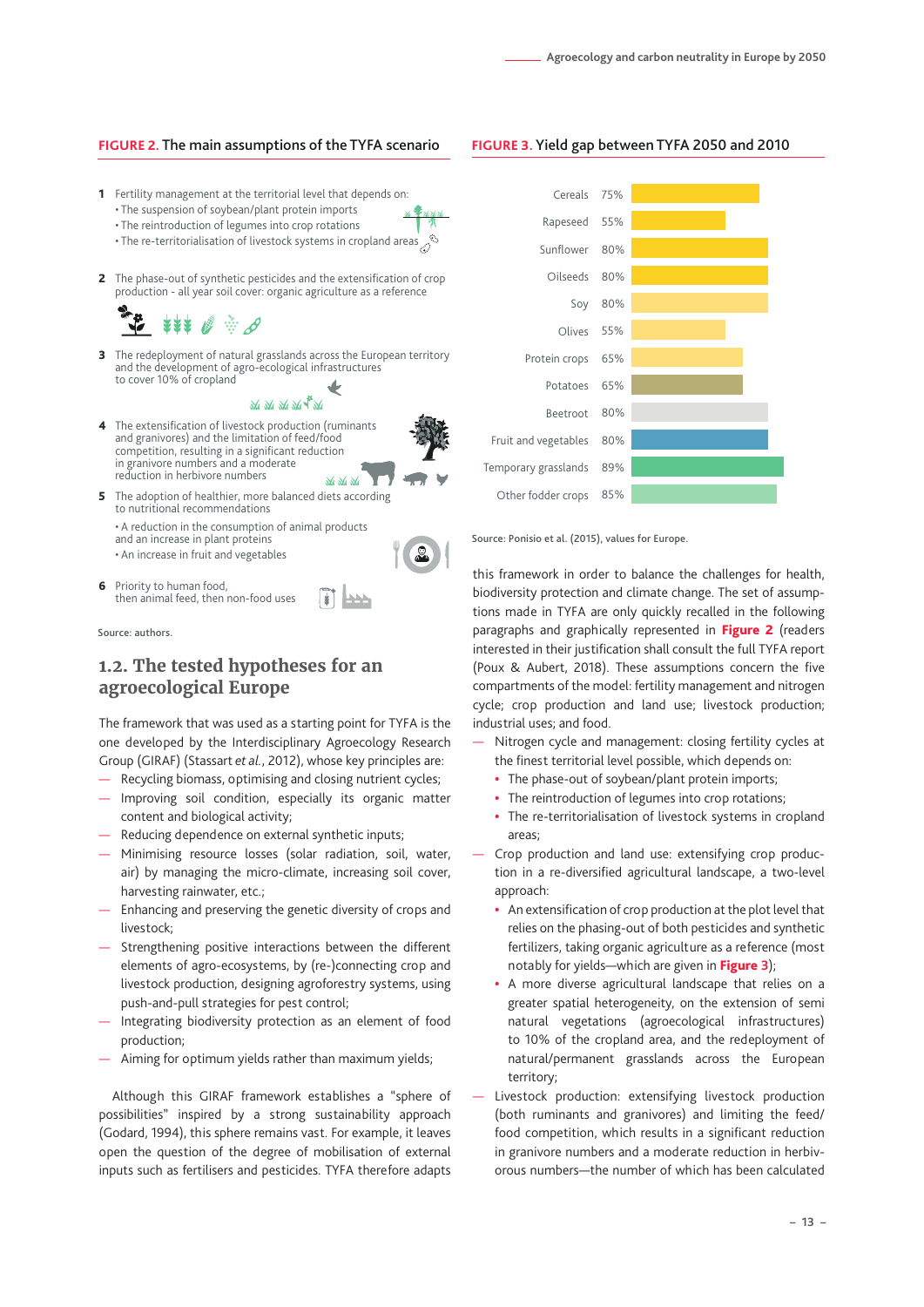

#### **FIGURE 4.** Assumptions regarding diets in TYFA and comparison with the 2010 diet



Source: TYFAm for 2050 and (EFSA, 2017a) for 2010.

to enable the maintaining of the European area under permanent and natural grasslands at a similar level in 2050 compared to 2010;

- Human diets: adoption of healthier and more balanced diets according to nutritional recommendations (see the resulting diet in [Figure 4](#page-13-0)):
	- **•** A reduction in the consumption of animal products and an increase in plant proteins. Following the hypothesis made on ruminant livestock, the reduction in meat consumption is higher for monogastric meat than for ruminant one;
	- **•** An increase in fruit and vegetables consumption;
- <span id="page-13-0"></span>— Priority to human food, then animal feed, then non-food uses. In the TYFA scenario, this results in the total phase-out of bioenergy crops, neither under the form of biofuel nor that of biogas. The production of biomaterial from agricultural production is however kept constant.

Seen from a climate mitigation perspective, two of the above hypotheses are contrary to what should be done if climate change was the unique focus:

- Only slightly decreasing the amount of ruminant livestock and giving them a relatively higher importance in the diet than to monogastric (pork and poultry), which are however more climate efficient;
- And reducing to 0 the contribution of the agricultural sector to bioenergy production, while reaching carbon neutrality supposes in general a greater contribution of the agricultural sector to the production of renewable energy.

The first hypothesis on the priority given to ruminant livestock stemmed from the idea that while not optimal from a climate mitigation point of view, ruminants and the permanent grassland they allow to maintain play key roles for fertility transfer at the territorial level (Ryschawy *et al.*, 2012 ; Dumont *et al.*, 2018)

and for biodiversity & natural resources conservation (Minns *et al.*, 2001 ; Pärtel *et al.*, 2005 ; Vertès *et al.*, 2010 ; Habel *et al.*, 2013). The size of the bovine herd was thus adjusted to ensure the maintaining of natural grasslands across Europe while decreasing the overall level of grazing intensity to around 1 LU/ha, while this average conceptually covers a variety of situations context dependant (see Poux & Aubert, 2018, p. 39-40 for a full description of livestock systems under TYFA). The objective is threefold: (1) to keep the European area under natural grassland constant by 2050, for more than 25% of all habitats and species the EU is committed to conserve as per the 1992 Habitat Directive and the Convention on Biological Diversity are associated with grasslands; (2) to ensure a better management of those grasslands, most of them being currently badly managed with regard to their conservation status (Halada et al., 2011); (3) to decrease the demand for animal feed by priorising livestock production based on left-over (Schader *et al.*, 2015) rather than cereals, in a land-use—rather than climatic—perspective (Van Zanten *et al.*, 2016).

The second hypothesis on reducing crops-based bioenergy production to zero<sup>7</sup> was based on our analysis of the scale effects linked to the development of industrial facilities for the agricultural bioeconomy.**<sup>8</sup>** Experience over the last 20 years in this field—concerning in particular biofuels in France (Schott *et al.*, 2010) or anaerobic digestion in Germany (Emmann *et al.*, 2013)**<sup>9</sup>** —has shown that the development of these installations has resulted in the simplification of cropping systems in their

**<sup>7</sup>** It must also be noted that the development of agroecological infrastructures such as hedges and agroforestry can logically lead to increased woody biomass use. This potential has not been properly accounted for so far.

**<sup>8</sup>** The situation is different for the anaerobic digestion of urban waste.

**<sup>9</sup>** In Germany, the development of biogas production has led to a situation where nearly 7% of the national UAA is cropped with maize for biogas production.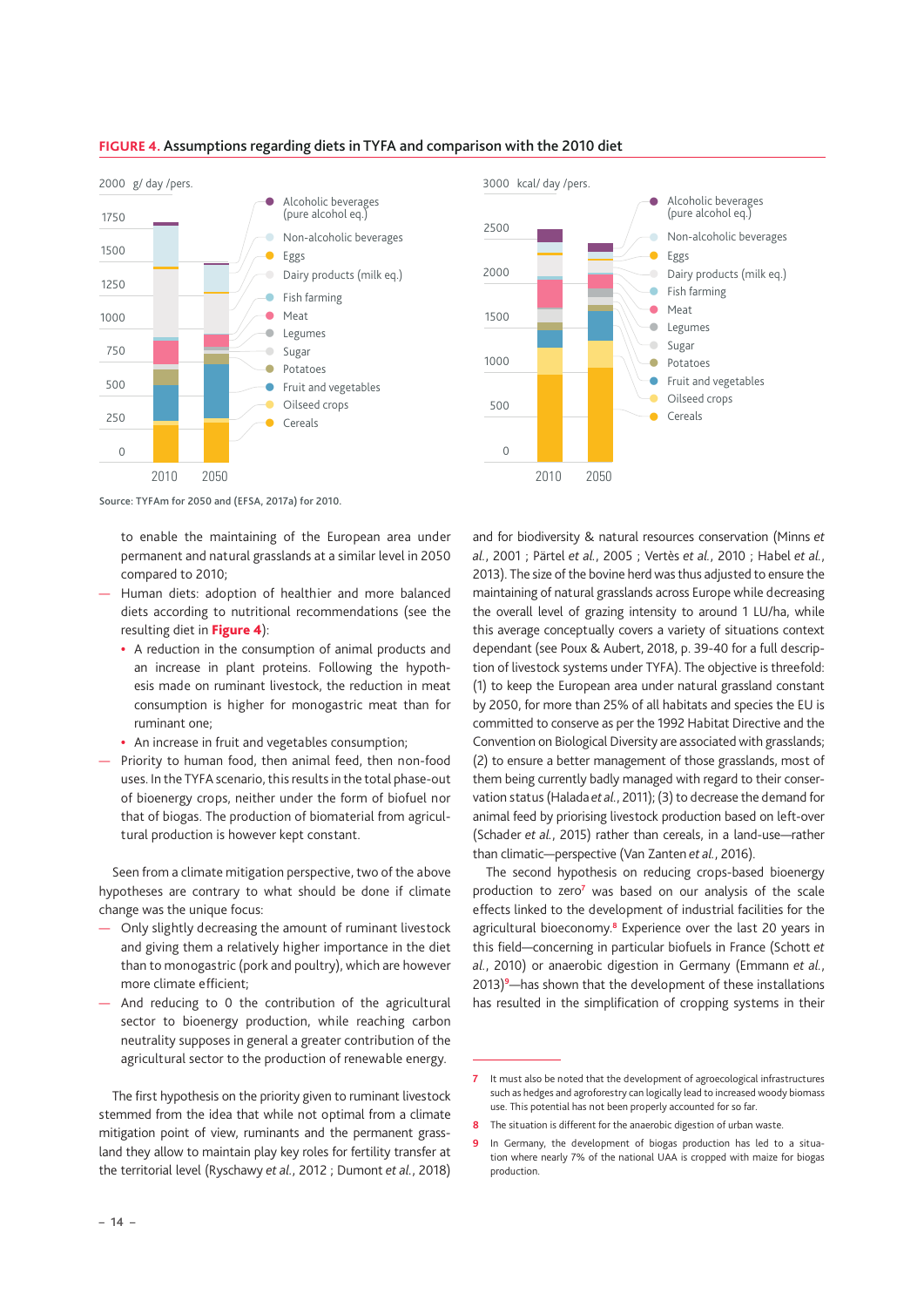<span id="page-14-0"></span>supply area, whereas an agroecological approach requires, on the contrary, greater diversification. The investment represented by these installations means their profitability is in fact dependent on a critical size, below which the investment costs can no longer be covered by the operational profits, and therefore on the need to source their raw materials within a limited distance. Although the development of small-scale biorefineries (Bruins & Sanders, 2012) or community biogas plants (Gerlach *et al.*, 2013 ; Couturier, 2014) has been suggested as a possible response to these questions, assuming their generalisation against the argument of economies of scale is, in our view, challenging. This assumption was comforted in the case of biofuel by the fact that first generation biofuels produced in Europe from rapeseed, wheat or sugarbeet perform poorly from a sustainability perspective (de Vries *et al.*, 2010), while second generation biofuels from agricultural feedstock are likely to impact upon carbon and nitrogen cycles (hence soil fertility) by removing large amount of biomass from fields (Schrama *et al.*, 2016)

The question of relying on anaerobic digestion was a bit more critical. This technology is indeed often presented as a key solution to simultaneously decrease greenhouse gases and enhance agroecological practices, as it is supposed to simultaneously contribute to:

- (i) Limiting emissions from in-house manure—providing that manure is regularly collected and properly stored before used by digesters;
- (ii) Valorizing cover crops that have beneficial effects on soils and water quality (Szerencsits *et al.*, 2015);
- (iii) Maintaining grasslands with fewer ruminants (by using grass from grassland as feedsock), thus decreasing the amount of greenhouse gases from enteric fermentation;
- (iv) Producing biogas, and possibly electricity and heat that can substitute fossil fuels.

However, controversies exist on the effects on soil organic matter as well on water quality of spreading digestate instead of composted manure. In particular, a review of the existing literature conducted by Möller (2015) shows that the remaining organic matter returned to soils after anaerobic digestion would be more stable, enabling a "similar reproduction of the soil organic matter as obtained by direct application of the feedstock or by composting of the feedstock"—albeit with potentially important direct and short-term effects on the soil microbial activity and community. Other research carried out in France are more cautious regarding the carbon return to soils. Comparing the effects of digestate and compost applications on soil carbon sequestration, Bodilis *et al.* (2015) indeed shows that: (i) the C content of composted manure is slightly above the one of digestate, as measured in terms of similar organic C/ha; (ii) at a territorial level, the methanisation chain as a whole reduces the proportion of carbon likely to return to the soil in favour of that mobilised in gaseous form (CH<sub>4</sub> and CO<sub>2</sub>) when compared with a compost chain. The nitrogen contained in the digestate is under a mineral form, and therefore has (potentially) the same impacts as synthetic nitrogen on soil life and on water quality through greater nitrogen leaching (Reibel-Geres, 2018). The consequences

of cutting grass from grassland for biogas production instead of having ruminants on them is also likely to negatively impact upon their biodiversity, as suggested by recent research focusing on the "rewilding" of temperate grasslands (Garrido *et al.*, 2019). Lastly, while the GHG balance of biogas is positive for well-managed facilities, the impact can turn to negative when the process is not fully controlled, with undesired emissions of NOx. Although such risks cannot easily be accounted for in a model, they potentially hamper the actual interest of biogas from the GHG perspective. A recent study has shown that the actual NOx emissions of the German chain is 22-75% above the current standards, affecting the overall balance of biogas (Paolini *et al.*, 2018).

The risks linked to biogas production in agronomic and biodiversity terms, associated with the socio-economic aspects biogas development leading potentially to capital dependent facilities, based on economies of scale—led us to exclude this option in TYFA scenario at first instance. However, this radical vision prevents from considering and therefore measuring the benefits in terms of renewable energy associated with a controlled and limited development of the biogas sector. As an alternative, plausible and desirable assumption testing the possibility to transform biomass into gas was then considered possible, upon certain carefully considered conditions that would alleviate above-mentioned social and environmental trade-offs. This led to envisage a variant of the scenario that would rely on this option to further decrease greenhouse gas emissions. Such a variant of the scenario would enable to make different hypotheses regarding the size of the bovine herd, but with potential implications for two aspects that we are about to discuss in the following paragraphs: biodiversity and adaptation.

## **1.3. TYFA-GHG: a variant to better address climate issues**

In essence, the TYFA-GHG variant to the TYFA scenario aims at decreasing the size of the bovine herd to reduce the amount of emissions coming from enteric fermentation—the first source of GHG emissions in the EU—without diminishing the area under natural grasslands—for biodiversity & natural resources conservation, and fertility management purposes (see below).**<sup>10</sup>** It relies on two main levers:

- A slight reduction in milk and bovine meat consumption/ head compared to the initial scenario: -16% on dairy (from 300g/day/pers to 250g/day/pers) and -20% on bovine meat (from 30g/day/pers to 26g/day/pers). This enables to decrease the bovine herd by 11% compared to the original TYFA scenario, and by 34% compared to 2010;
- The development of anaerobic digestion using biomass from cut grasslands and animal manures. It is hypothesized that 18% of the dry matter produced by grassland would be used as feedstock along with 50% of all bovine manures.

**<sup>10</sup>** This, in a context where the area under natural grassland has been continuously decreasing in Europe over the last 25 years (-11% since 1995)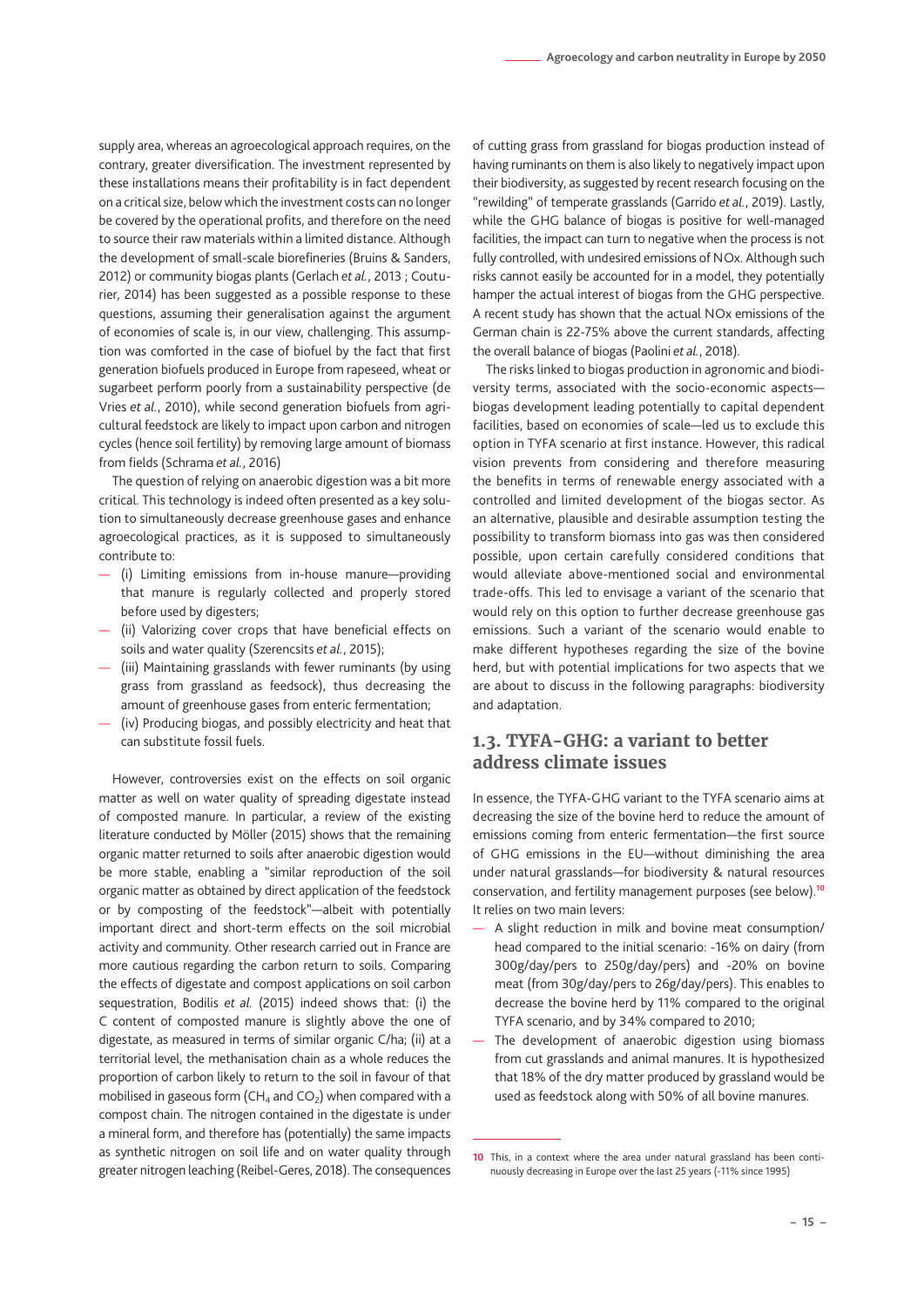<span id="page-15-0"></span>In order to limit the impact of cutting grass—rather than grazing it—on grassland biodiversity, the assumption is that grassland will be used for biogas production only one year out of five. The use of cover crops as feedstock—generalized under TYFA—was not considered, while it would enable to produce a significant amount of biogas (Szerencsits *et al.*, 2015). Harvesting cover crops in view of their use as feedstock implies indeed important constraints with respect to the minimum yields to reach (see also for a more detailed discussion Solagro *et al.*, 2016, p. 57). There have also been a number of controversies recently on the economic realism of mobilising as much biomass from cover crops and pasture for biogas production (Baldino *et al.*, 2018). While we will not discuss these controversies in details here, let us just mention that the points raised in these debates are well aligned with the cautions expressed above, on the potential (and detrimental) environmental impacts associated with the high investment costs in biogas facilities.

The main characteristics of both scenarios—TYFA and TYFA-GHG—are quickly presented in the next paragraph, before turning to a detailed presentation of their potential for climate mitigation.

## <span id="page-15-1"></span>**1.4. Main characteristics of the two scenarios**

Following the assumptions presented above, the European food system would be dramatically transformed by 2050. In the following pages, we briefly present its main characteristics under the two scenarios discussed here—TYFA and TYFA-GHG and compare it to the 2010 situation. Three main aspects are discussed: diets; levels of production (and associated export capacity); the land use.

#### **1.4.1. On diets**

On diets, three criteria were combined to define the average European diet under TYFA: nutritional, environmental and cultural ones. On nutrition, recommendations from the European Food Safety Authority and of the World Health Organization on macronutrients & energy uptake were used (EFSA Panel on Dietetic Products & Allergies, 2010 ; EFSA, 2017), as well as upper safety limits for certain products or food groups (for example 100 g/day for sugar, 70 g/day for red meat), and minimum requirements for others (400 g/day for fruits and vegetables or above 30 g/day for fibres). From a cultural viewpoint, the proposed diet was constructed from the "average" food matrix rebuilt for 2010, with main changes concerning proteins (a reduction in animal proteins and an increase in plant proteins), sugar (a significant reduction), and fruit and vegetables (a much higher proportion). Finally, on the environmental level, three aspects were taken into account: land use; the need to introduce symbiotic nitrogen; and the need to maintain grasslands in order to conserve biodiversity. This led to (i) give an important share to legumes in order to simultaneously maximise nitrogen provision to crops and protein

#### **FIGURE 5.** European diets in TYFA/TYFA-GHG compared to 2010 (in kcal/day/agricultural products)



Source: TYFAm for 2050 and (EFSA, 2017a) for 2010.

intake in feed; (ii) minimise the share of monogastric animals in meat consumption, since cereal-based feed for these animals is in direct competition with human food; (iii) ensure the level of consumption of products of bovine origin (milk and meat) remains sufficient to enable maximum use of permanent grasslands. In this respect, the assumptions regarding diets in TYFA differ from those generally adopted in similar exercises: the share of red meat is higher than that of white meat, this being the only way to preserve permanent grasslands without anaerobic digestion.

The main changes between TYFA and TYFA-GHG concern the daily consumption of dairy and beef meat, which is slightly reduced. To compensate for the loss of proteins and calories associated to these changes, the daily consumption of legumes and fruits and vegetables increases a little bit. The resulting diet is really close to that retained in TYFA, as illustrated in Figure 5.

#### **1.4.2. On the production side**

On the production side, both TYFA and TYFA-GHG are characterised by a strong decline of the overall production: -35% on average for TYFA, -32% for TYFA-GHG. This stems from the strong hypothesis regarding the extensification of the production, for animal as well as vegetal production. Despite this decline, European needs would be covered by European production under both scenarios, leaving even a certain export capacity on two key productions: dairy and wheat. This is made possible by the associated changes in diets and most notably the decrease in animal proteins consumption. As livestock is today the main consumer of vegetal production, a decrease in animal production leads to "release" the pressure for vegetal production.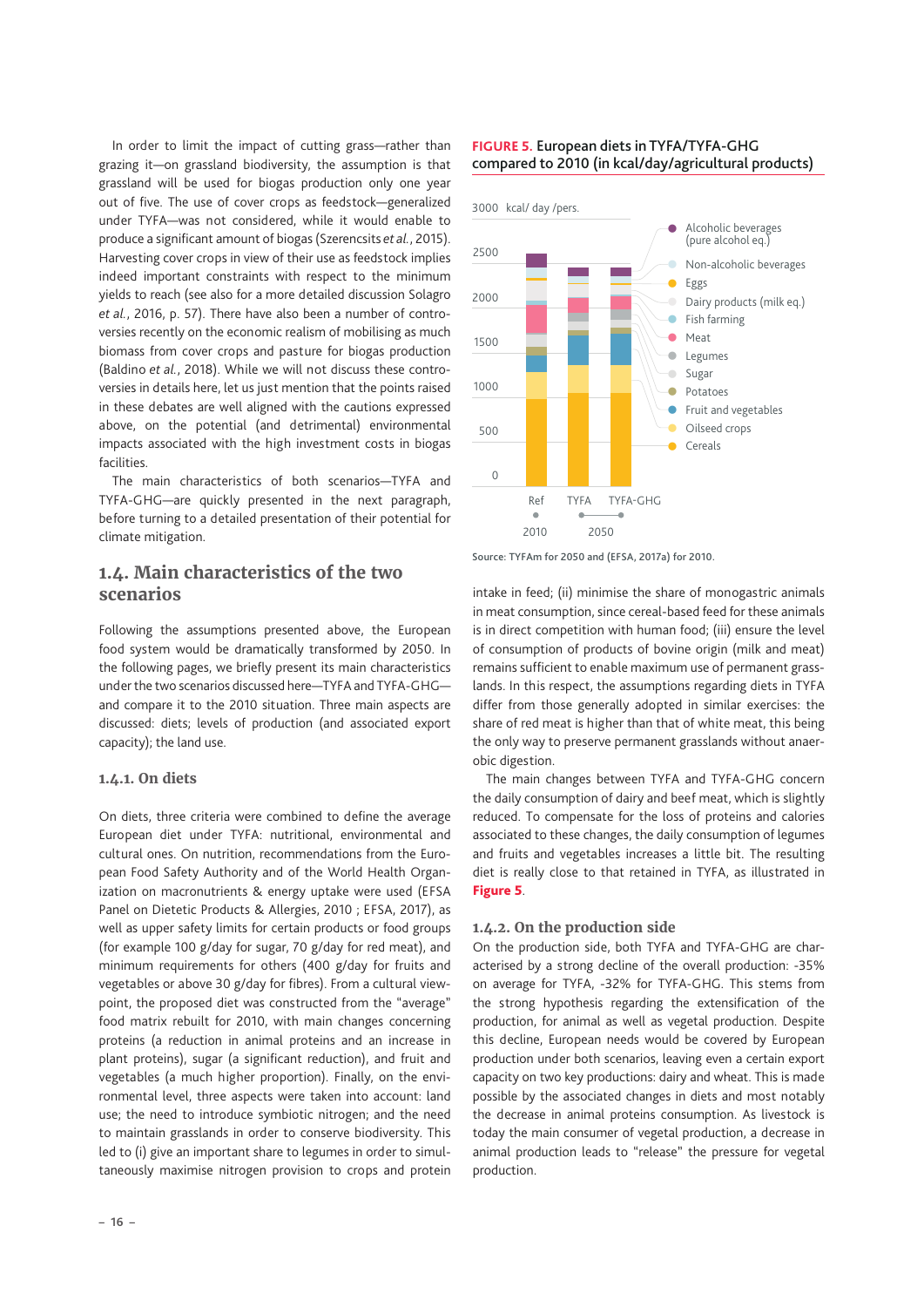

#### **FIGURE 6.** Evolution of animal and vegetal production under TYFA and TYFA-GHG, compared to 2010 (in kcal)



#### **FIGURE 7.** Evolution of cereal and milk surplus under TYFA and TYFA-GHG compared to 2010 (in Mt)



Source: TYFAm and FAOstat.

The differences of production between TYFA and TYFA-GHG well illustrate this point. The relative decrease of the bovine herd under TYFA-GHG reduces the demand for cereals used as feed; and the increase in vegetal production that follows, expressed in calories, is relatively higher than the decrease in animal produc-tion. [Figure 6](#page-16-0) and Figure 7 illustrate those points.

#### **1.4.3. On the land use**

Changes in the land use associated to TYFA and TYFA-GHG are comparable, and follow logically from the hypotheses made on cropping and livestock systems. Compared to 2010, and considering broad categories of land-use (arable land, permanent crops, permanent grasslands, other agricultural land), they remain limited, as shown in [Figure 8](#page-16-1). The fraction of permanent grasslands remains unchanged, as a key hypothesis of the

#### **FIGURE 8.** Evolution of agricultural land use by broad categories for both TYFA/TYFA-GHG



Source: TYFAm.

<span id="page-16-0"></span>scenario. Land under permanent crops increases by 30 % (as a result of the increase in fruit consumption) to the detriment of arable land, but at the level of the European farm, since these crops account for only 6% of the UAA, these changes do not fundamentally alter land use per broad category. It is worth noting the special case of the "fallow land and ecological infrastructures" category, whose ecological function changes between 2010 and 2050. In 2010, this land has an "ecological compensation" rationale in a largely intensive agrarian environment.

<span id="page-16-1"></span>But in 2050, all agricultural land is managed extensively based on a variety of crops and types of land use, along with extensive grasslands that play a key role in the ecological structure. The ecological infrastructures of 2050 thus complete an agricultural approach that ensures levels of ordinary biodiversity that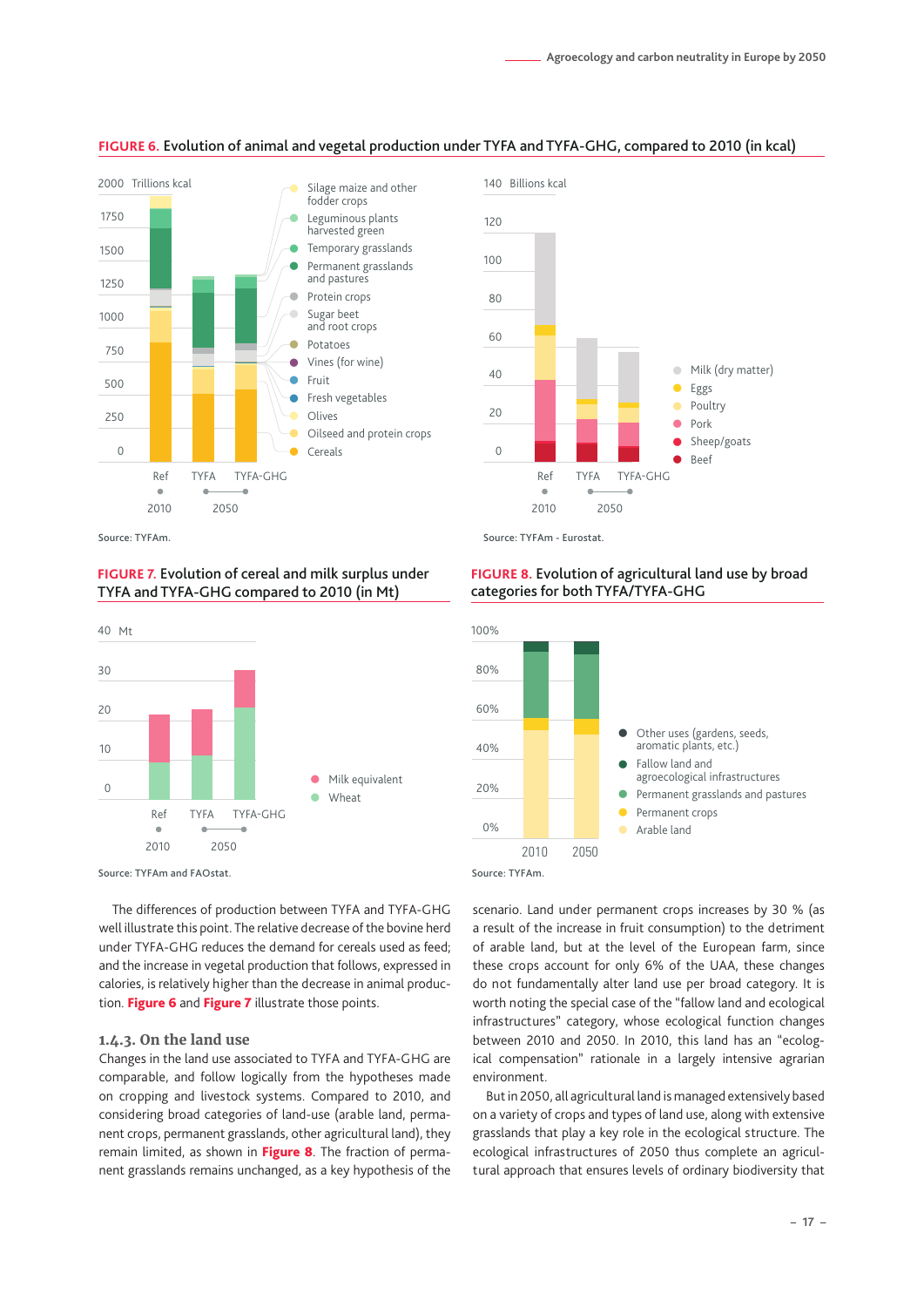#### **FIGURE 9.** Evolution of overall crop rotation within arable land



Source: TYFAm for 2050 and (EFSA, 2017a) for 2010.

are already far higher than those seen today, in order to provide ecosystem services that the agricultural approach alone could never achieve. Their significant presence in the UAA—assuming 10 % of arable land and permanent crops—reflects an environmental ambition that impacts land use. In practice, some of this land could have a pastoral function and be added to the "permanent grasslands" and "rangelands" categories. The main changes of land use are thus within the arable land category, with slight differences between TYFA and TYFA-GHG (**Figure 9**).

The share of the UAA occupied by cereals decreases significantly (a bit less under TYFA than under TYFA-GHG) and is compensated by an increase of protein crops and legumes harvested green (alfalfa, clover), which together account for a quarter of arable land. Silage maize declines with the grass-fed approach to dairy production (and almost disappear under TYFA-GHG due to the relatively higher decrease in dairy production). Temporary grasslands also decline, but to a lesser extent. This latter finding may seem surprising given that these grasslands are currently associated with organic livestock production. This is explained by the fact that in 2050, these temporary grasslands compete with permanent grasslands to provide hay / forage.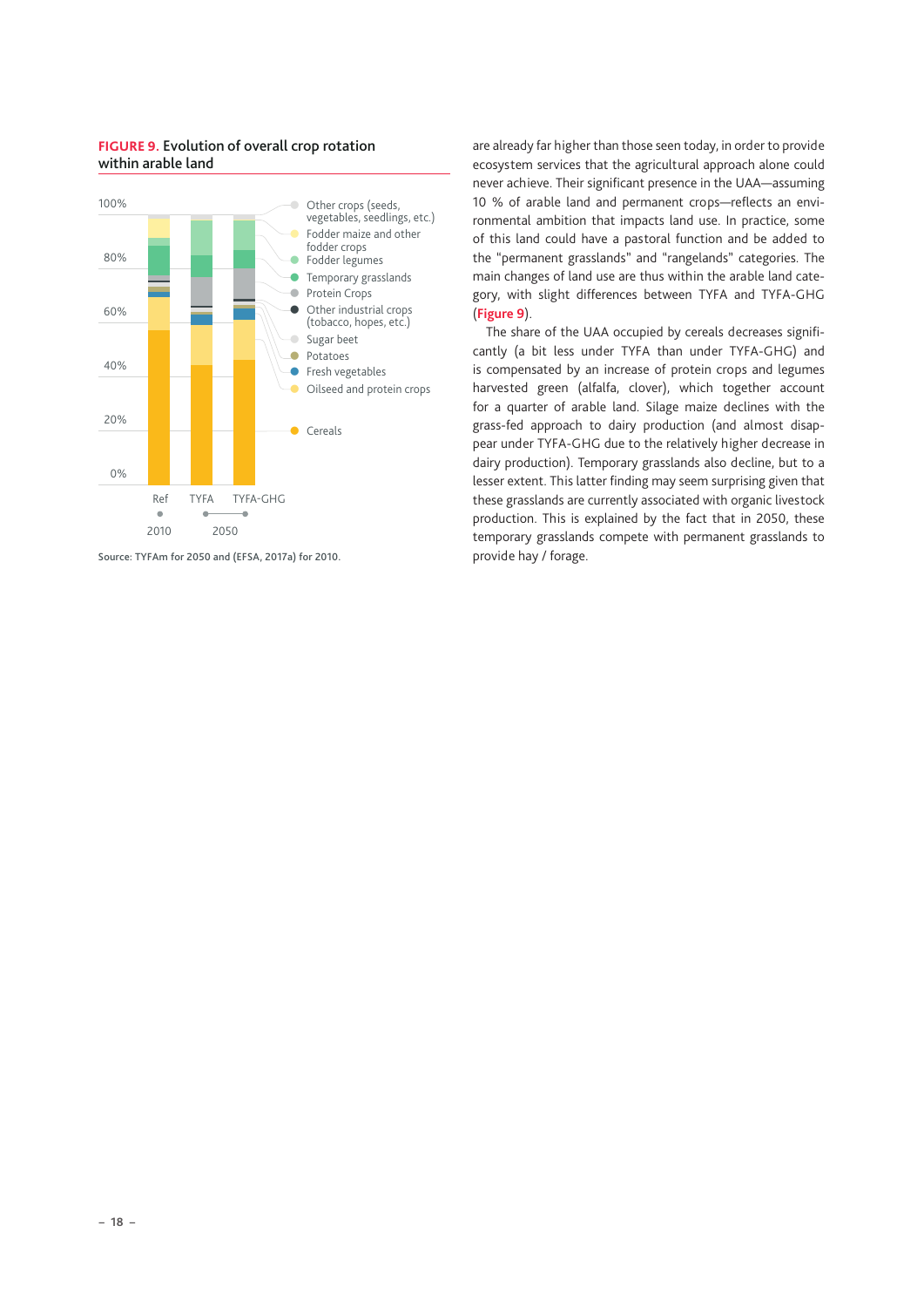# <span id="page-18-0"></span>2. THE CLIMATE IMPLICATIONS OF TYFA

As discussed in the introduction, there are actually three main ways by which the agricultural sector can contribute to the decarbonisation of the economy: by reducing its emissions as much as possible, by sequestering carbon in agricultural soils (or in forests if cropland or grassland are converted to forestland), and by producing biomass that can be used as a substitute for fossil carbon (bioenergy, biomaterial). Each of those three options are discussed below for the TYFA and TYFA-GHG scenarios.

## **2.1. Emissions reduction: -36 to -47% compared to 2010**

As a methodological preamble, let us mention that the impact of both scenarios in terms of GHG emissions (and thus their potential of emissions reductions) has been assessed using the ClimAgri® calculator (see for a presentation Eglin *et al.*, 2016). The detailed structure of the calculator, and how it has been used in this report is detailed in the annex, section 7.1. In a nutshell, ClimAgri® assesses GHG emissions from the agricultural sector in a sectoral and comprehensive way, rather than restricting itself to the UNFCCC categories. As such, all emissions pertaining to the functioning of the sector are assessed, from upstream to downstream. Direct emissions include "classical" non-CO<sub>2</sub> emissions (CH<sub>4</sub>, N<sub>2</sub>O) coming from soil management, manure management and enteric fermentation, as reported to the UNFCCC; and  $CO<sub>2</sub>$  emissions associated with energy consumption at the farm level. Indirect emissions include  $CO<sub>2</sub>$  and non-CO<sub>2</sub> emissions originating from inputs fabrication as well as energy provision to upstream activities

### **2.1.1. The TYFA scenario: -36 to -40% of emissions reduction**

Under the hypotheses mentioned above, direct and indirect GHG emissions originating from the agricultural sector could decrease by 36%. In addition, taking into account the fact that under the TYFA scenarios, protein imports are brought down to zero in a context where a significant share of those proteins comes from deforested areas in Latin America (Cuypers *et al.*, 2013), it was estimated that the total emissions reduction could be up to 40%.

The most important contribution of an agroecological system such as the one modelled in TYFA to the reduction of GHG emissions is through the decrease in  $N_2O$  and  $CO_2$ emissions resulting from the use and fabrication of chemical fertilizer in general, and nitrogen in particular. In Europe, in 2016, emissions from agricultural soils accounted for almost 37% of direct agricultural emissions. By bringing the imports of synthetic nitrogen to the system down to zero, and by significantly improving the level of nitrogen use efficiency,  $N_2O$ emissions linked to the application of nitrogen to soils could significantly decrease (-48% according to ClimAgri® calculations), while  $CO<sub>2</sub>$  emissions linked to the making of nitrogen (55 Mt CO<sub>2</sub>e according to ClimAgri<sup>®</sup> calculations) would be brought down to zero.

Emissions from manure management also significantly decrease under our hypotheses (-56%). Emissions reduction mostly come from the evolution of manure management practices of the bovine herd—the disappearance of liquid forms of manure following increases in the use of straw. Emissions reduction are less important in absolute terms for pork and chicken systems, but significant in relative terms (cut by more than half for pork, by almost 40% for chicken).

Direct emissions linked to the consumption of energy decrease by 16% partly by a decrease in the area of heated greenhouses (-20%), and indirect emissions by 43%, resulting from our hypothesis on the partial decarbonisation of the European electricity system (370 g CO<sub>2</sub>/kWh to 120 g CO<sub>2</sub>/ kWh—see in annex, section 7.2.2, for more details on this hypothesis). Concerning the area under heated greenhouses, the TYFA scenario envisions a doubling of the area devoted to fresh vegetables production. As of today, it is estimated that around 72 500 ha of cultivated land is under heated greenhouses, or nearly 30% of the 200 000 ha covered by greenhouses. In a "business as usual scenario", a doubling of the area for fresh vegetables production would correspond to at least—a doubling of the area of heated greenhouses. On the contrary, the idea defended in TYFA is that vegetables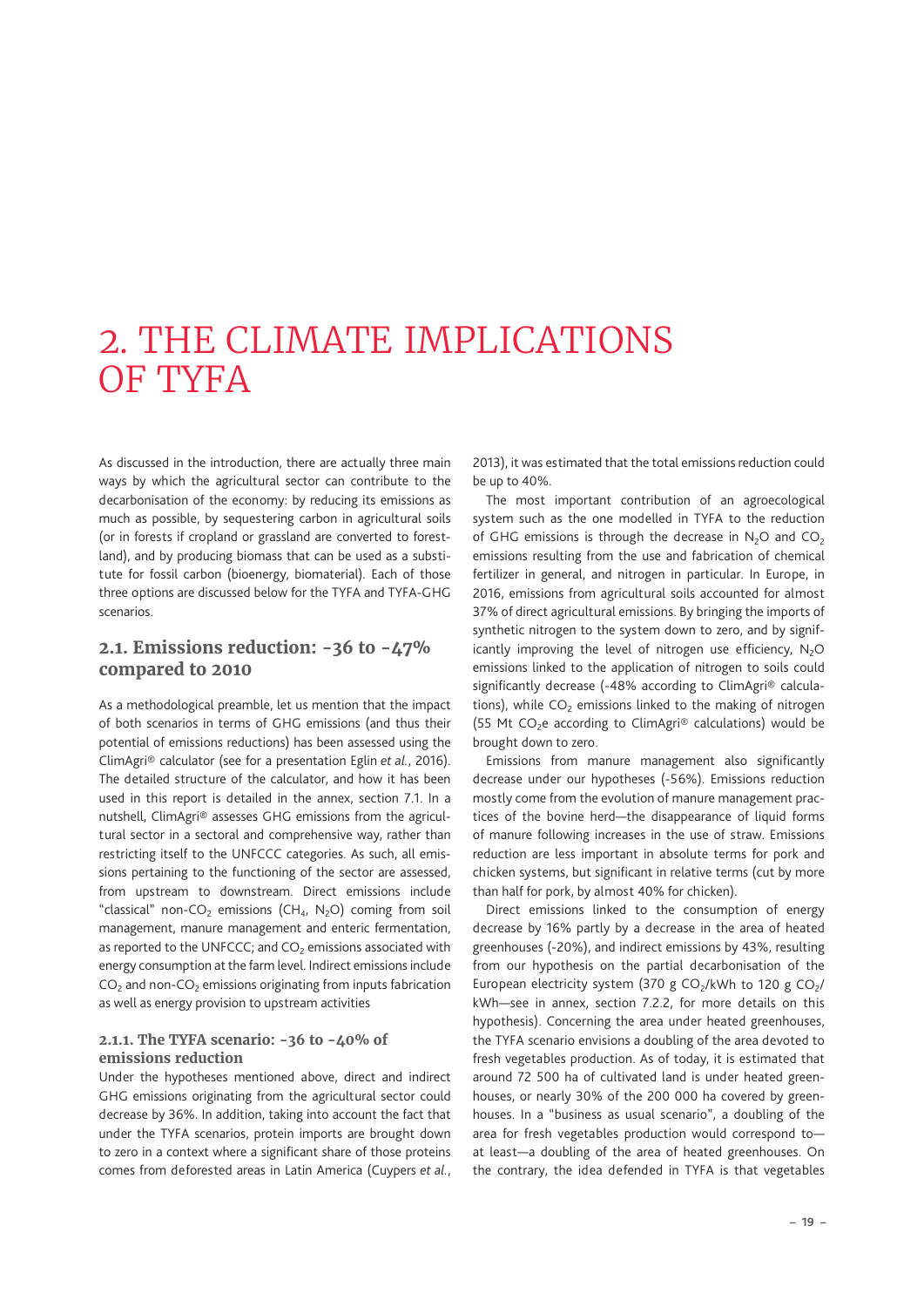<span id="page-19-0"></span>production should be seasonal as much as possible. Following this, the assumption was made that the area of heated greenhouses would not increase, and could even slightly decrease by 20% by 2050. No further hypotheses were made to increase the energy use efficiency for the heating of these greenhouses, nor for that of livestock buildings or agricultural machinery. It should also be noted that no specific hypothesis was made to reduce emissions from energy consumption in the agricultural sector through substitution of biofuels with biomass.

Emissions reduction linked to enteric fermentation is less significant (-18%), as the cattle population has been maintained important. As explained above, this results from the core hypothesis of TYFA regarding the key role of natural grassland in biodiversity conservation, and the need to have a sufficient number of animals to graze these grasslands. In order to reduce the amount of enteric emissions, we however made the hypothesis that half of the dairy and suckler cows would be given feed additive. Such additive are already available and can bring down the level of enteric emissions by 14%/cow according to the existing literature (Pellerin *et al.*, 2013 ; Knapp *et al.*, 2014 ; Caro *et al.*, 2016). However, they can only be used in semi-intensified bovine herds, *i.e.*, given to animals which spend enough time within stables to allow for their feed to be managed. In the TYFA model, the share of cattle under a mixed system that could allow such feed management practices is 80%; we however made the hypothesis that only 60% of them would be concerned by this change.

The emissions reduction associated with the suspension of soybean imports from Latin America was calculated as follows: in 2010, the EU imported the equivalent of 30 million tonnes of soybean cakes from Brazil and Argentina, for which, following the "average" scenario of Weiss & Leip (2012), it can be estimated that 30% come from deforestation or the conversion of savannas. The level of GHG emissions from this soybean production can be estimated based on recent research on the topic (Castanheira & Freire, 2013 ; Raucci *et al.*, 2015 ; Maciel *et al.*, 2016). This level is largely dependent on the density and quality of the forests converted. In the context of this report, we assume a relatively cautious emissions level of 4.5 kg of  $CO<sub>2</sub>/kg$  of soybean produced, corresponding to a low value derived from the different studies cited (which give values ranging from 3 to 18 kg of  $CO<sub>2</sub>/kg$  of soybean). The resulting emissions reduction potential of the TYFA scenario is given in [Figure 10](#page-19-1) together with that of TYFA-GHG.

#### **2.1.2. TYFA-GHG: up to -47% of emissions compared to 2010**

<span id="page-19-1"></span>The potential of the TYFA-GHG scenario is slightly higher than that of the original TYFA scenario in that it enables for greater emissions reduction on all sources dependent upon the size of the bovine herd: enteric fermentation, manure management and, indirectly, agricultural soils—as the amount of manure used as fertilizer decreases. The emissions structure of the scenario is presented and compared to both 2010 and the original TYFA scenario in [Figure 10](#page-19-1).

#### **FIGURE 10.** Emissions reduction of TYFA / TYFA-GHG compared to 2010



Source: ClimAgri®

All in all, the emissions reduction potential of TYFA-GHG is 7 points higher than that of the original scenario when considering all emissions (direct and indirect,  $CO<sub>2</sub>$  and non- $CO<sub>2</sub>$ ). It is 12 points higher when considering only non- $CO<sub>2</sub>$  direct emissions, following the IPCC reporting guidelines (35% for TYFA, 47\* for TYFA-GHG). It also comes together with a potential of bioenergy production, which is presented in more details in the following section.

### <span id="page-19-2"></span>**2.2. Fossil carbon substitution**

Fossil carbon (hereafter "fossil C") substitution is a major aspect of all discussions pertaining to climate change. Decarbonising economies towards a "carbon neutral" world implies indeed, in most scenarios, that a large share of the remaining fossil C (under the form of a variety of fossil fuels) stay in the ground (Masson-Delmotte *et al.*, 2018). Given the determining role fossil fuels play in our life as both a source of energy and a source of material, keeping it in the ground implies in turn that alternatives be found. Renewable carbon under the form of biomass produced by farmers (or foresters) is such an alternative. The agricultural sector is thus asked to play a key role in supporting the transition towards a climate neutral world. Under both TYFA and TYFA-GHG scenarios, the contribution of the agricultural sector to such an objective is however limited. At a very aggregate level, and for both scenarios, the reduction of areas dedicated to industrial use is drastic: -91%. This reduction results from the abandonment of biofuels, which in 2010 occupied a significant share of the Utilized Agricultural Area (UAA) cropped with cereals and oilseeds (respectively 15 and 18%). Areas cropped with other industrial crops, as linen or hemp, were however kept constant at their 2010 level. However, possibilities to use a share of the area devoted to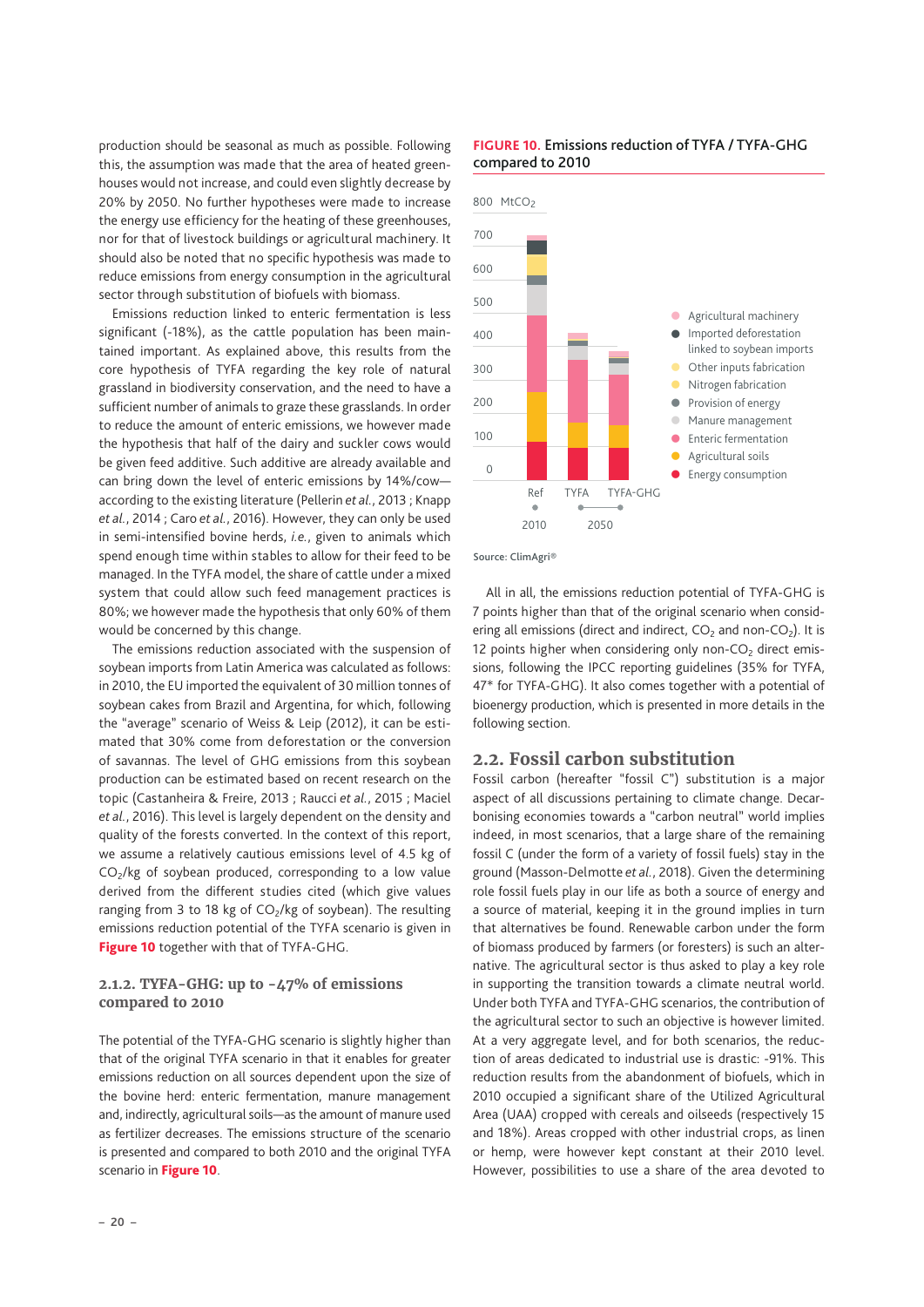#### <span id="page-20-0"></span>**FIGURE 11.** Contribution of the TYFA and TYFA-GHG scenarios to European crop-based bioenergy production



Source: ClimAgri® & Bioenergy Europe.

grow wheat for export purposes (amounting to, respectively, 11 Mt and 27 Mt under TYFA and TYFA-GHG scenarios) for developing other bio-industrial crops do exist, but were not explored in details in TYFA. It would be a significant area of investigation, as the demand for bioplastic and other biopolymer is expected to grow significantly (Dammer *et al.*, 2013).

On the bioenergy side, as already mentioned, the contribution of TYFA is brought down to zero. Under the TYFA-GHG scenario, the use of natural grassland and animal manures as feedstock for the development of methanisation units enable for the production of approximately 189 TWh, or 16,25 Mtoe. This potential has been calculated as follows:

- Potential from natural grasslands: we assumed an average productivity of natural grassland of 4,5 tMS/ha (equivalent to 13,2 tMB/ha) and a methane yield potential of 98 m<sup>3</sup> CH<sub>4</sub>/tMB. Considering that 18% of the total production of grass is used each year as feedstock, it gives a potential production of 10 billion  $m^3$  of CH<sub>4</sub>.
- Potential from animal manure: we assumed that 50% of the manure produced by dairy and suckler cows, as well as pork, would be used as feedstock, with a methane yield potential of 25% for bovine manure and 19% for pork manure. This results in a potential production of 9 billion  $m<sup>3</sup>$  of CH<sub>4</sub>.

<span id="page-20-1"></span>These 19 billion of  $CH_4$  represents 189 TWh, that is approximately 1% of the final energy consumption of the EU-28 in 2015 (Eurostat, 2018). It also represents an increase in biogas production from agricultural feedstock of 45% by 2050 compared to 2015 (Eurostat, 2018). Considering the drop of biofuel production to zero and this 45% increase in biogas production, the overall contribution of the agricultural sector to the production of renewable energy would decrease by 14% by 2050, as illustrated in [Figure 11](#page-20-1).

# **2.3. A potential for carbon removal by building soil organic carbon stocks**

The generalisation of an agroecology based on the principles of organic agriculture would eventually offer important potential for soil carbon sequestration. Based on the existing literature, we estimate this potential to be around 159 MtCO<sub>2eql</sub>/year, using cautious assumptions. These assumptions along with their justification are presented below. While this potential could seem important at first sight—it would allow the sector to offset a large share of its residual emissions—three key points should however not be neglected (see also for a complete discussion of the main limits to soil C sequestration with respect to the sole objective of climate mitigation Rumpel *et al.*, 2019)2019:

- (i) The potential for soil organic carbon (SOC) sequestration is limited over time, and also decreases over time: storage reaches an equilibrium value (that depend on the initial property of each and every soil and on the local agroecological conditions) and the rate of storage also starts to decrease once storage is initiated. As such, and as pointed out by Smith (2004), soil carbon sequestration can only play a temporary role in a medium-term strategy for climate mitigation, and has to be part of a broader sustainability policy.
- (ii) SOC sequestration is also *reversible*. In other words, the carbon sequestered in soils is non-permanent and a change in practices or land use at the plot level (e.g. converting a grassland to a cropland and vice-versa, or applying mineral fertilizers on an organically managed soil) can release part or the totality of the organic carbon that has been sequestered. Moreover, the rate of C gain is usually lower than the rate of C loss, emphasizing the fact that the perpetuation of practices compatible with C sequestration is essential to contribute to (temporarily) mitigating climate change (Smith, 2012).
- (iii) SOC sequestration can finally be partly offset by the rise in  $N<sub>2</sub>O$  emissions associated with the changes in soil C turnover, as discussed recently by Lugato & colleagues (2018), although the complex interaction between SOC sequestration and non- $CO<sub>2</sub>$  emissions are yet to be fully understood.

That said, it has also to be noted that soil carbon sequestration is not primarily an issue of climate mitigation—although it is reported here under this headings—but rather of fertility management, soil life and biodiversity, and climate adaptation (on this later point, see section 3.2).

To estimate the potential of SOC sequestration of the TYFA scenario (we considered that both TYFA and TYFA-GHG had overall the same potential), we distinguished between three main types of land uses: croplands, grasslands and agroecological infrastructures.

#### **2.3.1. Croplands**

For croplands, existing data/studies show that most practices at the core of the TYFA scenario are associated to important potential for SOC sequestration, such as high organic matter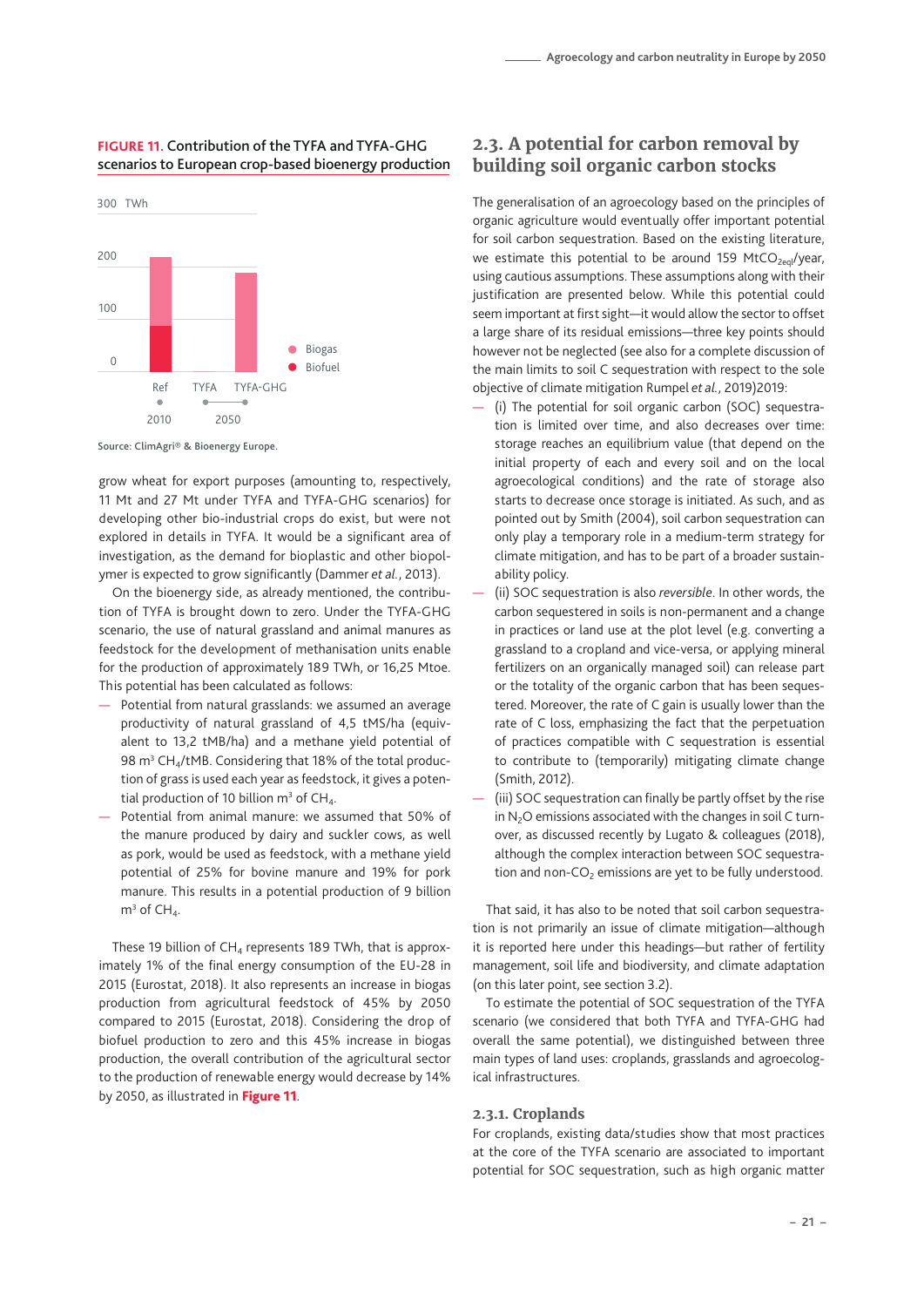inputs under a composted form, crop rotation involving legumes, use of cover crops, extensification, and conversion to organic (Freibauer *et al.*, 2004 ; Smith, 2004 ; Lugato *et al.*, 2014). The first benefit of a generalisation of those practices as hypothesized in TYFA—will be to halt the current decline in soil C content of most croplands across Europe (Lugato *et al.*, 2014, p. 3557)2014, p. 3557. The calculation of how much it could contribute to sequester is however complex due to many factors. First, most existing studies or modelling work tend to analyse the effect of different measures taking them one by one, while TYFA considers however a more systemic change in agricultural practices. Second, the potential annual rate of carbon sequestration resulting from changes in practices also greatly depends on initial conditions and the agroecological context, that both vary across European landscapes. In the absence of a dedicated, spatially explicit model, we took as a reference point the meta-anaysis published by Gattinger *et al.* (2012) discussing the effect of the conversion to organic farming on SOC concentrations, stocks and sequestration rates. Using data coming from temperate areas and net-zero input systems only,**11** they come to an average potential sequestration rate of 1 Mt  $CO<sub>2eql</sub>$ ha/y.**12** We retained this value and applied it to the whole area under annual and permanent crops, which is considered as constant under the TYFA scenario. This represents a maximum technical potential of 104.8 MtCO<sub>2eql</sub> /year. How this potential could translate into real carbon sequestration will most notably depend on the rate of adoption of the practices hypothesized in TYFA—which cannot be modelled nor projected at this stage.

#### **2.3.2. Grasslands and agroecological infrastructures**

The potential of soil C sequestration in grasslands has been the matter of intense and vivid debates over the last couple of years. In essence, some authors tend to argue that the potential is so high that it could offset all the emissions coming from ruminant livestock (including enteric ones)—and that, consequently, no further reduction in grass-fed livestock would be needed from a climate mitigation point of view. While these claims are supported by few robust researches in different sites in Europe (e.g. Soussana *et al.*, 2010)2010, recent meta-analysis leads to be much more nuanced on the question (Conant *et al.*, 2017 ; Garnett et al., 2017) 2017 ; Garnett<style face=»italic» > et al.</ style>, 2017. Without re-opening this long-lasting debate, the calculation of the soil carbon sequestration potential under the TYFA scenario relies on the following set of hypothesis.

**– 22 –** 

First, the respective shares of marginal land (20%), productive grasslands over 30 years (20%) and productive grasslands under 30 years (60%) among European grasslands was estimated based on expert consultation and on Huyghe *et al.* (2014). These hypotheses are crucial, as the SOC sequestration potential of grasslands heavily depends (as for croplands) on their ages and their agroecological conditions.

Second, we considered the potential for SOC sequestration in grasslands based on the meta-analysis proposed by Conant *et al.* (2017). In this meta-analysis, a broad range of treatments enhancing SOC stocks of grassland are considered: fertilisation, sowing legumes, sowing grasses, irrigation, introduction of earthworm or improved grazing management. Under the TYFA scenario, the average grazing intensity decreases to below 1 LU/ ha**13**. Other management options such as sowing legumes or fertilizing grasslands are, however, not considered. As such, the average value retained for carbon sequestration rate in young productive grassland is 1.02 tCO<sub>2eql</sub>/ha/y (+/- 0.48). This value is below the average one retained by Garnett *et al.* (2017) of 1.80 tCO<sub>2eql</sub>/ha/y, which does not however distinguishes between management practices. For marginal land and grasslands over 30 years, the lower bound proposed by Conant *et al.* was retained, that is 0.54 tCO<sub>2eql</sub>/ha/y. This value was also retained as an average value of C sequestration potential for areas under agroecological infrastructures.

With those hypothesis in mind, a technical potential of C sequestration of 48.6 MtCO<sub>2eql</sub>/y for all areas under grassland was estimated, to which another 5.9 MtCO<sub>2eql</sub>/y can be added for agroecological infrastructures. As for croplands, this is only a technical potential. How much carbon will be actually stored in grasslands under TYFA will depend upon numerous factors. One of them is the fact that in the scenario, the total area of grassland will be kept constant but their geographies is expected to change through a selective redeployment of grasslands. In other words, while some grasslands will be converted to croplands in grass-dominated landscapes, some croplands will conversely return to grassland in arable land dominated landscapes (see for more details Poux & Aubert, 2018, p. 55-56). As such, and viewed in a dynamic/temporal perspective, a certain amount of carbon will first be released from the grasslands which will be converted, as the rate of C sequestration in croplands converted to grassland will be slower than that of emissions from converted grasslands. As the initial TYFA scenario has not yet been regionalized at a sufficient spatial resolution, it remains difficult to assess with more precision the impact of these processes on the overall C balance of grasslands. But it is obvious that the choices of which grassland will be converted back to cropland, and of which cropland will be converted to grassland will be a key parameter in this regard.

**<sup>11</sup>** By net zero input system, they mean systems in which the amount of organic fertilizer applied on fields does not exceed that produced by 1 Livestock Unit (LU). This threshold allows to avoid considering too high SOC sequestration rate that would result in massive import of organic matter from elsewhere, thus simultaneously leading to important SOC decline in other parts of the world.

**<sup>12</sup>** Based on the data discussed by Gattinger *et al.*, we considered a lower bound to be 0, and an upper bound to be 45 MtCO<sub>2eql</sub>/ha/y. These data will be used in the last sub-section to estimate a minimum, average and maximum value to the technical potential for C sequestration (see section [2.3.3\)](#page-21-0).

<span id="page-21-0"></span>**<sup>13</sup>** The grazing density as expressed here only considers the number of LU per the number of ha of natural grasslands, not of all fodder areas (as in Eurostat).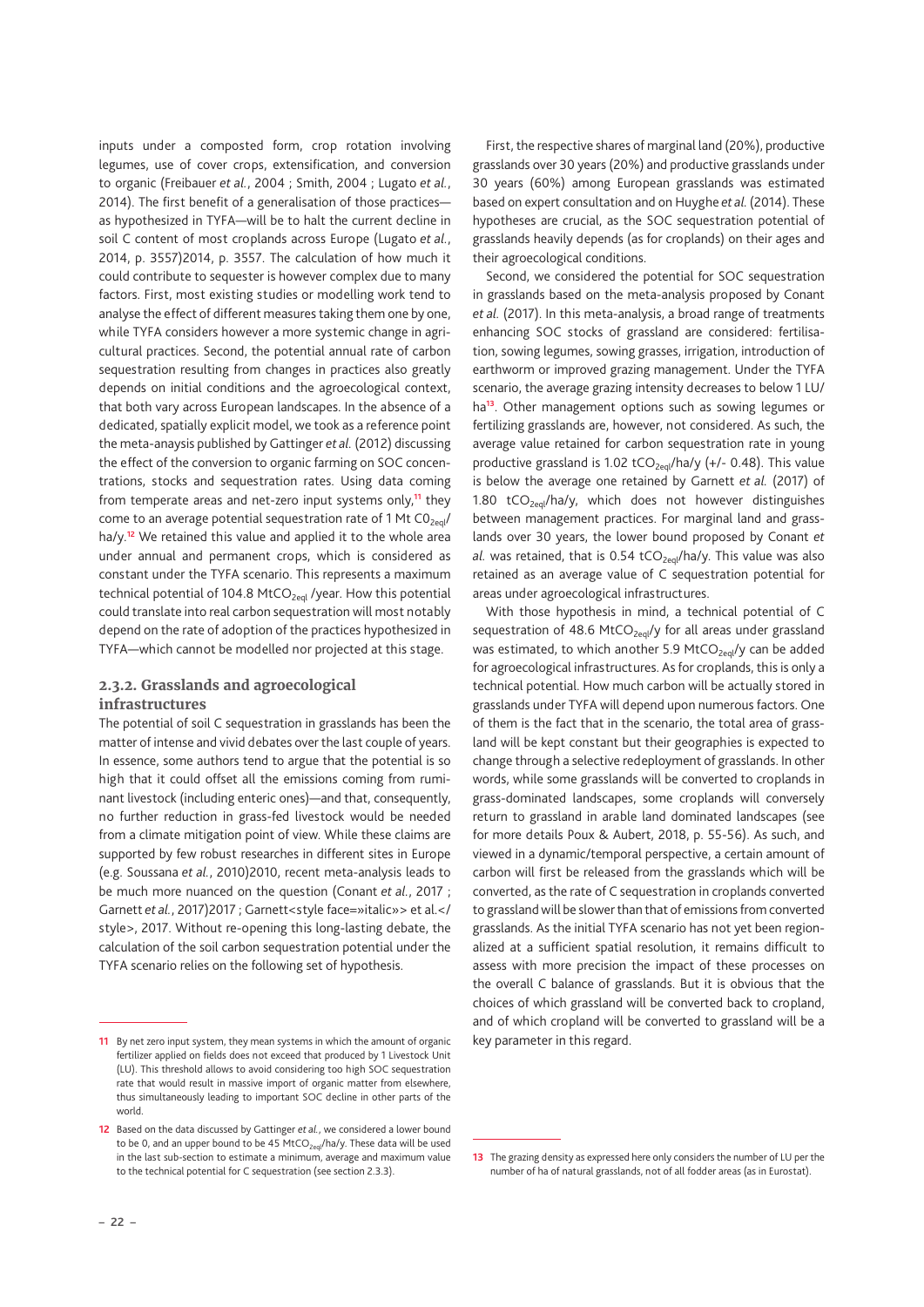#### **FIGURE 12.** Technical potential for soil C sequestration under different land uses in TYFA



Source: authors, based on Conant *et al.*, 2017; Lugato et al., 2014; Gattinger *et al.*, 2012.

# 600 MtCO<sub>2</sub> **FIGURE 13.** Residual emissions of TYFA and TYFA-GHG



Source: authors, based on ClimAgri®.

### **2.3.3. Technical potential for soil C sequestration under the TYFA scenario**

Compiling the figures presented above, the total technical potential for soil C sequestration under TYFA appears to be around 156 MtCO<sub>2eql</sub>/y. As explained above, this is only a technical potential which, if ever attained, would reduce year after year due to the progressive saturation of the soil sink. The respective role of the different land use compartments is given in [Figure 12](#page-22-0). Based on the 95% confidence interval given by each meta-analysis this estimate relies on, a minimum, average and maximum technical potentials are given.

<span id="page-22-1"></span><span id="page-22-0"></span>Considering this technical potential of soil carbon sequestration, it is possible to estimate the amount of residual emissions of the agricultural sector under both TYFA and TFYA-GHG emis-sions ([Figure 13](#page-22-1)). If only non-CO<sub>2</sub> direct emissions are considered (as in the UNFCCC framework), the residual emissions of TYFA could be of 144 MtCO<sub>2eql</sub>/y, while that of TYFA-GHG of 92 MtCO<sub>2eql</sub>/y.

The numerous uncertainties/controversies surrounding the estimation of the C sequestration potential in croplands should not conduce to overlook the numerous benefits that can be expected from increasing soil organic matter stocks in terms of adaptation, soil biodiversity and fertility conservation (Rumpel *et al.*, 2019). In the same perspective, the fact that the potential C sequestration of grassland is highly unlikely to offset the total emissions of grazing livestock (Garnett *et al.*, 2017)should be considered with respect to the numerous co-benefits grasslands offer in terms of biodiversity and natural resources conservation, adaptation and pest management, and landscapes. We now turn to a more precise discussion of the various co-benefits associated to the TYFA scenario.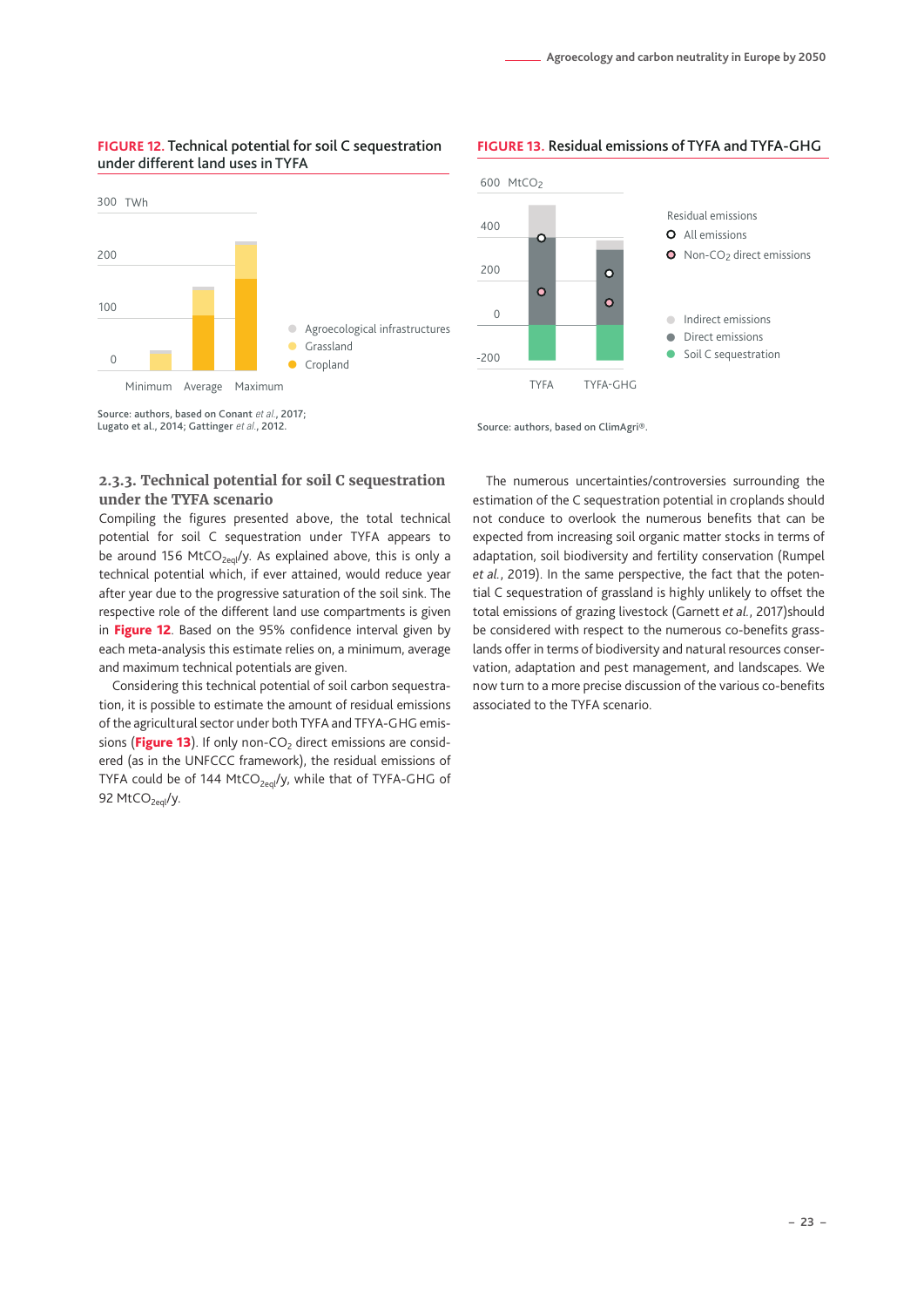# <span id="page-23-0"></span>3. A SCENARIO WITH MULTIPLE CO-BENEFITS

As outlined at the outset of this document, the original aim of the TYFA scenario was to take into account with the same level of importance several key issues associated to the food, agricultural and land sector, going beyond the sole question of climate mitigation: biodiversity and natural resources conservation; adaptation capacity at the farm and landscape levels; and human health issues, associated to both diets and exposure to agricultural chemicals. After having described in due details how the scenario deals with climate mitigation objectives in the previous section, the present section analyses how TYFA/ TYFA-GHG could deliver on the other objectives. On this basis, section 4 will propose a structured comparison between TYFA/ TYFA-GHG and other scenarios for the agricultural sector that have been recently published in view of (mainly) reducing its climate impact.

## **3.1. Biodiversity and natural resources conservation**

The issue of biodiversity conservation needs to be considered at two interdependent levels: within Europe, at the farm and agricultural landscape level; and outside Europe, considering the indirect effect of the European food system functioning on other regions of the world. In this respect, it is often considered that while lower yields in Europe could potentially increase the level of biodiversity in European agricultural landscape, it is also most likely to increase the dependency of Europe to agricultural imports, and as such to increase its impacts on the rest of the world—most particularly tropical forests, whose value in terms of biodiversity conservation is utmost. This reasoning holds while considering no or only minor changes in diets. Yet, under the assumptions made in the TYFA scenario regarding diets, the overall dependency of Europe vis-à-vis the rest of the world would, on the contrary, *decreases*—and with it its pressure on biodiversity outside Europe. The way in which European diets can indeed change towards those hypothesized in TYFA remains of course to be explored in more details.

Regarding biodiversity and natural resources *within* Europe, and more precisely within agricultural landscapes, several

research have underlined the importance of a multi-scale approach—from the soil to the landscape. Different groups of organisms occupy indeed different strata of the ecosystem and will respond differently to management changes at different scales (Gabriel *et al.*, 2010 ; Gonthier *et al.*, 2014). According to the literature, the changes in management practices hypothesized in the TYFA scenarios would have mostly beneficial impacts whatever the scale considered.

Regarding soils, numerous studies exist showing adverse effects of chemicals (both pesticide and synthetic fertilizers) on soil biodiversity and functioning (see for a review Thiele-Bruhn *et al.*, 2012). Conversely, other studies have demonstrated the positive impact of organic agriculture on soil fertility through the increased abundance and diversity of soil micro and macro organisms (Maeder *et al.*, 2002 ; Birkhofer *et al.*, 2008). This is also true for grasslands, in which the application of animal

#### **FIGURE 14.** Agroecological infrastructures and trophic chains



Source: authors.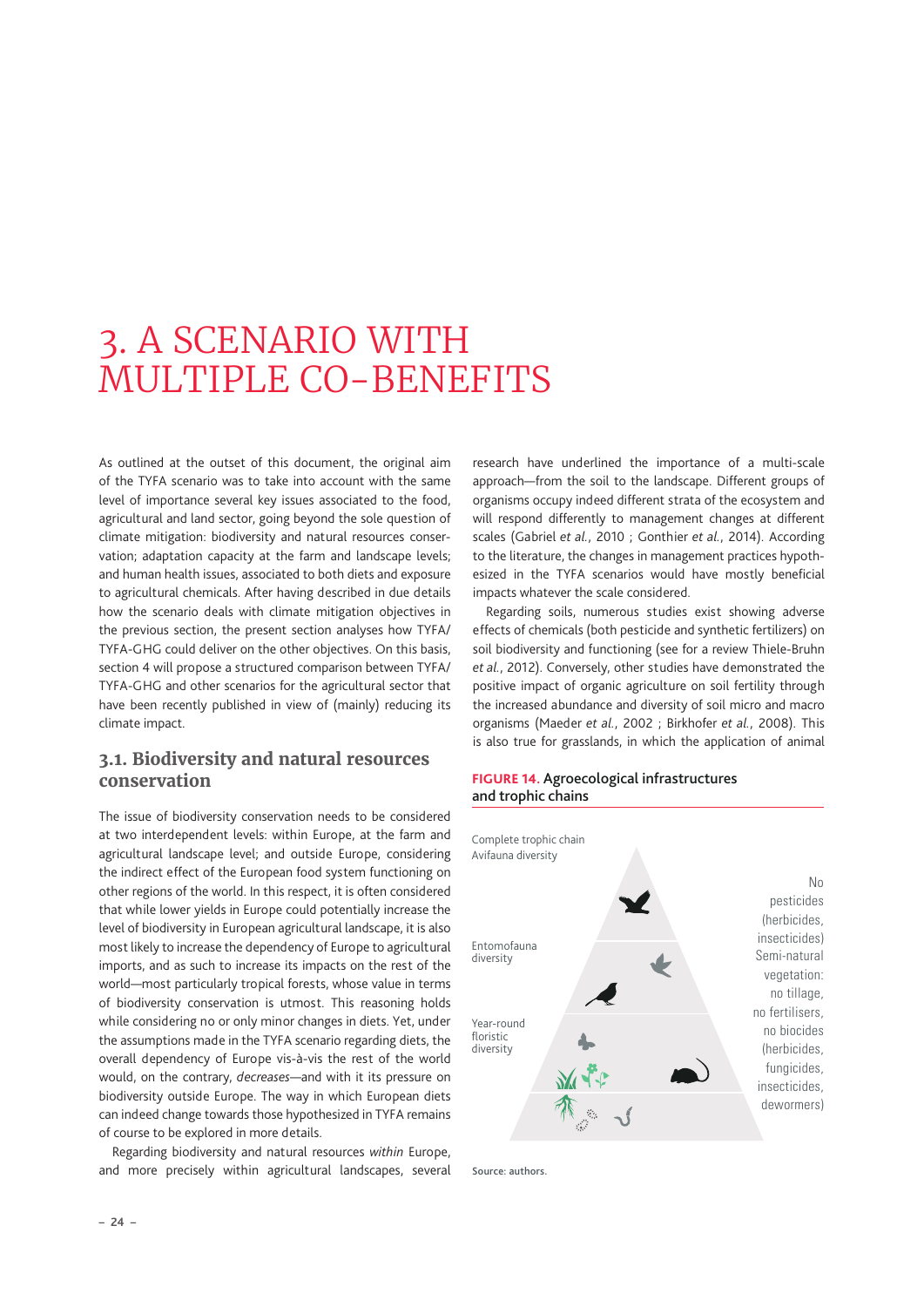<span id="page-24-0"></span>antibiotics and mineral fertilizers tend to decrease the potential for soil carbon sequestration (Thiele-Bruhn *et al.*, 2012).

At the field level, a broad set of studies have looked at the impact of organic farming on a wide variety of taxa. While results do vary depending on which one is considered, the overall effect is undoubtedly positive, as stated in different reviews led by e.g. Tuck (2014) and Bengtsson (2005).

Finally, at the landscape level, it is now widely acknowledged that all forms of agroecological infrastructures (AEI)—permanent grasslands, hedges, ponds, stone walls, sunken paths—play a crucial role in three respects, for both immobile and mobile species: (i) as sources of food; (ii) as stable habitats for reproduction; and (iii) as a form of territorial connectivity (Benton *et al.*, 2003; Le Roux *et al.*, 2008). In TYFA, the importance of AEI, which represent 10% of the cropped utilised agricultural area (considering only permanent and arable crops), will thus simultaneously increase the number of taxa and the complexity of trophic chains, as illustrated by the very simplified chain presented in [Figure 14](#page-24-1).

Amongst the different agroecological infrastructures, natural grasslands play a specific role in that they first contain a remarkable species diversity (79 species of vascular plants have been recorded in just 1 m<sup>2</sup> in some parts of central Europe, for example); and that just over a quarter of habitats of European importance under the EU regulation are thus associated with grassland ecosystems, the majority of which are currently in poor condition due to inappropriate pastoral practices (Halada *et al.*, 2011).

At an even more aggregated level—that of the *pressure*—the IRENA indicators (Indicator Reporting on the Integration of Environmental Concerns into Agriculture Policy) developed by the European Environment Agency (2005) also give a sense of the positive impacts of TYFA. Of the 42 indicators developed by the EEA, six were used, as they more specifically identify pressure on biodiversity. To these indicators (the first six in Table 1) were added those concerning the proportion of agroecological infrastructures and of extensive livestock production.

#### <span id="page-24-1"></span>**TABLE 1. Indicators of determinants of biodiversity in TYFA 2050** *vs.* **2010 situation**

| <b>Indicator</b>                                                                                                                           | 2010                                                                                         | <b>TYFA 2050</b>                     |
|--------------------------------------------------------------------------------------------------------------------------------------------|----------------------------------------------------------------------------------------------|--------------------------------------|
| Proportion of UAA under organic agriculture                                                                                                | 5.4% (2010); 6.2% (2016)                                                                     | 100%                                 |
| Proportion of UAA under high nature value farming                                                                                          | 40% (2012)                                                                                   | $~100\%$                             |
| Consumption of synthetic fertilisers                                                                                                       | 11 Mt N, corresponding to 75 kg mineral N/ha (2015)                                          | $\mathbf 0$                          |
| Consumption of synthetic pesticides                                                                                                        | 380 kt of active substances, of which 40%<br>fungicides (including copper sulphate)          | 0                                    |
|                                                                                                                                            |                                                                                              | ? for copper sulphate                |
| Overall nitrogen balance (expressed in terms of coverage of<br>requirements in cropland)                                                   | 150 to 180% (according to different calculation<br>methods - see Poux & Aubert, 2018, p. 53) | 109 to 128%                          |
| Level of diversification (our calculation):<br>proportion of the main crop in arable land<br>proportion of the 4 main crops in arable land | 20% (wheat)<br>50%                                                                           | 11% (leg. harvested green)<br>40%    |
| Proportion of AEIs in arable land                                                                                                          | 8 % (highly variable quality for biodiversity)                                               | 10% (high interest for biodiversity) |
| Proportion of fodder areas (grasslands) under extensive grazing<br>(density < 1 LU/ha)                                                     | 23% (2007)                                                                                   | > 75% (estimation)                   |

Following this quick literature review, Table 2 proposes an evaluative summary.

#### **TABLE 2. Summary of impacts on biodiversity in TYFA 2050 vs. 2010 situation**

|                           |                      |       | 2010                                                                                                                                                                      | 2050      |                                                                              |  |  |
|---------------------------|----------------------|-------|---------------------------------------------------------------------------------------------------------------------------------------------------------------------------|-----------|------------------------------------------------------------------------------|--|--|
| Soil life                 | Nitrogen             |       | Alteration of soil microbiota and                                                                                                                                         | $\ddot{}$ | Recovery of microbiota                                                       |  |  |
|                           | <b>Biocides</b>      |       | macrofauna                                                                                                                                                                | $\ddot{}$ |                                                                              |  |  |
| Cultivated crops          | Crop diversification | Ŧ.    | Loss of plant diversity (harvest plants) and                                                                                                                              | $^{++}$   | Recovery of plant diversity and                                              |  |  |
|                           | Nitrogen             |       | insects.<br>Pollinators in decline                                                                                                                                        | $^{++}$   | microfauna<br>Legumes encourage pollinators                                  |  |  |
|                           | <b>Biocides</b>      |       |                                                                                                                                                                           | $^{++}$   |                                                                              |  |  |
| Grasslands and rangelands | Nitrogen             |       |                                                                                                                                                                           | $^{++}$   |                                                                              |  |  |
|                           | Density              | Ŧ.    |                                                                                                                                                                           | $\ddot{}$ |                                                                              |  |  |
| Landscapes                | Plot size            | $\pm$ | Loss of emerging biodiversity<br>Decline in microfauna and mesofauna                                                                                                      | $\ddot{}$ | Recreation of trophic chains and varied<br>habitats suitable for fauna       |  |  |
|                           | AEI                  | $\pm$ | (birds, mammals, amphibians, etc.)                                                                                                                                        | $^{++}$   |                                                                              |  |  |
|                           | Landscape diversity  |       |                                                                                                                                                                           | $^{++}$   |                                                                              |  |  |
| Summary                   |                      |       | Alteration of most of the biodiversity framework<br>through the loss of plant and animal species<br>at the lowest trophic levels. Conservation in<br>endangered enclaves. |           | Recreation of trophic chains and habitats<br>conducive to species protection |  |  |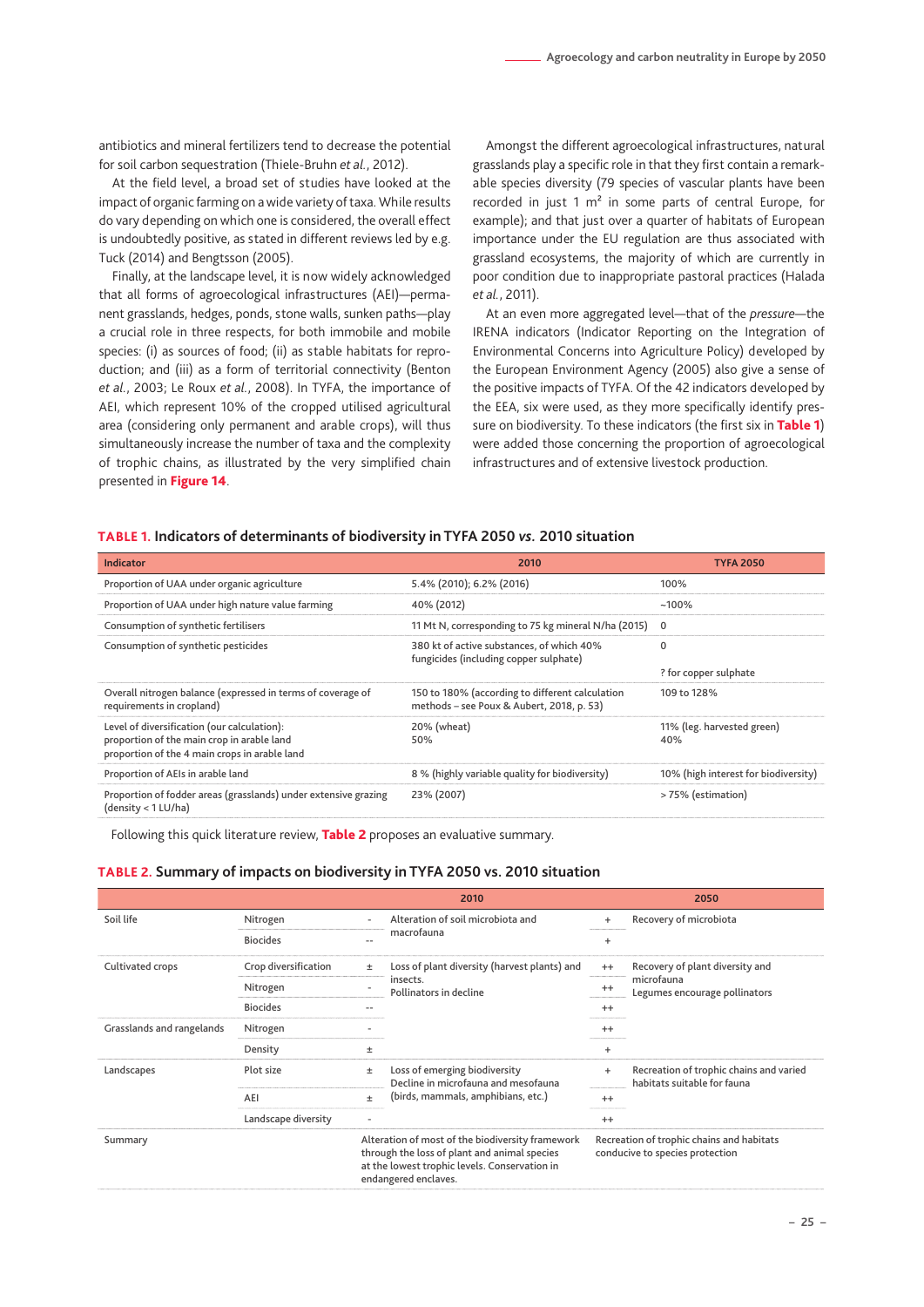# <span id="page-25-0"></span>**3.2. Adaptation capacity**

A major issue for agricultural systems by 2050 will be to cope with highly different conditions. Both temperature and precipitation patterns will change significantly in most regions of Europe; and those changes will most probably be accompanied by pest outbreaks. According to the IPCC, increasing the adaptation capacity of agricultural systems includes "[reducing their] vulnerability through the actions of adjusting practices, processes, and capital in response to the actuality or threat of climate change" (IPCC, 2013, p. 513). Agricultural practices often mentioned in the literature as solutions for adaptation to climate change include adjustments in cultivars and sowing dates, technological options such as more efficient irrigation or fertilisation methods or new crops varieties for greater drought tolerance, and finally, ecosystem-based options (IPCC, 2013). Among these latest, a low-tech scenario such as TYFA could increase adaptation capacity by: (i) increasing the level of diversity in agricultural landscapes (from genes to species and ecosystems, at both spatial and temporal scales); (ii) improving soil organic matter, two solutions that are acknowledge as beneficial for adaptation (FAO, 2007; Scialabba and Müller-Lindenlau, 2010).

A greater diversity in agricultural landscape could contribute to adaptation in three different ways. In the face of pest/diseases outbreaks, a greater diversity increases natural control and regulation functions that can help manage pests and diseases, for example through the promotion of natural enemy abundance (Lin, 2011, p. 184-186). Adaptation options considered by the IPCC to tackle this issue read as follows: (i) biotechnology and genetically modified crops, with perceived risk to public health and safety and ecological risks associated with introduction of new genetic variants to natural environments; and (ii) increased use of chemical fertilizer and pesticides, with important tradeoffs as well, including an increased discharge of nutrients and chemical pollution to the environment, adverse impacts of pesticide use on non-target species, increased emissions of greenhouse gases and increased human exposure to pollutants (IPCC, 2013, p. 98). The optimisation of biological pest control under an agroecological agricultural system could thus represent a third alternative option, without the above-mentioned trade-offs. This is well illustrated by the recent meta-analysis showing the greater capacity of organic system to promote pest control (Muneret *et al.*, 2018).

Diversified farming systems are also said to be more resilient to unpredictable weather patterns, as they offer buffering crop production (Pretty, 2008). Finally, agroecological infrastructures such as hedges and agroforestry systems can offer physical barriers in the case of extreme events that are deemed to become more and more frequent (Lin, 2011, p. 187).

Improved soil organic matter leads to more stable soil structure, that can make soils absorb higher amounts of water without causing surface run-off during flooding periods and improve water absorption capacity during extended drought periods (FAO 2007). Mäder *et al.* (2002), for instance, finds that in Switzerland, soil structure stability was 20 to 40% higher in soils under organic farming practiced than in conventional soils. The positive effects on adaptation to more frequent flooding and drought episodes caused by climate change would therefore be non negligible.

### **3.3. Human health issues**

The impacts of a given agricultural and food system on human health has to be understood at least at two different, yet intertwined, levels: that of farmers/farm workers; and that of consumer. The health of farm workers and consumers are both affected by the intensity of use, and the relative toxicity of the products used.

Existing meta-analysis leave almost no uncertainties regarding the adverse health effects of pesticides on agricultural workers for around ten serious diseases or functional disorders (leukaemia, non-Hodgkin lymphoma, myeloma, prostate cancer, Parkinson's disease and Alzheimer's, cognitive and fertility disorders, foetal malformations and childhood leukaemia); important suspicion remain for at least four others (Inserm, 2013). In this context, a shift towards a pesticide-free agriculture as the one envisioned in TYFA would by no doubt improve the working conditions of agricultural workers, making them safer and healthier.

As far as consumers are concerned, no direct causal relationships demonstrating the effects of pesticides on health through food has been identified so far. It is nevertheless worth noting that in its latest collective appraisal, the French Institute of Health and Medical Research (INSERM) insists on the difficulty of detecting such effects using the assessment methods currently available. It highlights in particular three important limitations (Inserm, 2013, p. 117):

- Only active ingredients are tested, whereas adjuvants can change the degree of hazardousness of a molecule;
- Failure to account for cocktail effects—although these are beginning to be documented (e.g. Lukowicz *et al.*, 2018);
- Failure to account for the effects of metabolites resulting from the degradation of parent molecules and their accumulation in the medium to long term.

Conversely, potential positive effects of organic food on human health are only hypothesized and have not been formally demonstrated, most notably because of the methodological difficulties associated with such a demonstration. While the higher quality of organic product with respect to chemical residues and heavy metals is most often related, too many parameters interact to isolate the sole effect of the origin of food (organic *vs* conventional) on consumer health. Most notably, high organic food exhibit better diet quality, richer in fruits and vegetabls and fibres, and poorer in cookies, dairy products and soda (Baudry *et al.*, 2017). Recent data from the same French cohort have shown that high organic consumption tends to be inversely associated with the overall risk of cancer (Baudry *et al.*, 2018).

These data are indirectly comforted by recent meta-analysis published on this topic (Johansson *et al.*, 2014 ; Brantsæter *et al.*, 2017). While they confirm that few studies manage to identify direct causal links, several "feed experiments" are cited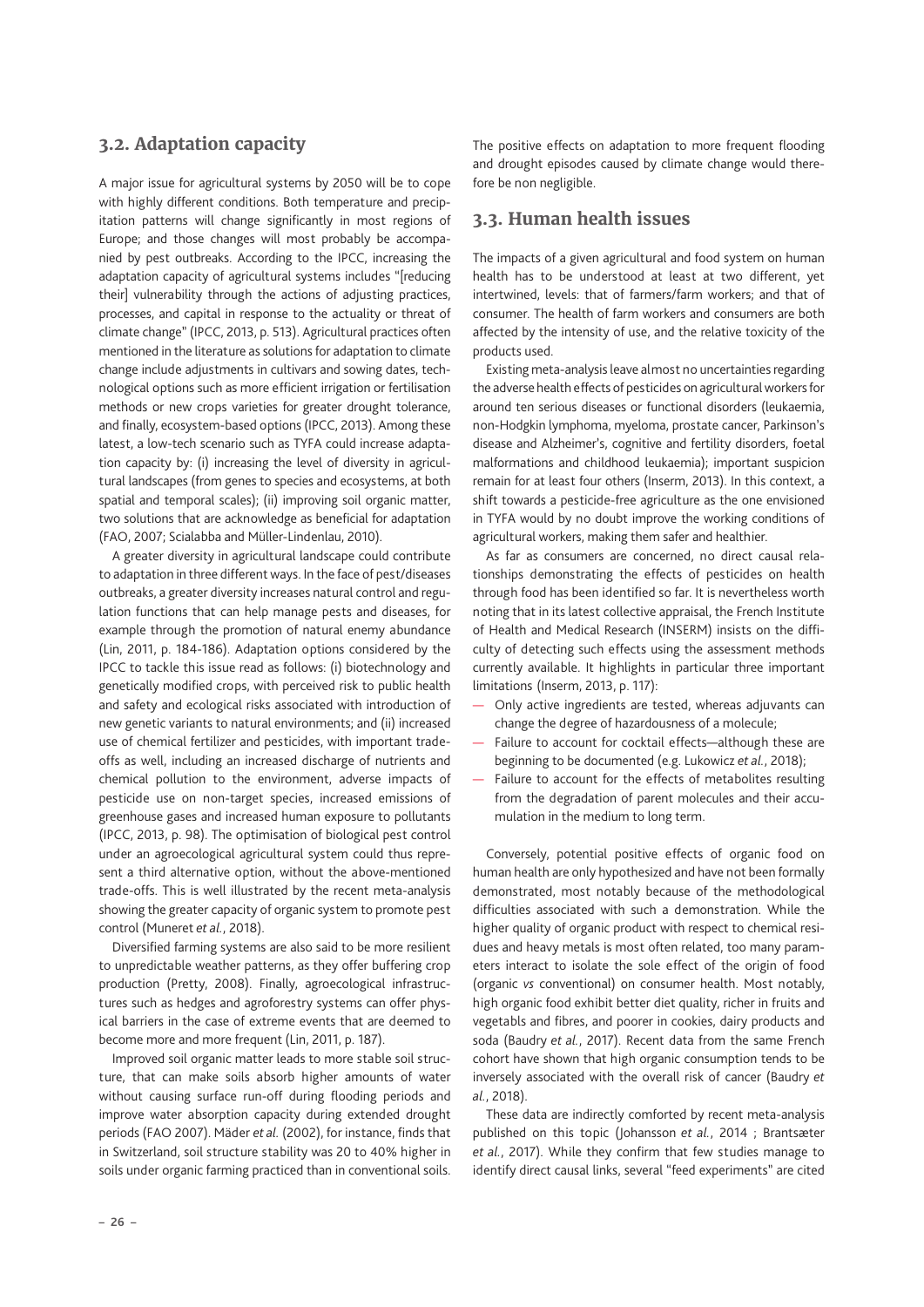<span id="page-26-0"></span>involving rabbits, rats, mouse or drosophila. These feed experiments show that (i) animals fed with organic and conventional food are rapidly able to recognize—and to give preference to organic aliments; (ii) those animals fed with organic food exhibit (depending on the species) a better vitality, either through stronger immunity or higher fertility rate.

Last but not least, TYFA relies on important assumptions regarding diets, that take stock of the current situation—whereby a growing number of diseases (cardio-vascular diseases, diabetes type II, colorectal cancer, etc.) and death can scenario could exhibitable to unbalanced dists experience in calories fits and trade-offs or be attributable to unbalanced diets , overall too rich in calories and proteins, and deficient in fresh fruits and vegetables (Mozaffarian, 2016 ; Blundell *et al.*, 2017). Under the TYFA scenario, the

consumption of animal proteins would decrease down to 29 g/ day (27 g for TYFA-GHG) and that of fresh fruits and vegetables would roughly double (for more details on the assumptions used under TYFA, see Poux & Aubert, 2018, p. 41-43).

### **3.4. Summary**

Figure 15 below summarizes the climate implications of TYFA and TYFA-GHG and highlights the different co-benefits each scenario could exhibit. This analysis of the full range of bene-<br>And *GHG* and trade offered by hath TVFA and TVFA GHG<sup>L</sup>Buthe fits and trade-offs offered by both TYFA and TYFA-GHG lay the ground for a broader discussion comparing both scenarios to icient in nestriruits and vegetables (Mozar- expound for a broader discussion companing both<br>Let al., 2017). Under the TYFA scenario, the those that are currently discussed at the EU level.

# FIGURE 15. Climate implications and main co-benefits of <mark>TYFA and TYFAGHG compared to 2010</mark>



Synthetic fertilisers

Pesticides

Food waste and losses Palm oil

Vegetal proteins / animal feed

 $S$ ource: authors.  $\overline{a}$ Source: authors.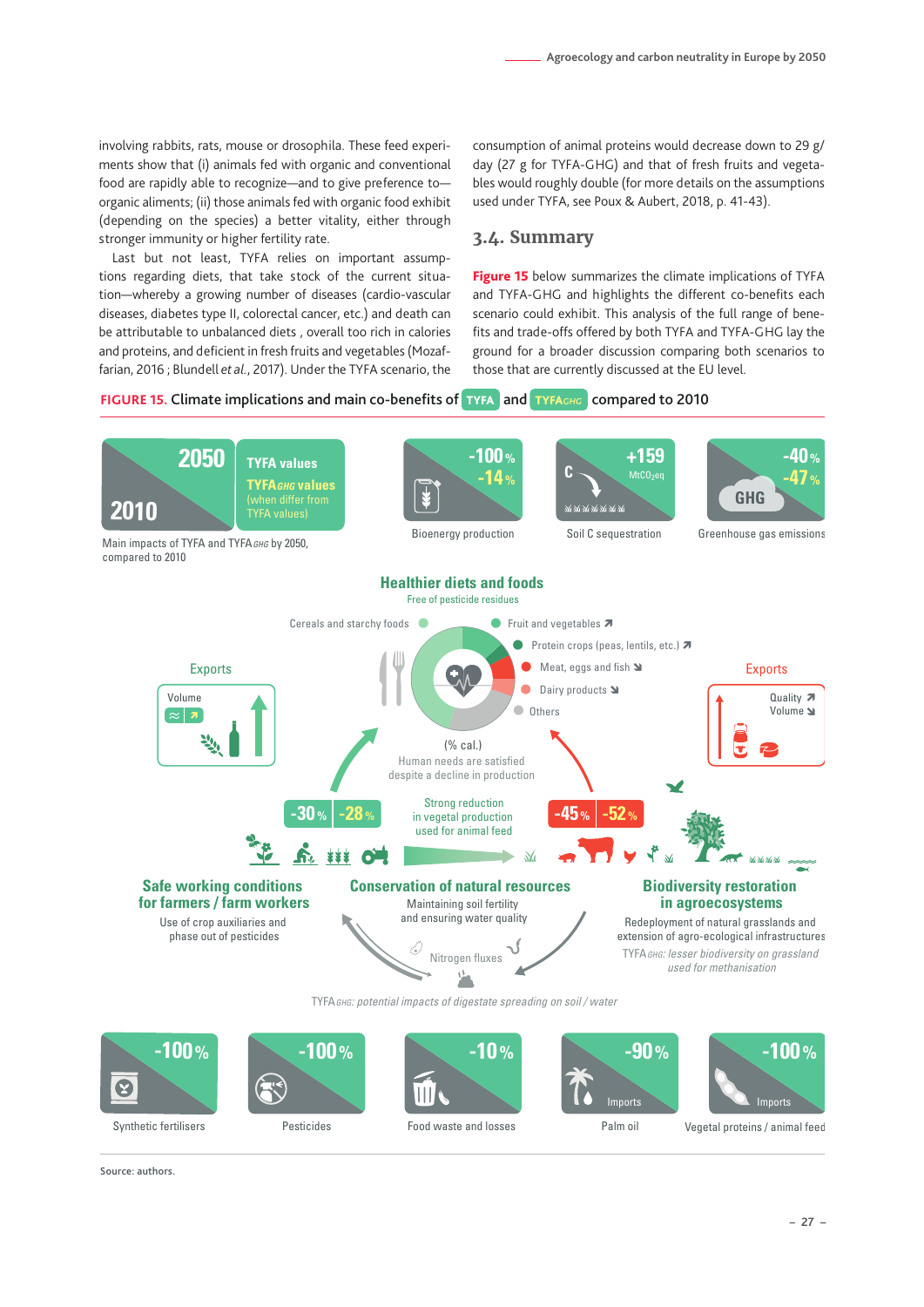# <span id="page-27-0"></span>4. TYFA/TYFA-GHG IN THE LIGHT OF RECENT NET-ZERO SCENARIOS

## **4.1. A dashboard approach**

Over the last few years, and most notably since the publication of the last IPCC 1.5 report (Masson-Delmotte *et al.*, 2018), several scenarios or studies have been published to showcase what a low-carbon/carbon neutral Europe could look like, and within it what would be the role of the agricultural sector. Among these studies, two were selected for extensive discussion with TYFA and TYFA-GHG:

- The scenarios produced as part of the proposal for a 2050 long-term strategy for the EU, published on November 28, 2018, by the European Commission (EC, 2018). Out of the 8 scenarios proposed in the document, the two reaching carbon neutrality by 2050 (1.5 TECH and 1.5 LIFE) were retained for the following discussion/comparison;
- The three net zero scenarios produced as per the "Net Zero Emission" study, published by the European Climate Foundation in September 2018 (ECF, 2018), which has been more recently completed by a specific analysis of the agricultural sector (Lóránt & Allen, 2019).

All these scenarios rest on specific, and sometimes divergent, assumptions to mitigate climate change while considering other issues (economic, environmental, social), which are described in more details in section 4.2. As such, while the potential of GHG reduction is of the same order of magnitude in all scenarios, the potentials for carbon sequestration on the one hand, and for bioenergy/biomaterial production on the other, are also quite different (section 4.3). The trade-offs and co-benefits associated to each scenario in terms of biodiversity/natural resources preservation, adaptation potential of farming systems, human health (for both producers and consumers) and food security, are also different (section 4.4). This led in the last section (4.5) to put the question of carbon neutrality in a broader perspective: while TYFA and TYFA-GHG might not be the best placed agricultural scenarios to attain carbon neutrality, the comprehensive comparison offered here enables to question the realism and the potential trade-offs associated to the other reviewed scenarios.

A more specific analysis is thus needed to uncover the specificity of TYFA and TYFA-GHG compared to the other scenarios vis-à-vis the objective of attaining carbon neutrality while taking into account trade-offs and co-benefits. In order to ensure a greater comparability between those scenarios, and following Waisman *et al*. (2019), we propose a *dashboard* for analysing and comparing various decarbonisation pathways for the European agricultural sector. This dashboard is made up of a handful of key indicators on three main themes, serving three purposes: (i) to compare the potential of climate mitigation of each scenarios; (ii) to provide a "driver dictionary", characterising the main transformations undergone by the sector under a given scenario and the associated determinants; (iii) to identify the most important associated trade-offs and co-benefits, under a quantitative or qualitative form. The full dashboard is given under the form of a table in annex 7.1 (Table 6). Each key dimension is discussed in subsequent sections. It is important to note that given the way in which each scenarios is presented, it has not been possible to inform all cells of the resulting table.

| <b>Scenarios</b>                                   | <b>EU LTS</b>      |             | <b>ECF Net Zero</b><br>from whether to how | <b>TYFA</b>       |                 |             |                     |
|----------------------------------------------------|--------------------|-------------|--------------------------------------------|-------------------|-----------------|-------------|---------------------|
| <b>Dimension</b>                                   | 1.5<br><b>TECH</b> | 1.5<br>LIFE | Demand<br>focus                            | Shared<br>efforts | Tech-<br>nology | <b>TYFA</b> | TYFA-<br><b>GHG</b> |
| Main drivers<br>of the sector's<br>transformations |                    |             |                                            |                   |                 |             |                     |
| Mitigation<br>potential                            |                    |             |                                            |                   |                 |             |                     |
| Co-benefits and<br>trade-offs                      |                    |             |                                            |                   |                 |             |                     |

## **4.2. Different drivers embedded in two contrasted strategies**

Three main categories of drivers are considered and combined differently in all scenarios: yields and climate efficiency of production; land use structure; and diets. A fourth and a fifth ones concern (i) the overall level of food waste and losses—which is not discussed with the same level of details in all scenarios—and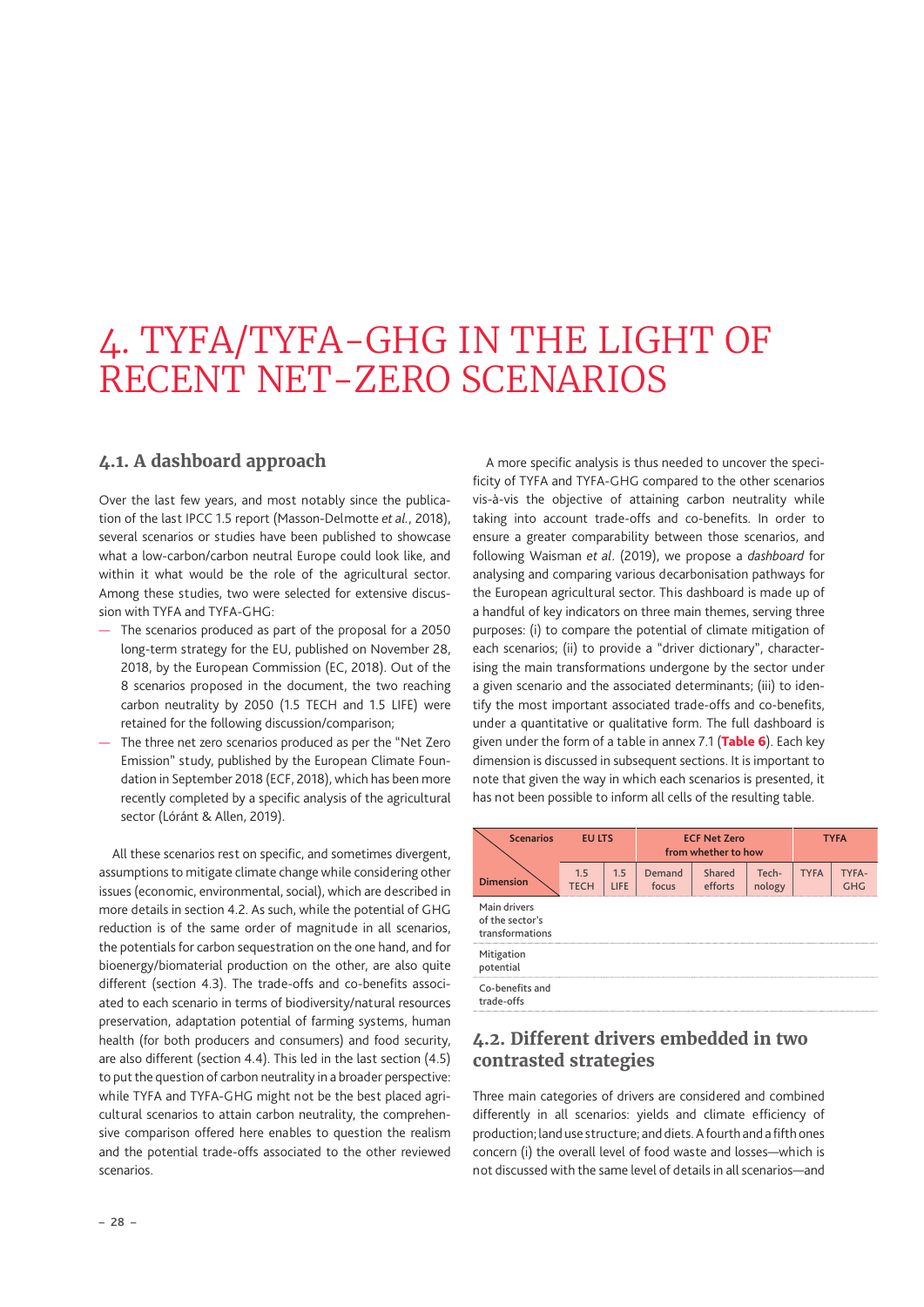<span id="page-28-0"></span>(ii) the level of production surplus that is expected/aimed at. The hypotheses made on each of those drivers for each scenario are presented in Table 3.

Broadly speaking, the five climate-focused scenarios all tend to adopt a strategy that can be labelled as a "land sparing" one:**14** they rely primarily on a (deemed) sustainable intensification of food production in a climate efficient way (for both animal and vegetal production) in order to spare land that can is used either for afforestation (ECF scenarios) or bioenergy production—eventually under the form of BECCS (LTS scenarios). In such a perspective, (i) emissions reduction per kg of food produced comes together with (ii) greater sequestration potential (through afforestation) and/or (iii) biomass production for energy (through the development of bioenergy crops).

Changes in diets are also considered but play contrasted roles in the five reviewed scenarios. The more the scenario

relies on technological uptakes, the less changes in diets are considered—as illustrated in Table 3. In all cases, however, the envisioned changes are driven by the objective of reducing the consumption of the most carbon-emitting products, coming most notably from ruminants (dairy and meat) and are aligned with health recommandations. Other aspects related to diets or food quality are not considered, at least not explicitly discussed (e.g. fruits and vegetables intake).

Intensification takes different form in all scenarios but play in each case a central role, associated with an increase in the overall resource efficiency of the production: carbon efficiency, nitrogen efficiency, etc. While the ECF study is not explicit about which practices and technologies should be adopted for such changes to happen, the EU LTS relies on a cost-benefit approach to technology adoption. For each scenario, the level of efficiency and the yields attained are hence calculated based on the estimated cost of each technology relatively to the carbon cost (EC, 2018, p. 163). Without relying on such a reasoning, the ECF study assumes that yields can increase up to 40% (in the technology-driven scenario) and that a significant share of ruminants could be reared in feedlots (up to 50% of all cows in that same scenario). Detailed assumptions on yields are not made explicit in the EU LTS scenarios, but are also central in all of them. The total area under productive agricultural land indeed significantly reduces in all scenarios while the total production is assumed to increase with no significant substitution from imports (EC, 2018, p. 184 & 167). Such increases in

| Table 3. Detailed hypotheses on the four main categories of drivers |  |  |  |
|---------------------------------------------------------------------|--|--|--|
|                                                                     |  |  |  |

|                | <b>Main drivers</b>                                           | 2010  | <b>EU LTS</b>                             |                                           | <b>ECF Net Zero</b>                       |                                           |                                           | <b>TYFA</b>                   |                                                |  |
|----------------|---------------------------------------------------------------|-------|-------------------------------------------|-------------------------------------------|-------------------------------------------|-------------------------------------------|-------------------------------------------|-------------------------------|------------------------------------------------|--|
|                |                                                               |       | 1.5 TECH                                  | <b>1.5 LIFE</b>                           | Demand<br>focus                           | Shared<br>efforts                         | Techno                                    | <b>TYFA</b>                   | <b>TYFA-GHG</b>                                |  |
| 1              | <b>Diets</b>                                                  |       |                                           |                                           |                                           |                                           |                                           |                               |                                                |  |
| 1.a            | Caloric intake (kcal/day)                                     | 2.600 | $=$                                       | $=$                                       | $-10%$                                    | $-8%$                                     | $-6%$                                     | $-6%$                         | $-6%$                                          |  |
| 1.b            | Decrease in meat consumption<br>(g/day)                       | 180   | $+4%$                                     | $-13%$                                    | $-75%$                                    | $-60%$                                    | $-50%$                                    | $-49%$                        | $-53%$                                         |  |
| 1.c            | Share of ruminant meat                                        | 20%   | 17%                                       | 15%                                       | 10%                                       | 10%                                       | 13%                                       | 35%                           | 32%                                            |  |
| 2              | Intensity of production                                       |       |                                           |                                           |                                           |                                           |                                           |                               |                                                |  |
| 2.a            | Crop yields                                                   |       | increase                                  | increase                                  | $+28%$                                    | $+32%$                                    | $+40%$                                    | $-25%$                        | $-25%$                                         |  |
| 2.b            | Livestock density 1: grazed<br>intensity                      |       | increase                                  | increase                                  | $+10%$                                    | $+10%$                                    | $+50%$                                    | stable                        | stable                                         |  |
| 2.c            | Livestock density 2: share of cows<br>in feedlots             | 30%   | increase                                  | increase                                  | stable                                    | stable                                    | 50% of all<br>cows                        | $\mathbf{0}$                  | $\mathbf{0}$                                   |  |
| 3              | Land use dynamics                                             |       |                                           |                                           |                                           |                                           |                                           |                               |                                                |  |
| 3.a            | area of cropland for food (including<br>temporary grasslands) | 108   | $-6%$                                     | $-18%$                                    | $-45%$                                    | $-35%$                                    | $-30%$                                    | $=$                           | $=$                                            |  |
| 3.b            | area under permanent grassland*                               | 60    |                                           |                                           | $-27%$                                    | $-27%$                                    | $-27%$                                    | $=$                           | $=$                                            |  |
| 3.c            | area of bioenergy crops                                       | 8     | $+263%$                                   | $+175%$                                   | $-100%$                                   | $-100%$                                   | $-63%$                                    | $-100%$                       | $-100%$                                        |  |
| 3.d            | area of forests                                               | 176   | $+2%$                                     | $+10%$                                    | +58%                                      | $+48%$                                    | $+59%$                                    | $=$                           | $=$                                            |  |
| 3.e            | area of unproductive grasslands/<br>shrubs                    | 60    | $-53%$                                    | $-27%$                                    | $=$                                       | $=$                                       | $=$                                       | $=$                           | $=$                                            |  |
| $\overline{4}$ | Food waste and losses                                         |       | $-50%$                                    | $-50%$                                    | waste<br>collection<br>increases          | waste<br>collection<br>increases          | waste<br>collection<br>increases          | $-10%$                        | $-10%$                                         |  |
| 5              | Production surplus (in volume)                                |       | Import/<br>export kept<br>$\sim$ constant | Import/<br>export kept<br>$\sim$ constant | Import/<br>export kept<br>$\sim$ constant | Import/<br>export kept<br>$\sim$ constant | Import/<br>export kept<br>$\sim$ constant | Import/<br>export<br>decrease | Import<br>decrease;<br>$export \sim$<br>stable |  |

\*For ECF scenarios, no distinction is made between permanent and temporary grasslands – although having one or the other has quite different impacts on soil carbon sequestration and biodiversity conservation.

**<sup>14</sup>** Although the land sparing/land sharing debate originated in a questioning on the impacts of different food production strategies on biodiversity conservation, we believe it has also influenced the way in which climate mitigation is considered. As such, the model on which it rests can be usefully mobilised here. In a nutshell, land sparing strategies ("LSP") rely on increases in yields to lower the amount of land needed to feed humans and thus to free up some land for restoring/conserving native habitats. On the contrary, land sharing strategies (LSH) seek to co-produce food and biodiversity within agricultural landscapes. The relative "performances" of both strategies have been widely debated over the last 15 years (Loconto *et al.*, 2019).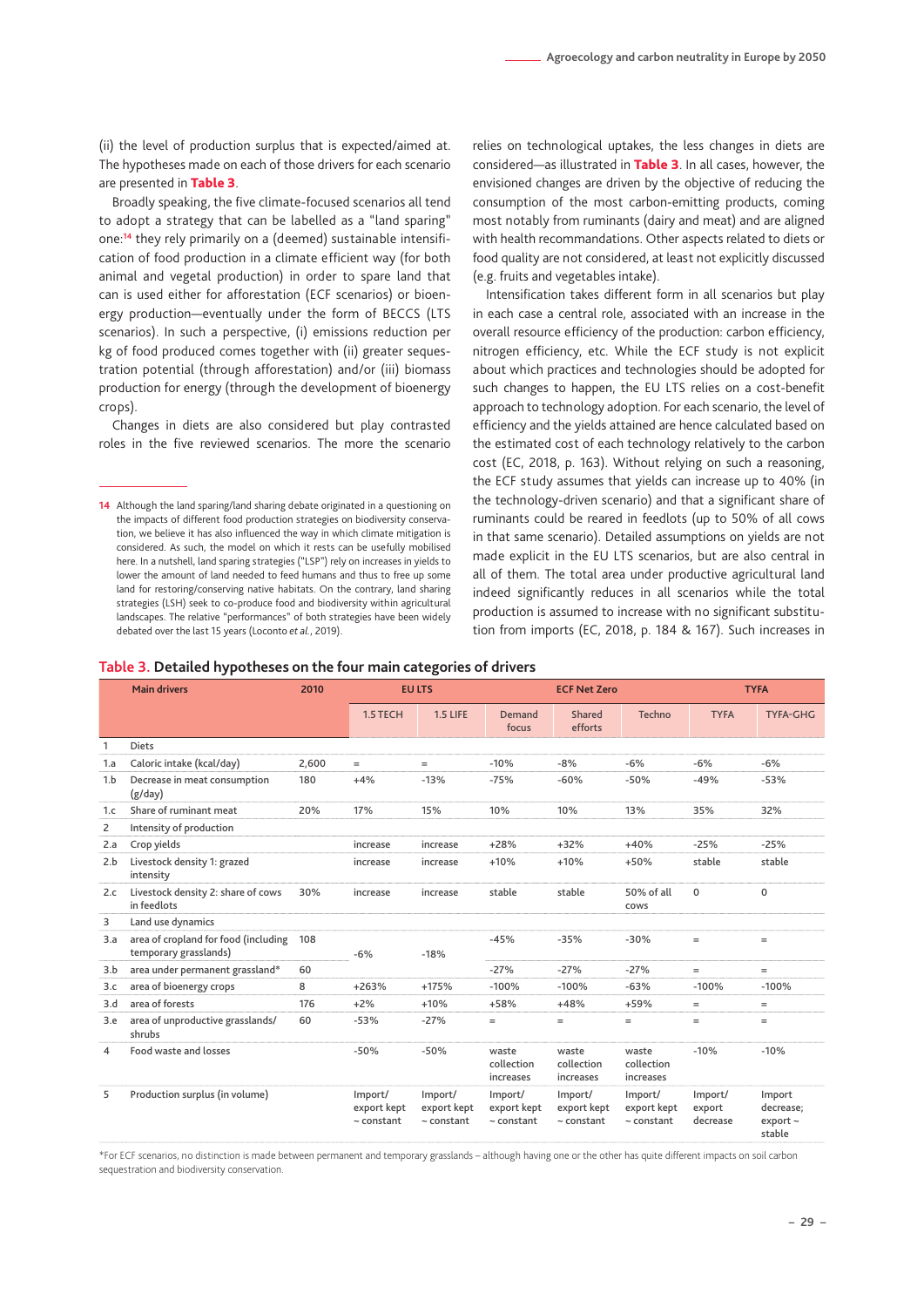<span id="page-29-0"></span>yields are expected to happen based on technological innovations. However, at least two parameters lead to question these optimistic hypotheses on yields. On the one hand, long-term analyses show that cereal yields in Europe have come to a plateau (Brisson *et al.*, 2010) that might be difficult to surpass in the future—although it is of course a matter of vivid controversies. Various environmental changes—including soil fertility degradation, soil life depletion, increases in pest/diseases outbreaks, climate instability—are widely cited as potential causes of this plateau effect. On the other hand, climate change will also impact upon yields and making too optimistic assumptions in a context of large uncertainties might be discussable (Wilcox & Makowski, 2014). We will come back on this crucial point in the section 4.5

Against this backdrop, and as it has been presented in previous sections, the TYFA/TYFA-GHG scenarios adopt what can be labelled as a land sharing approach. In this perspective, both climate mitigation and biodiversity conservation are achieved through important and systemic changes within agricultural landscape, and are dependent upon significant changes in diets, aligned with nutritional and health requirements. At this very general and strategic level, no significant difference appears between TYFA and TYFA-GHG apart from the hypotheses on diets (a slightly stronger reduction in meat consumption and a lower share of ruminant meat in the diet).

The two strategies (land sparing *vs* land sharing) result in a very different agricultural, food and land sector by 2050, first in terms of potential of climate mitigation, then in terms of other key co-benefits. These differences are reviewed below.

# **4.3. An overall lower mitigation potential: implication for carbon neutrality**

In this section, we analyse all three "pillars" of climate mitigation in the agricultural sector, namely reduction of GHG emissions, carbon sequestration, and fossil carbon (C) substitution through bioenergy and biomaterial production. Table 4 compares TYFA and TYFA-GHG ambition levels on these three dimensions.

Regarding emissions reduction, the reviewed scenarios tend to limit themselves to GHG emissions falling under "agricultural sector" categories reported to the UNFCCC. We believe, on the opposite, that it is crucial to take into account direct and indirect emissions from the consumption of energy (20% of total emissions), as well as emissions linked to the making of fertilisers (8%), and the imports of feed (more than 5%)—both being brought down to zero in the case of TYFA.

Despite this difference, [Table 4](#page-30-1) shows that both TYFA and TYFA-GHG are well in line with the ambition levels of scenarios produced and discussed at the European level. Only two of the reviewed scenarios show a higher level of ambition than TYFA-GHG (the "shared effort" one being almost equal when considering the levels of uncertainty), while all but one (the 1.5 TECH scenario of the EU LTS) have a greater potential than the initial TYFA scenario. However, due to the broader strategy through which this potential is obtained, it comes along with a lower potential for carbon sequestration and for fossil C substitution.

In terms of carbon sequestration, TYFA and TYFA-GHG offer important potential for soil-C sequestration that appears much higher than the other scenarios reviewed. This results from the kind of agricultural practices promoted under TYFA which can be grouped under the general heading of "regenerative agriculture": -149 MtCO<sub>2eql</sub>/y *vs* at best -137 MtCO<sub>2eql</sub> for the reviewed scenarios. However, TYFA and TYFA-GHG do not offer any sequestration potential through afforestation, as no land is freed up for other purposes than food production. On the contrary, the ability of the reviewed scenarios to reach carbon neutrality rests to a large extent on the expansion of the forest carbon sink, either through afforestation or through improved management. It is indeed expected that between 339 and 659 MtCO<sub>2</sub> could be annually stored in the European carbon sink, which more than compensate the residual emissions of the agricultural sector. It is however to be noted that no specific hypotheses were made on forest management improvement in TYFA, and that it could also contribute to greater C sequestration.

Finally, the potential for fossil C substitution of both TYFA and TYFA-GHG appears much lower than the reviewed scenarios. As outlined above (see section [2.2\)](#page-19-2), the potential for bioenergy production from agricultural feedstock (residues, manure or dedicated energy crops) is of 189 TWh for TYFA-GHG, and null for TYFA. As for carbon sequestration, the production of bioenergy in general, and from agricultural feedstock in particular, is an important component of the reviewed scenarios in view of reaching carbon neutrality by 2050. The available energy production ranges from 322 TWh (demand focus scenario, ECF) to more than 1,673 TWh (1.5 TECH, EU LTS). This latter figure includes the energy produced from lignocellulosic grasses on the EU LTS scenarios, but not that from short rotation coppices. Indeed, no hypotheses were made in TYFA regarding the potential of bioenergy production from woody feedstock, neither coming from agroecosystems (hedges, agroforestery, permanent cultures), nor from forest areas. The total energy production from biomass in all scenarios represent a limited share of the total final energy consumption—between 5 and 9 % in all reviewed scenarios.

This more limited mitigation potential—relatively to other scenarios—comes along with co-benefits on other dimensions that need to be made explicit.

# **4.4. A broad range of co-benefits, more uncertain in other scenarios**

As discussed throughout this report, the TYFA/TYFA-GHG scenarios were built considering a wide array of issues, beyond the sole question of climate mitigation: human health, natural resources and biodiversity conservation, adaptation capacity. Key indicators have been identified to assess the respective impacts of all reviewed scenarios on those different themes. These indicators are sometimes quantitative, sometimes more qualitative; some have been quite simple to estimate, others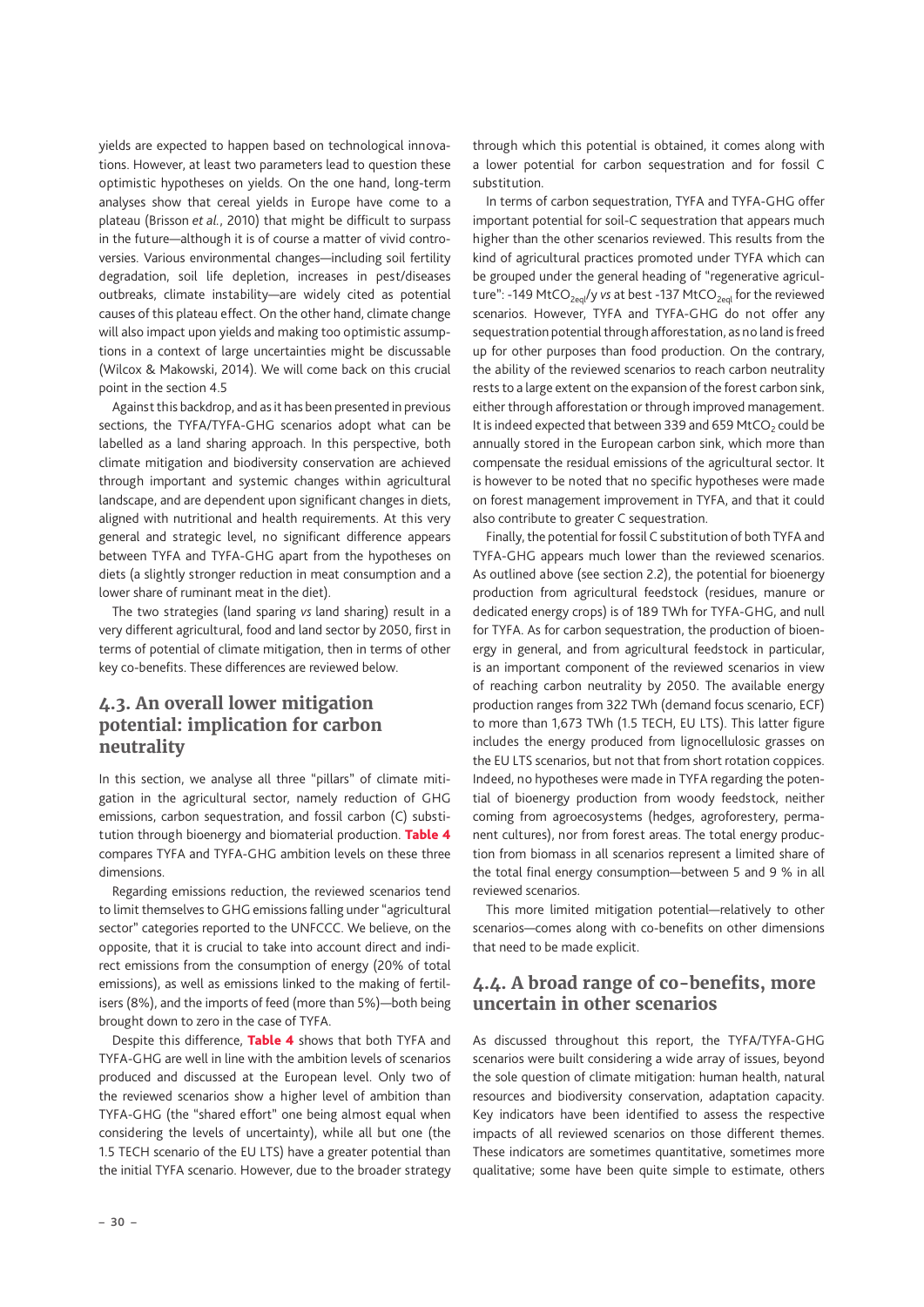|                |                                                                    | 2010   | <b>EU LTS</b> |                 |                 | <b>ECF Net Zero</b> |        | <b>TYFA</b> |                 |  |
|----------------|--------------------------------------------------------------------|--------|---------------|-----------------|-----------------|---------------------|--------|-------------|-----------------|--|
|                | <b>Mitigation potential</b>                                        |        | 1.5 TECH      | <b>1.5 LIFE</b> | Demand<br>focus | Shared<br>efforts   | Techno | <b>TYFA</b> | <b>TYFA-GHG</b> |  |
|                | Emissions reduction (non-CO <sub>2</sub><br>direct emissions only) | 412    | $-33%$        | $-42%$          | $-56%$          | $-47%$              | $-41%$ | $-35%$      | $-46%$          |  |
| 1.a            | Agricultural soils                                                 | 156    |               |                 | $-44%$          | $-32%$              | $-26%$ | $-50%$      | -54%            |  |
| 1.b            | Enteric fermentation +<br>manure management                        | 256    |               |                 | $-63%$          | $-56%$              | $-50%$ | $-27%$      | $-41%$          |  |
| $\overline{2}$ | Bioenergy production/fossil C<br>substitution                      | 184    | 1,406         | 1,210           | 322             | 407                 | 492    | 0           | 189             |  |
| 2.a            | From agricultural residues<br>(manure, straw, grass)               | 74     | 380           | 400             | 322             | 407                 | 405    | $\Omega$    | 189             |  |
| 2.b            | From bioenergy crops                                               | 110    | 1025          | 810             | 0               | 0                   | 87     | 0           | 0               |  |
| 3              | Sequestration potential                                            | $-368$ | $-359$        | $-458$          | $-765$          | $-645$              | $-689$ | $> -149$    | $> -149$        |  |
| 3.a            | In agricultural soils (cropland<br>+ grassland)                    | 66     | $-20$         | $-6$            | $-106$          | $-87$               | $-137$ | $-149$      | $-149$          |  |
| 3.b            | Through forest management<br>and afforestation                     | $-434$ | $-339$        | $-452$          | $-659$          | $-558$              | $-552$ | n.a.        | n.a.            |  |

<span id="page-30-1"></span><span id="page-30-0"></span>**Table 4: Comparison of the mitigation potential of the different scenarios**

were simply not at all discussed in many scenarios. Overall, very little attention is given to the above-mentioned issues in carbon-focused scenarios/discussions, beyond mentioning them as "important" but without any further investigations.

The full list of indicators and their tentative assessment for each scenario is presented in [Table 5](#page-31-1) and discussed in more details below. Some indicators could not be filled-in for all scenarios, as they are not all fully explicit on their impacts on all the dimensions considered in this study. In this case, a question mark has been added.

In terms of human health, on the one hand, the phase-out of pesticides in TYFA/TYFA-GHG simultaneously provides safer working conditions for farmers, who are the first to be affected by pesticides use, and healthier food. The adoption of healthier diets, going beyond the mere reduction of total and animal calories in order to reduce emissions, but also considering the necessary increase in fruit and vegetables, animal products richer in omega 3, would also promote an improvement in the health status of consumers.

In terms of biodiversity, the extension of agroecological infrastructures—which by 2050 would represent 10% of arable land—combined with the redeployment of natural grasslands and the abandonment of pesticides and synthetic fertilizers ensure, under TYFA/TYFA-GHG, a real recovery of biodiversity through the redeployment of food webs at all scales, from soil to landscape. Other scenarios envisage a drastic reduction in the share of agroecological infrastructure considered «non-productive» in the territories, as well as of natural grasslands (up to -53% of non-productive areas in the LTS, and -91% of grasslands in the ECF «Technology» scenario), and make no explicit hypothesis regarding the use of pesticides. Taking into account the assumptions of yield increases, it can be assumed that their use will at best be slightly reduced in view of technological progress, at worst increased, to maintain yields in the face of new resistance and pathogens. The consequences in terms of biodiversity will remain potentially important in both cases.

Similarly, the impacts on water resources and soil health appear potentially very different. Where the abandonment of synthetic inputs and mineral nitrogen associated to the generalisation of cover crops and the importance of organic matter inputs to soils should make it possible to recover simultaneously good soil health and good water body status, the non-questioning of the high levels of territorial specialisation and the resulting imbalances in nutrient cycles as well as the use of synthetic inputs in the other scenarios leave doubts on their ability to effectively address these central issues, including for agricultural production itself.

Finally, the significant rediversification of plant systems, the reconnection of crop and livestock systems and the improvement of soil health appear in TYFA as fundamental assets to adapt to the already present impacts of climate change: increased water stress, risk of emergence of new pests/diseases, irregular rainfall. Nothing is said on this side in the other scenarios analysed, but here again, the non-questioning of the high levels of specialisation and the focus on increasing yields appear to be incompatible with an increase in the adaptive capacities of agroecosystems and production systems.

## **4.5. Carbon neutrality, yield increases and the agroecological transition**

Given what precedes, it could seem difficult for the original TYFA scenario to be compatible with carbon neutrality, as the residual emissions of the agricultural sector could probably not be compensated by an increase in the land carbon sink, and as the potential for fossil C substitution would be extremely low. TYFA-GHG is better equipped and could probably fits into an economy-wide carbon neutral scenario, providing that radical changes are implemented in other sectors at a sufficient path (this however is true for any carbon neutral scenario!).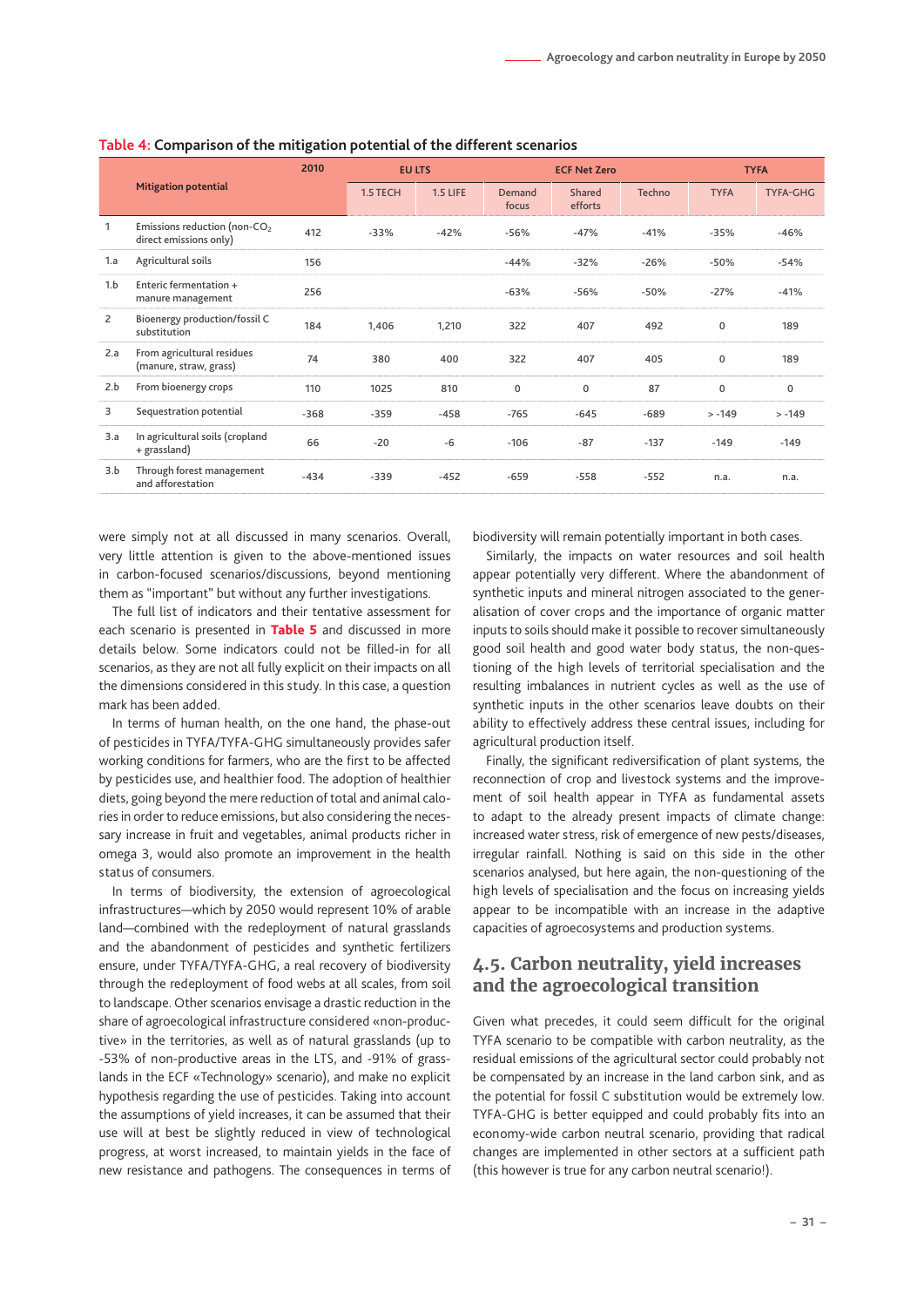|                | <b>Mitigation potential</b>                                                                | 2010                             |            | <b>EU LTS</b>   |                 | <b>ECF Net Zero</b> |             |                      | <b>TYFA</b>                                                                             |
|----------------|--------------------------------------------------------------------------------------------|----------------------------------|------------|-----------------|-----------------|---------------------|-------------|----------------------|-----------------------------------------------------------------------------------------|
|                |                                                                                            |                                  | 1.5 TECH   | <b>1.5 LIFE</b> | Demand<br>focus | Shared<br>efforts   | Techno      | <b>TYFA</b>          | <b>TYFA-GHG</b>                                                                         |
|                | Co-benefits and trade offs                                                                 |                                  |            |                 |                 |                     |             |                      |                                                                                         |
| 1              | Pesticide use (human health,<br>biodiversity)                                              | 380 kt<br>of active<br>substance | stable?    | stable?         | stable?         | stable?             | stable?     | $\mathbf{0}$         | $\Omega$                                                                                |
| $\overline{2}$ | Consumption of mineral fertilizer<br>(soil health, water quality, emission)                | 11 Mt N                          | $\Delta +$ | $\Delta +$      | $\Delta +$      | $\Delta +$          | $\Delta +$  | $\Omega$             | $\sim$ 1 Mt from<br>anaerobic<br>digestate                                              |
| 3              | Area of extensive permanent<br>grasslands (biodiversity, natural<br>resources, adaptation) | 60 Mha                           | $\Delta$ - | $\Delta$ -      | $-59%$          | $-57%$              | $-91%$      | stable               | stable - but 18%<br>not continually<br>$grad =$<br>potential impacts<br>on biodiversity |
| 4              | Proportion of grasslands under<br>extensive grazing (density < 1 LU/<br>ha)                | 23%                              | ?          | $\ddot{?}$      | $\Delta$ -      | $\Delta$ -          | $\Delta$ -  | >75%                 | >60%                                                                                    |
| 5              | Area under agroecological<br>infrastructures*                                              | 8%                               | $\Delta$ - | Δ-              | $\Delta$ -      | $\Lambda$ -         | $\Lambda$ - | 10%                  | 10%                                                                                     |
| 6              | Agrobiodiversity                                                                           |                                  |            |                 |                 |                     |             |                      |                                                                                         |
| 6.a            | proportion of the main crop in<br>arable land                                              | 20%<br>(wheat)                   | increase?  | increase?       | increase?       | increase?           | increase?   | 11% (leg.<br>fodder) | 15% (wheat)                                                                             |
| 6.b            | proportion of the 4 main crops in<br>arable land                                           | 50%                              | increase?  | increase?       | increase?       | increase?           | increase?   | 40%                  | 45%                                                                                     |

#### <span id="page-31-1"></span><span id="page-31-0"></span>**Table 5. Trade-offs and co-benefits associated to each scenario**

\* Note: In all ECF scenarios, 30% of the agriculture land is considered to be managed under "land multi-use", defined as follows: muliple crops over a year or simultaneous combination of crops on the same land". Concrete practices incurred by such a definition are not clear and do not easily fall in the category of agroecological infrastructures.

But the systematic comparison made possible by our dashboard also enables us to question the realism and desirability of the agricultural components of the other reviewed scenarios, for at least two reasons. On the one hand, their (high) potential for decarbonation, sequestration and bioenergy production is mainly based on strong assumptions about increased yields from both animal and plant systems. However, recent trends regarding the plateauing of cereal yields in Europe, show that this assumption is not self-evident. If we add to this the potential impacts of the scenarios considered on soil life and biodiversity in the broad sense, as well as the low capacity of agricultural systems to adapt to climate change resulting from these hypotheses, it is the very productive potential of these systems that, in the medium or long term, could be called into question, leading in return not to an increase in yields but to their decline.

On the other hand, the likely—albeit poorly informed/ discussed—consequences of these scenarios on biodiversity, human health (both for farmers and consumers) and landscapes mean that, even if the yield assumptions could be achieved, it is society and ecosystems as a whole that would be affected in the medium/long run. In view of this, climate change should probably not be considered as intrinsically more problematic and therefore more of a priority than biodiversity loss, the spread of pesticides and antibiotics in the environment or water eutrophication due to excess nitrogen. We come back to this in the conclusion.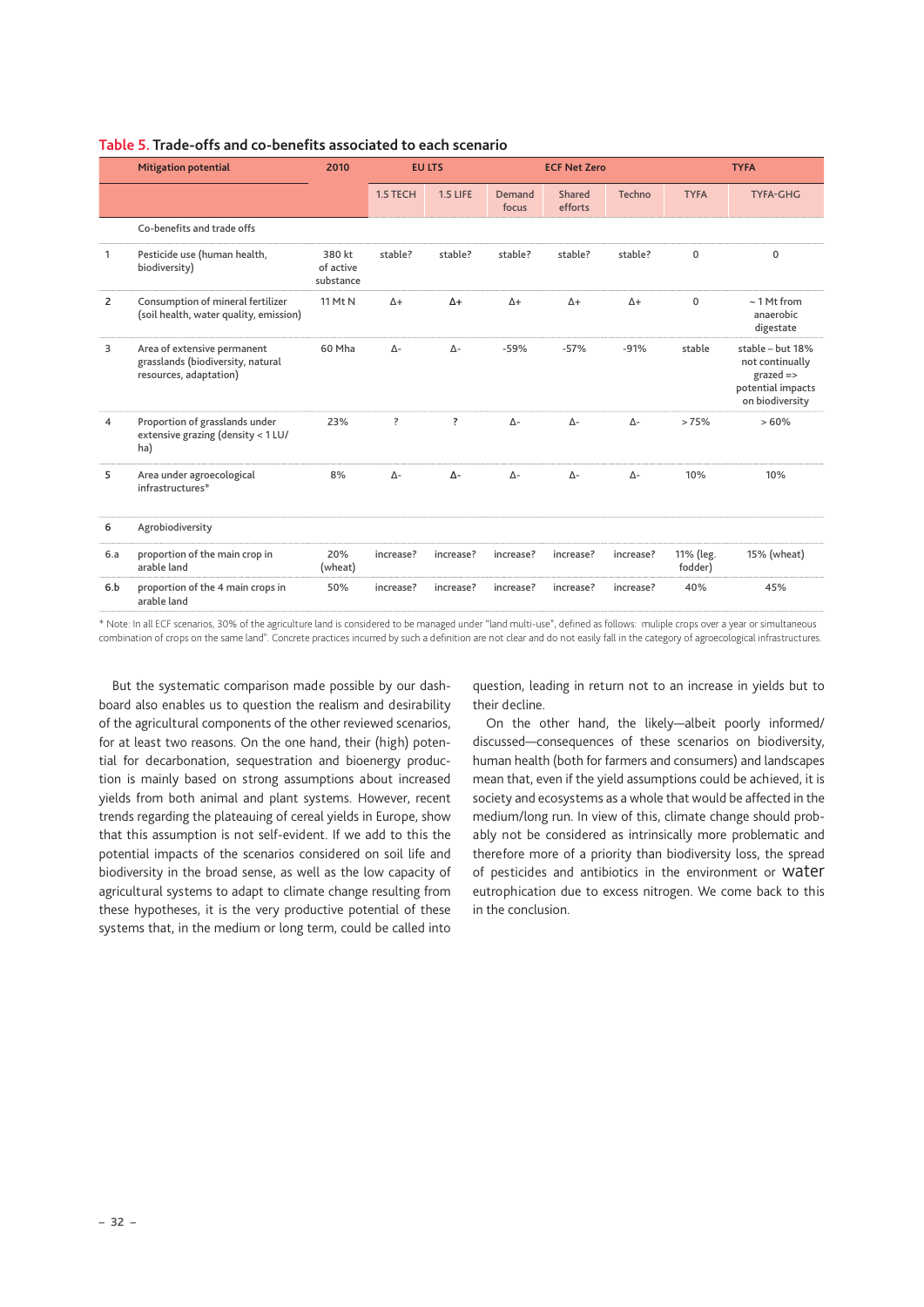# <span id="page-32-0"></span>5. CONCLUSION

This study eventually demonstrates that a scenario based on agroecology and a land sharing approach is compatible with a significant potential for climate mitigation, including GHG emissions reduction, carbon sequestration and, for the TYFA-GHG variant, fossil C substitution through bioenergy production. This potential would also come along strong co-benefits, including biodiversity and natural resources conservation, human health and (potentially) greater adaptation capacity. From a biodiversity point of view, this has a particular resonance in the European context, where an important share of biodiversity is associated with the maintenance of extensive agriculture—as recognized by tenants of the land sparing approach themselves (Garnett & Godfray, 2011, p. 30).**15** From a climate point of view, it shows that climate neutrality could be attained relying on a land sharing approach, and not only on a land sparing strategy, as could be inferred from the reading of most scenarios currently under discussion at the EU level and in most Member States.

TYFA/TYFA-GHG therefore illustrate the interest of a multifunctional agriculture, where climate and biodiversity are not opposed but dealt with simultaneously by changing practices within the agricultural landscape. It should be noted that in the European context, once again, past trends are similar to those advocated by land sparing: productive lands have been strongly intensified, while the overall area cropped has declined (through land take and abandonment); however, this has not led to any improvement in the state of biodiversity or even GHG emissions. The large-scale experimentation of a land sparing approach over 60 years tends to invalidate the very premises of the land sparing approach.

The corollary of such a result is that it is urgent to identify methodological approaches that would allow to better integrate, in the scenario development process, the other issues discussed here—biodiversity, natural resources, human health and adaptation, at least—beyond the sole focus on climate mitigation. This raises the question of the *metrics* associated to the scenario development process, and of the implicit *hierarchy* between issues that climate mitigation scenarios tend to endorse.

— On the metrics, discussions on climate mitigation rest on an unique indicator considered as "simple" and integrative-GHG balance expressed in CO<sub>2eql</sub>. The apprehension of potential impacts of a scenario on biodiversity, natural resources, adaptation capacity or even human health, is more difficult to equip with simple indicators. Yet, this integrative indicator is based on data and parameterisations involving a lot of uncertainty and variability. Conversely, the reasoning on biodiversity loss for example, is not easy to model, but is based on premises relatively robust at the scale at which we work (on the impact of pesticides, on the importance of natural grasslands and ecological surfaces, etc.). In other words, the quantitative assessment on climate mitigation is not immediately more robust (or less) than assessment conducted more qualitatively but describing well-established causal relationships.

— On the way in which multiple environmental/social issues are considered in developing scenarios, the mere focus on GHG emissions refers to two possible visions on environmental issues from the part of scenario developers: (i) either the reduction of GHG emissions and carbon storage in a neutral perspective must be imposed on all other environmental issues, which would be secondary; (ii) or this metric integrates the other issues. While (ii) is invalidated by what precedes, (i) is also questionable. For example, considering adaptation challenges and their relationships to agroecosystem functioning, we noted above that the stagnation of wheat yields and the increase in their variability over the last 15 years suggest dysfunctions that may call into question the assumptions of carbon strategies based on productivity growth. As such, adaptation of agroecosystems to climate change is not a theme in addition to reducing emissions: it is a prerequisite for the targeted reduction. Similarly, if we

**<sup>15</sup>** "The study only looked at one type of habitat (tropical forests); studies in other areas might have drawn different conclusions. For example, in regions such as the Mediterranean, the present mix of plant and animal species has been shaped by millennia of human agricultural activity and flourishes in areas of low-intensive food production. Exactly what pure 'land sparing' would be in this context is not clear and past land sharing has essentially sustained the biodiversity we now value".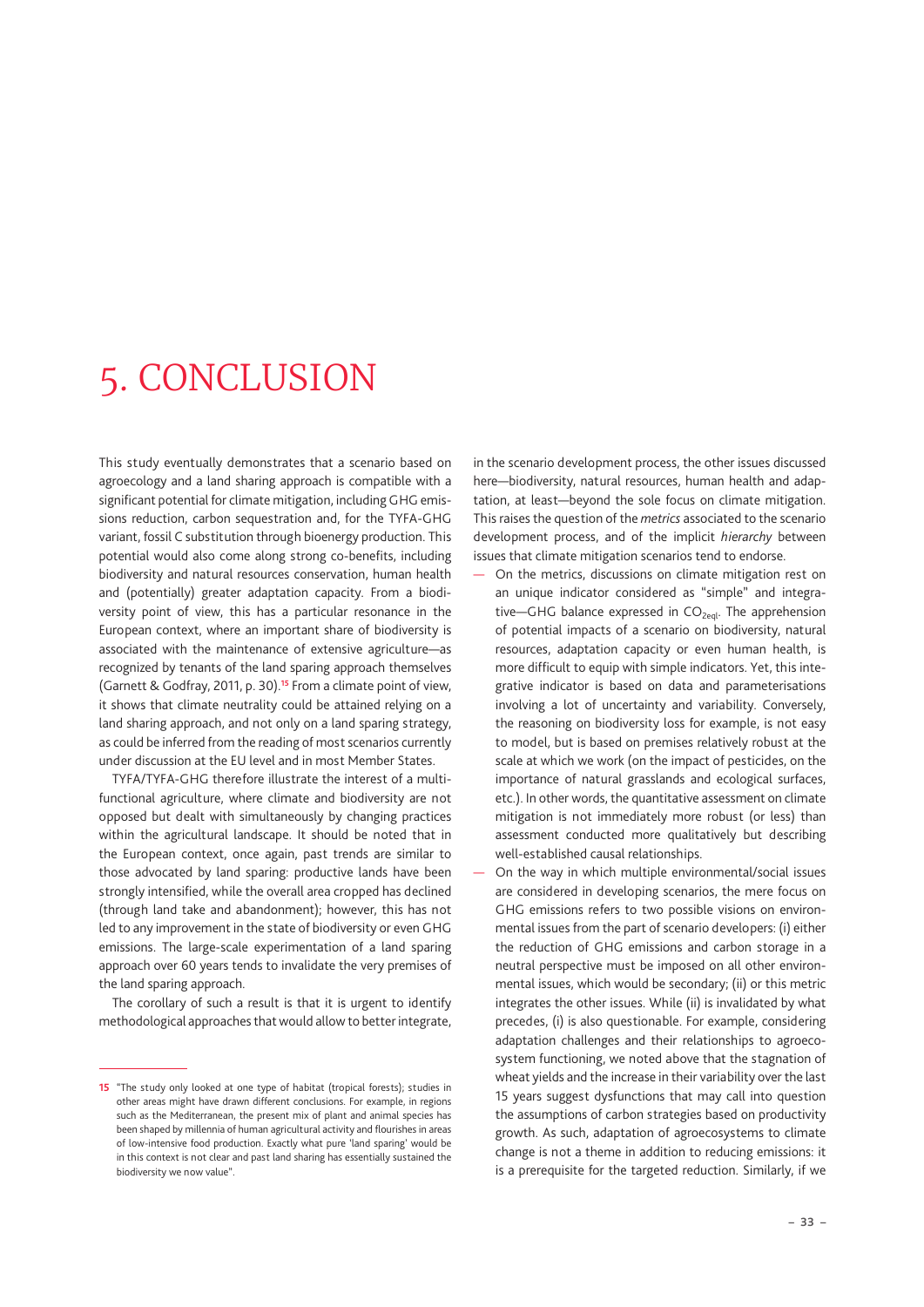consider all the planetary boundaries, there is no reason to believe that climate change is more problematic and therefore more of a priority than biodiversity loss, the spread of pesticides and antibiotics in the environment or eutrophication due to excess nitrogen. Emissions and GHG emissions are an important issue, but neglecting other themes is not more sustainable. From this point of view, TYFA proposes an effective approach to a plurality of environmental themes, more explicit than climate-centered approaches that tend to simply cite the existence of these themes without really addressing them.

A last point of this conclusion is the comparison of TYFA and TYFA-GHG. This variant was built to increase TYFA's climate performance, without altering its overall philosophy. In this perspective, the limited/controlled development of anaerobic digestion is on purpose. A rapid comparison of TYFA and TYFA-GHG could indeed suggests that the superiority of the latter is self-evident, if it were necessary to choose between the two: we gain a lot in terms of mitigation and production and we lose very little (but we cannot quantify it well—see the metric above) in biodiversity and soil life. As a result, one could question: why not to allocate a much higher fraction of grasslands (up to 30, 40, 50 or even 100 %) to anaerobic digestion to simultaneously reduce the size of ruminant herds and produce bioenergy of herbivores? Without being able to set at this stage a precise limit at which a TYFA-GHG+ variant would switch to a bioenergetic logic that would change the very nature of the agroecology envisaged in TYFA, we recall here the fact that anaerobic digestion is justified, in a multifunctional approach, only on a small scale. On the strict biotechnical level, its development raise questions regarding its impact on soil life—due in part to the mineral form of nitrogen from the sector—in addition to the question of the risks of NOx emissions associated with poor technical control of the sector.

On a more socio-economic level, we recall the risk of «drift» of methanisation towards units that mobilise dedicated resources, simplifications of agroecosystems, towards a supply of mineral nitrogen that carries the same environmental risks as synthetic nitrogen and logically calls for the same use of plant protection products. As such, scale changes the very nature of the supply chain. All in all, TYFA GHG is not a justification in principle for methanisation, it is the exploration of a variant that has its own interest only at the scale it is considered.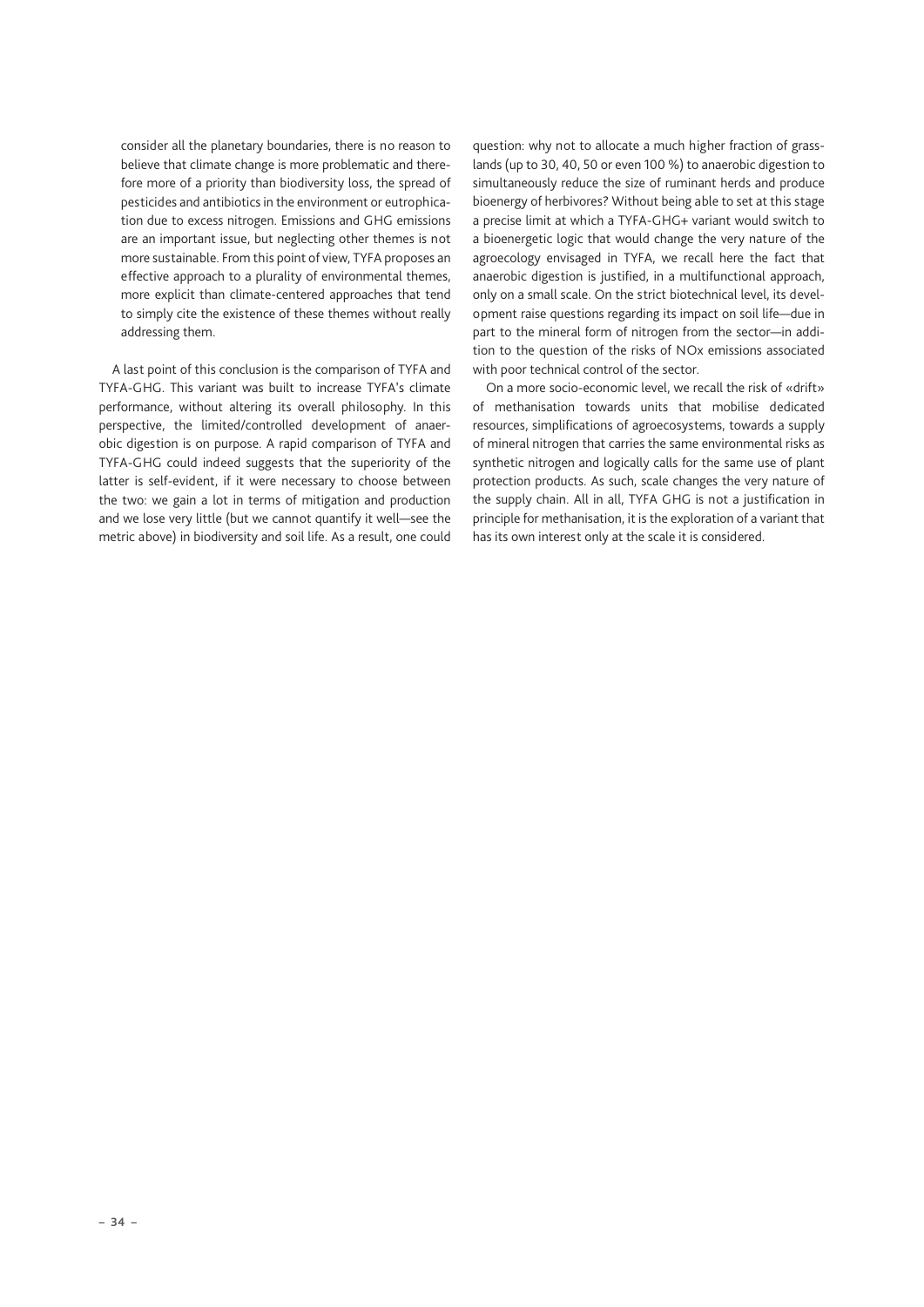# <span id="page-34-0"></span>6. REFERENCES

Baldino C., Pavlenko N., Searle S. & Christensen A. (2018). *The potential for low-carbon renewable methane in heating, power, and transport in the European Union*. Brussels, icct – the international council on clean transportation, 14 p.

Baudry J., Allès B., Péneau S., Touvier M., Méjean C., Hercberg S., Galan P., Lairon D. & Kesse-Guyot E. (2017). Dietary intakes and diet quality according to levels of organic food consumption by French adults: Cross-sectional findings from the NutriNet-Santé Cohort Study. *Public health nutrition*, 20 (4), 638-648.

Baudry J., Assmann K.E., Touvier M., Allès B., Seconda L., Latino-Martel P., Ezzedine K., Galan P., Hercberg S., Lairon D. & Kesse-Guyot E. (2018). Association of Frequency of Organic Food Consumption With Cancer Risk. Findings From the NutriNet-Santé Prospective Cohort Study. *JAMA Internal Medicine*, 10.

Bengtsson J., Ahnström J. & WEIBULL A.C. (2005). The effects of organic agriculture on biodiversity and abundance: a meta-analysis. *Journal of applied ecology*, 42 (2), 261-269.

Birkhofer K., Bezemer T.M., Bloem J., Bonkowski M., Christensen S., Dubois D., Ekelund F., Fließbach A., Gunst L. & Hedlund K. (2008). Long-term organic farming fosters below and aboveground biota: Implications for soil quality, biological control and productivity. *Soil Biology and Biochemistry*, 40 (9), 2297-2308.

Blundell J.E., Baker J.L., Boyland E., Blaak E., Charzewska J., de Henauw S., Frühbeck G., Gonzalez-Gross M., Hebebrand J., Holm L., Kriaucioniene V., Lissner L., Oppert J.M., Schindler K., Silva A.M. & Woodward E. (2017). Variations in the Prevalence of Obesity Among European Countries, and a Consideration of Possible Causes. *Obesity Facts*, 10 (1), 25-37.

Bodilis A.-M., Trochard R., Lechat G., Airiaud A., Lambert L. & Hruschka S. (2015). Impact de l'introduction d'unités de méthanisation à la ferme sur le bilan humique des sols. Analyse sur 10 exploitations agricoles de la région Pays de la Loire *Fourrages*, 223, 233-239.

Brantsæter A.L., Ydersbond T.A., Hoppin J.A., Haugen M. & Meltzer H.M. (2017). Organic Food in the Diet: Exposure and Health Implications. 38 (1), 295-313.

Brisson N., Gate P., Gouache D., Charmet G., Oury F.-X. & Huard F. (2010). Why are wheat yields stagnating in Europe? A comprehensive data analysis for France. *Field Crops Research*, 119 (1), 201-212.

Bruins M.E. & Sanders J.P.M. (2012). Small-scale processing of biomass for biorefinery. *Biofuel, Bioproducts & Biorefining*, 6 (2), 135-145.

Bryngelsson D., Wirsenius S., Hedenus F. & Sonesson U. (2016). How can the EU climate targets be met? A combined analysis of technological and demand-side changes in food and agriculture. *Food Policy*, 59, 152-164.

Campiotti C., Viola C., Alonzo G., Bibbiani C., Giagnacovo G., Scoccianti M. & Tumminelli G. (2012). Sustainable Greenhouse Horticulture In Europe. *Journal Of Sustainable Energy*, 3 (3).

Caro D., Kebreab E. & Mitloehner F.M.J.C.c. (2016). Mitigation of enteric methane emissions from global livestock systems through nutrition strategies. 137 (3-4), 467-480.

Castanheira É.G. & Freire F. (2013). Greenhouse gas assessment of soybean production: implications of land use change and different cultivation systems. *Journal of Cleaner Production*, 54, 49-60.

Conant R.T., Cerri C.E., Osborne B.B. & Paustian K.J.E.A. (2017). Grassland management impacts on soil carbon stocks: a new synthesis. 27 (2), 662-668.

Couturier C. (2014). *La méthanisation rurale, outil des transitions énergétique et agroécologique* Toulouse, Association Solagro, 11 p.

Cuypers D., Geerken T., Gorissen L., Lust A., Peters G., Karstensen J., Prieler S., Fisher G.n., Hizsnyik E. & Van Velthuizen H. (2013). *The impact of EU consumption on deforestation: Comprehensive analysis of the impact of EU consumption on deforestation*. Brussels, European Commission – DG Environment, 108 p.

Dammer L., Carus M., Raschka A. & Scholz L. (2013). *Market Developments of and Opportunities for biobased products and chemicals*. Sitaard, Agentschap NL, 67 p.

de Vries S.C., van de Ven G.W.J., van Ittersum M.K. & Giller K.E. (2010). Resource use efficiency and environmental performance of nine major biofuel crops, processed by first-generation conversion techniques. *Biomass and Bioenergy*, 34 (5), 588-601.

Dumont B., Groot J. & Tichit M. (2018). Make ruminants green againhow can sustainable intensification and agroecology converge for a better future? *animal*, 1-10.

EC (2018). *In depth analysis in support of the Commission Communication COM(2018) 773 – A Clean Planet for all. A European long-term strategic vision for a prosperous, modern, competitive and climate neutral economy*. Brussels, European Commission, 291 p.

ECF (2018). *Net Zero By 2050: From Whether to How*. Brussels, European Climate Foundation – Climact, 66 p.

EEA (2005). *Agriculture and Environment in the EU-15 – the IRENA indicator report*. Copenhaguen, European Environmental Agency, 128 p.

EFSA (2017). *Dietary Reference Values for nutrients – Summary report*. [https://www.efsa.europa.eu/sites/default/files/2017\\_09\\_DRVs\\_](https://www.efsa.europa.eu/sites/default/files/2017_09_DRVs_summary_report.pdf) [summary\\_report.pdf](https://www.efsa.europa.eu/sites/default/files/2017_09_DRVs_summary_report.pdf), European Food Safety Authority, 92 p.

EFSA Panel on Dietetic Products N. & Allergies (2010). Scientific opinion on establishing food-based dietary guidelines. *EFSA Journal*, 8 (3), 1460.

Eglin T., Martin É., Martin S., Trévisiol A., Mousset J., Doublet S. & Galsomiès L. (2016). CLIMAGRI: A computer tool and participatory approach to design mitigation strategies of air pollutant and GHG emissions due to agriculture at a territorial level. *Pollution Atmosphérique*, 203-207.

Emmann C.H., Guenther-Lübbers W. & Theuvsen L. (2013). Impacts of biogas production on the production factors land and labour–current effects, possible consequences and further research needs. *International Journal on Food System Dynamics*, 4 (1), 38-50.

ENTSO-E (2018). *Overview of the proposed Gas and Electricity TYNDP 2020 Scenario Building Storylines*. [https://www.entsog.eu/public/](https://www.entsog.eu/public/uploads/files/publications/TYNDP/2018/180702_WGSB_Scenario%20Building%202020_Consultation_Document.pdf) [uploads/files/publications/TYNDP/2018/180702\\_WGSB\\_Scenario%20](https://www.entsog.eu/public/uploads/files/publications/TYNDP/2018/180702_WGSB_Scenario%20Building%202020_Consultation_Document.pdf) [Building%202020\\_Consultation\\_Document.pdf](https://www.entsog.eu/public/uploads/files/publications/TYNDP/2018/180702_WGSB_Scenario%20Building%202020_Consultation_Document.pdf)

Freibauer A., Rounsevell M.D.A., Smith P. & Verhagen J. (2004). Carbon sequestration in the agricultural soils of Europe. *Geoderma*, 122 (1), 1-23.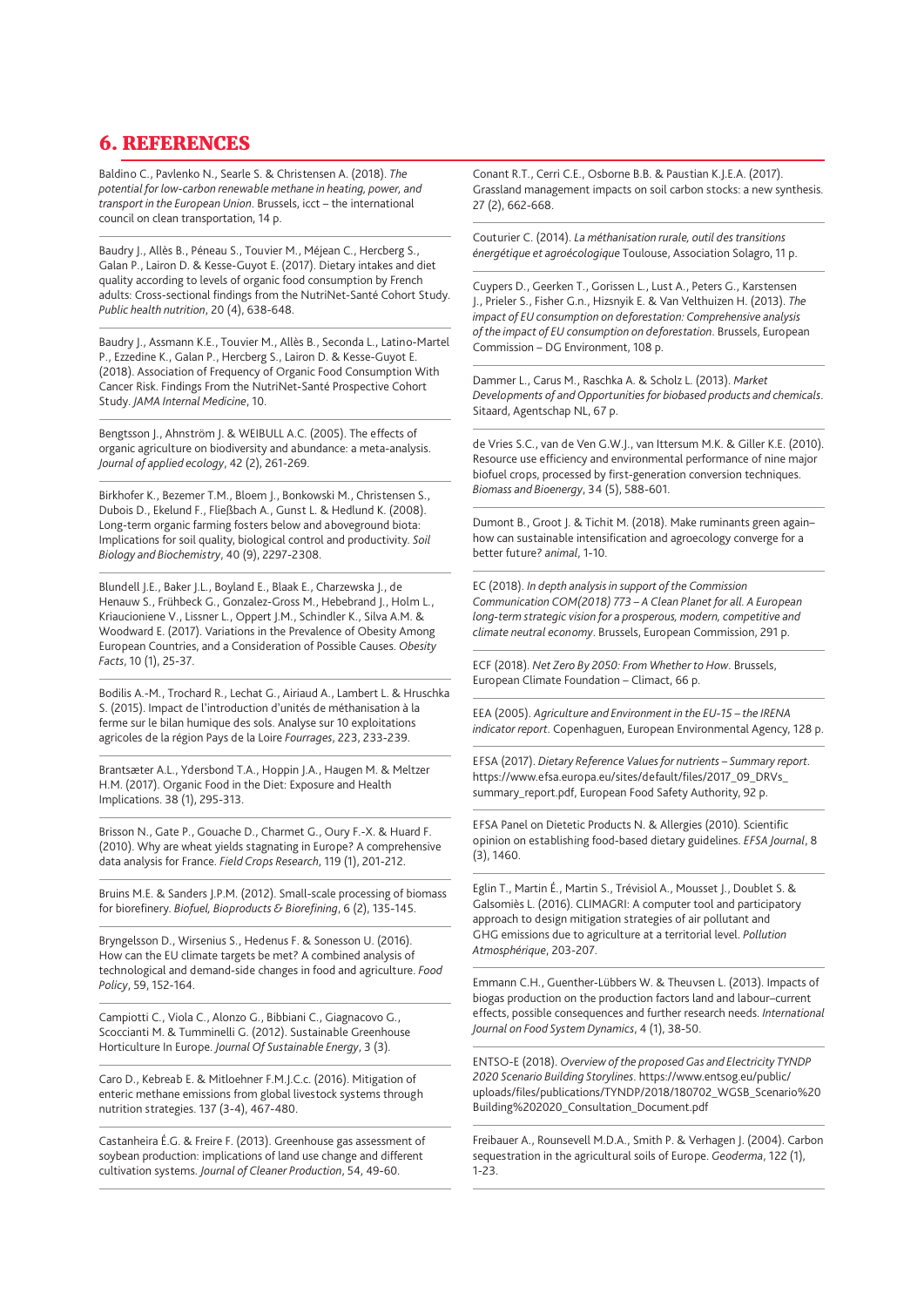Gabriel D., Sait S.M., Hodgson J.A., Schmutz U., Kunin W.E. & Benton T.G. (2010). Scale matters: the impact of organic farming on biodiversity at different spatial scales. *Ecology Letters*, 13 (7), 858-869.

Garnett T. & Godfray H.C.J. (2011). *Sustainable intensification in agriculture. Navigating a course through competing food system priorities*. Oxford, Food Climate Research Network and the Oxford Martin Programme on the Future of Food, 51 p.

Garnett T., Godde C.c., Muller A., Röös E., Smith P., de Boer I., zu Ermgassen E., Herrero M., van Middelaar C., Schader C. & van Zanten H. (2017). *Grazed and confused? Ruminating on cattle, grazing systems, methane, nitrous oxide, the soil carbon sequestration question – and what it all means for greenhouse gas emissions*. Oxford, Food Climate Research Network, 127 p.

Garrido P., Mårell A., Öckinger E., Skarin A., Jansson A. & Thulin C.G. (2019). Experimental rewilding enhances grassland functional composition and pollinator habitat use. *Journal of Applied Ecology*.

Gattinger A., Muller A., Haeni M., Skinner C., Fliessbach A., Buchmann N., Mäder P., Stolze M., Smith P. & Scialabba N.E.-H. (2012). Enhanced top soil carbon stocks under organic farming. *Proceedings of the National Academy of Sciences*, 109 (44), 18226-18231.

Gerlach F., Grieb B. & Zerger U. (2013). *Sustainable biogas production. A handbook for organic farmers*. Frankfurt am Main, FiBL.

Gliessman S.R. (2007). *Agroecology: the Ecology of Sustainable Food Systems.* New York, Taylor & Francis

Godard O. (1994). Le développement durable : paysage intellectuel. *Nature, Sciences, Société*, 2 (4), 309-322.

Gonthier D.J., Ennis K.K., Farinas S., Hsieh H.-Y., Iverson A.L., Batáry P., Rudolphi J., Tscharntke T., Cardinale B.J. & Perfecto I. (2014). Biodiversity conservation in agriculture requires a multi-scale approach. *Proceedings of the Royal Society of London B: Biological Sciences*, 281 (1791), 20141358.

Guivarch C., Boulestreau A.L., Amand G., Nicolas C., Chevalier D., Dolle J.B., Charlery J. & Souday E. (2007). *Utilisation rationnelle de l'énergie dans les bâtiments d'élevage : Situation technico-économique en 2005 et leviers d'action actuels et futurs*. Angers, ADEME, 441 p.

Habel J.C., Dengler J., Janišová M., Török P., Wellstein C. & Wiezik M. (2013). European grassland ecosystems: threatened hotspots of biodiversity. *Biodiversity Conservation*, 22 (10), 2131-2138.

Halada L., Evans D., Romão C. & Petersen J.-E. (2011). Which habitats of European importance depend on agricultural practices? *Biodiversity and Conservation*, 20 (11), 2365-2378.

Heck V., Gerten D., Lucht W. & Popp A. (2018). Biomass-based negative emissions difficult to reconcile with planetary boundaries. *Nature Climate Change*, 8 (2), 151-155.

Hof C., Voskamp A., Biber M.F., Böhning-Gaese K., Engelhardt E.K., Niamir A., Willis S.G. & Hickler T. (2018). Bioenergy cropland expansion may offset positive effects of climate change mitigation for global vertebrate diversity. 201807745.

Huyghe C., De Vliegher A., Van Gils B. & Peeters A. (2014). *Grasslands and herbivore production in Europe and effects of common policies*. Editions Quae

Idele (2005). *La gestion des fumiers mous.*, Institut de l'élevage – Collection synthèse, 30 p.

Inserm (2013). *Pesticides – Effets sur la santé – Synthèse et recommandations*. Paris, Expertise collective, 146 p.

IPCC (2013). *Fifth Assesment Report, WG2 — Impacts, Adaptation, and Vulnerability*. Cambridge, Cambridge University Press.

Johansson E., Hussain A., Kuktaite R., Andersson S.C. & Olsson M.E. (2014). Contribution of Organically Grown Crops to Human Health. 11 (4), 3870.

Knapp J., Laur G., Vadas P., Weiss W. & Tricarico J. (2014). Invited review: Enteric methane in dairy cattle production: Quantifying the opportunities and impact of reducing emissions. *Journal of Dairy Science*, 97 (6), 3231-3261.

Lin B.B. (2011). Resilience in Agriculture through Crop Diversification: Adaptive Management for Environmental Change. *BioScience*, 61 (3), 183-193.

Loconto A., Desquilbet M., Moreau T., Couvet D. & Dorin B. (2019). The land sparing – land sharing controversy: Tracing the politics of knowledge. *Land Use Policy*.

Lóránt A. & Allen B. (2019). *Net-zero agriculture in 2050: how to get there?* Brussels, Institute for European Environmental Policy / European Climate Foundation.

Lugato E., Bampa F., Panagos P., Montanarella L. & Jones A. (2014). Potential carbon sequestration of European arable soils estimated by modelling a comprehensive set of management practices. *Global Change Biology*, 20 (11), 3557-3567.

Lugato E., Leip A. & Jones A. (2018). Mitigation potential of soil carbon management overestimated by neglecting N2O emissions. *Nature Climate Change*, 8 (3), 219-223.

Maciel V.G., Zortea R.B., Grillo I.B., Ugaya C.M.L., Einloft S. & Seferin M. (2016). Greenhouse gases assessment of soybean cultivation steps in southern Brazil. *Journal of Cleaner Production*, 131, 747-753.

Maeder P., Fliessbach A., Dubois D., Gunst L., Fried P. & Niggli U. (2002). Soil Fertility and Biodiversity in Organic Farming. *Science*, 296 (5573), 1694-1697.

Masson-Delmotte V., Zhai P., Pörtner H.O., Roberts D., Skea J., Shukla P.R., Pirani A., Moufouma-Okia W., Péan C., Pidcock R., Connors S., Matthews J.B.R., Chen Y., Zhou X., Gomis M.I., Lonnoy E., Maycock T., Tignor M. & Waterfield T. (2018). *Global warming of 1.5°C. An IPCC Special Report on the impacts of global warming of 1.5°C above pre-industrial levels and related global greenhouse gas emission pathways, in the context of strengthening the global response to the threat of climate change, sustainable development, and efforts to eradicate poverty*. Geneva, World Meteorological Organization

Minns A., Finn J., Hector A., Caldeira M., Joshi J., Palmborg C., Schmid B., Scherer-Lorenzen M. & Spehn E. (2001). The Functioning of European Grassland Ecosystems: Potential Benefits of Biodiversity to Agriculture. 30 (3), 179-185.

Möller K. (2015). Effects of anaerobic digestion on soil carbon and nitrogen turnover, N emissions, and soil biological activity. A review. *Agronomy for sustainable development*, 35 (3), 1021-1041.

Mozaffarian D. (2016). Dietary and policy priorities for cardiovascular disease, diabetes, and obesity: a comprehensive review. *Circulation*, 133, 187-225.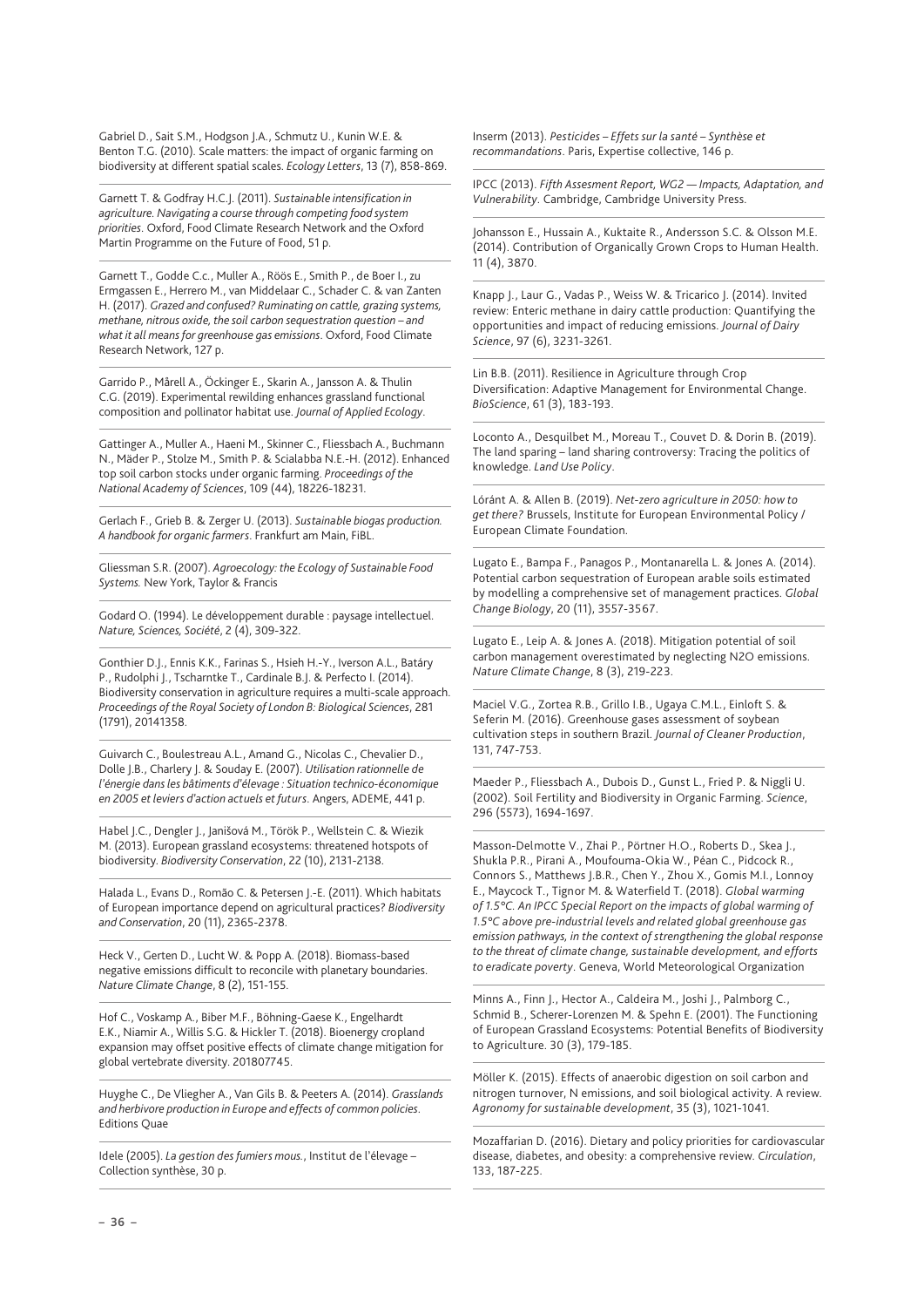Muneret L., Mitchell M., Seufert V., Aviron S., Pétillon J., Plantegenest M., Thiéry D. & Rusch A. (2018). Evidence that organic farming promotes pest control. *Nature Sustainability*, 1 (7), 361.

Paolini V., Petracchini F., Segreto M., Tomassetti L., Naja N. & Cecinato A. (2018). Environmental impact of biogas: A short review of current knowledge. *Journal of Environmental Science and Health*, 53 (10).

Pärtel M., Bruun H.H. & Sammul M. (2005). Biodiversity in temperate European grasslands: origin and conservation. *Grassland Science in Europe*, 10, 1-14.

Pellerin S., Bamière L., Angers D., Béline F., Benoît M., Butault J.P., Chenu C., Colnenne-David C., De Cara S., Delame N., Doreau M., Dupraz P., Faverdin P., Garcia-Launay F., Hassouna M., Hénault C., Jeuffroy M.-H., Klumpp K., Metay A., Moran D., Recous S., Samson E., Savini I. & Pardon L. (2013). *Quelle contribution de l'agriculture française à la réduction des émissions de gaz à effet de serre ? Potentiel d'atténuation et coût de dix actions techniques*. INRA, Synthèse du rapport d'étude, 92 p.

Phalan B. (2018). What Have We Learned from the Land Sparingsharing Model? *Sustainability*, 10 (1760).

Poux X. & Aubert P.-M. (2018). *Ten Years for Agroecology in Europe: a multifunctional agriculture for healthy eating. Findings from the Ten Years For Agroecology (TYFA) modelling exercise*. Paris, Iddri – [https://](https://www.iddri.org/sites/default/files/PDF/Publications/Catalogue%20Iddri/Etude/201809-ST0918EN-tyfa.pdf) [www.iddri.org/sites/default/files/PDF/Publications/Catalogue%20](https://www.iddri.org/sites/default/files/PDF/Publications/Catalogue%20Iddri/Etude/201809-ST0918EN-tyfa.pdf) [Iddri/Etude/201809-ST0918EN-tyfa.pdf,](https://www.iddri.org/sites/default/files/PDF/Publications/Catalogue%20Iddri/Etude/201809-ST0918EN-tyfa.pdf) 73 p.

Pretty J. (2008). Agricultural sustainability: concepts, principles and evidence. *Philosophical Transactions of the Royal Society B: Biological Sciences*, 363 (1491), 447-465.

Raucci G.S., Moreira C.S., Alves P.A., Mello F.F., de Almeida Frazão L., Cerri C.E.P. & Cerri C.C. (2015). Greenhouse gas assessment of Brazilian soybean production: a case study of Mato Grosso State. *Journal of Cleaner Production*, 96, 418-425.

Reibel-Geres A. (2018). *Valorisation agricole des digestats : Quels impacts sur les cultures, le sol et l'environnement ?* , Revue de la littérature, 63 p.

Riedacker A. (2006). *Global Land Use and Biomass Approach to Reduce GHG Emissions, Fossil Fuel Use and to Preserve Biodiversity*. Conférence de Trieste disponible sur [www.bepress.com/feem/](file:///C:\Temp\www.bepress.com\feem\paper12) [paper12](file:///C:\Temp\www.bepress.com\feem\paper12).

Riedacker A. (2008). Reconsidering Approaches to Limit Climate Change and to Promote Sustainable Development. *In*: *Global Warming and Climate Change*. Oxford, Science Publisher, pp. 387- 424.

Roy J., Tschakert P., Waisman H., Abdul Halim S., Antwi-Agyei P., Dasgupta P., Hayward B., Kanninen M., Liverman D., Okereke C., Pinho P.F., Riahi K. & Suarez Rodriguez A.G. (2018). Sustainable development, poverty eradication and reducing inequalities. *In*: V. Masson-Delmotte, P. Zhai, H.O. PöRtner, D. Roberts, J. Skea, P.R. Shukla, A. Pirani, W. Moufouma-Okia, C. Péan, R. Pidcock, S. Connors, J.B.R. Matthews, Y. Chen, X. Zhou, M.I. Gomis, E. Lonnoy, T. Maycock, M. Tignor & T. Waterfield (Eds.), *Global warming of 1.5°C. An IPCC Special Report on the impacts of global warming of 1.5°C above pre-industrial levels and related global greenhouse gas emission pathways, in the context of strengthening the global response to the threat of climate change, sustainable development, and efforts to eradicate poverty*. Geneva, World Meteorological Organization, pp. 445-538.

Rumpel C., Amiraslani F., Chenu C., Cardenas M.G., Kaonga M., Koutika L.-S., Ladha J., Madari B., Shirato Y. & Smith P. (2019). The 4p1000 initiative: Opportunities, limitations and challenges for implementing soil organic carbon sequestration as a sustainable development strategy. *Ambio*, 1-11.

Ryschawy J., Choisis N., Choisis J.P., Joannon A. & Gibon A. (2012). Mixed crop-livestock systems: an economic and environmentalfriendly way of farming? *Animal*, 6 (10), 1722-1730.

Sánchez-Bayo F. & Wyckhuys K.A.G. (2019). Worldwide decline of the entomofauna: A review of its drivers. *Biological Conservation*, 232, 8-27.

Schader C., Muller A., Scialabba N.E.-H., Hecht J., Isensee A., Erb K.-H., Smith P., Makkar H.P.S., Klocke P., Leiber F., Schwegler P., Stolze M. & Niggli U. (2015). Impacts of feeding less food-competing feedstuffs to livestock on global food system sustainability. *Journal of The Royal Society Interface*, 12 (113).

Schott C., Mignolet C. & Meynard J.-M. (2010). Les oléoprotéagineux dans les systèmes de culture : évolution des assolements et des successions culturales depuis les années 1970 dans le bassin de la Seine. *OCL*, 17 (5), 276-291.

Schrama M., Vandecasteele B., Carvalho S., Muylle H. & van der Putten W.H. (2016). Effects of first- and second-generation bioenergy crops on soil processes and legacy effects on a subsequent crop. 8 (1), 136-147.

Schulte R.P.O., Donnellan T., Black K.G., Crosson P., Farrelly N., Fealy R.M., Finnan J., Lanigan G., O'Brien D., O'Kiely P., Shalloo L. & O'Mara F. (2013). *Carbon Neutrality as a horizon point for Irish Agriculture: a qualitative appraisal of potential pathways to 2050*. Carlow, the Teagasc Working Group on Greenhouse Gas Emissions, 101 p.

Searchinger T.D., Wirsenius S., Beringer T. & Dumas P. (2018). Assessing the efficiency of changes in land use for mitigating climate change. *Nature*, 564 (7735), 249-253.

Smith P. (2004). Carbon sequestration in croplands: the potential in Europe and the global context. *European Journal of Agronomy*, 20 (3), 229-236.

Smith P. (2012). Soils and climate change. *Current Opinion in Environmental Sustainability*, 4 (5), 539-544.

Solagro, Couturier C., Charru M., Doublet S. & Pointereau P. (2016). *Le scénario Afterres 2050 version 2016*. Toulouse, Solagro, 93 p.

Soussana J.F., Tallec T. & Blanfort V. (2010). Mitigating the greenhouse gas balance of ruminant production systems through carbon sequestration in grasslands. *Animal*, 4 (3), 334-350.

Sponsler D.B., Grozinger C.M., Hitaj C., Rundlöf M., Botías C., Code A., Lonsdorf E.V., Melathopoulos A.P., Smith D.J., Suryanarayanan S., Thogmartin W.E., Williams N.M., Zhang M. & Douglas M.R. (2019). Pesticides and pollinators: A socioecological synthesis. *Science of The Total Environment*, 662, 1012-1027.

Stassart P.M., Barret P., Grégoire J.-C., HAnce T., Mormont M., Reheul D., Stilmant D., Vanloqueren G. & Visser M. (2012). L'agroécologie : trajectoire et potentiel pour une transition vers des systèmes alimentaires durables. *In*: D. Van Dam, J. Nizet, M. Streith & P.M. Stassart (Eds.), *Agroécologie entre pratiques et sciences sociales*. Dijon, Éducagri.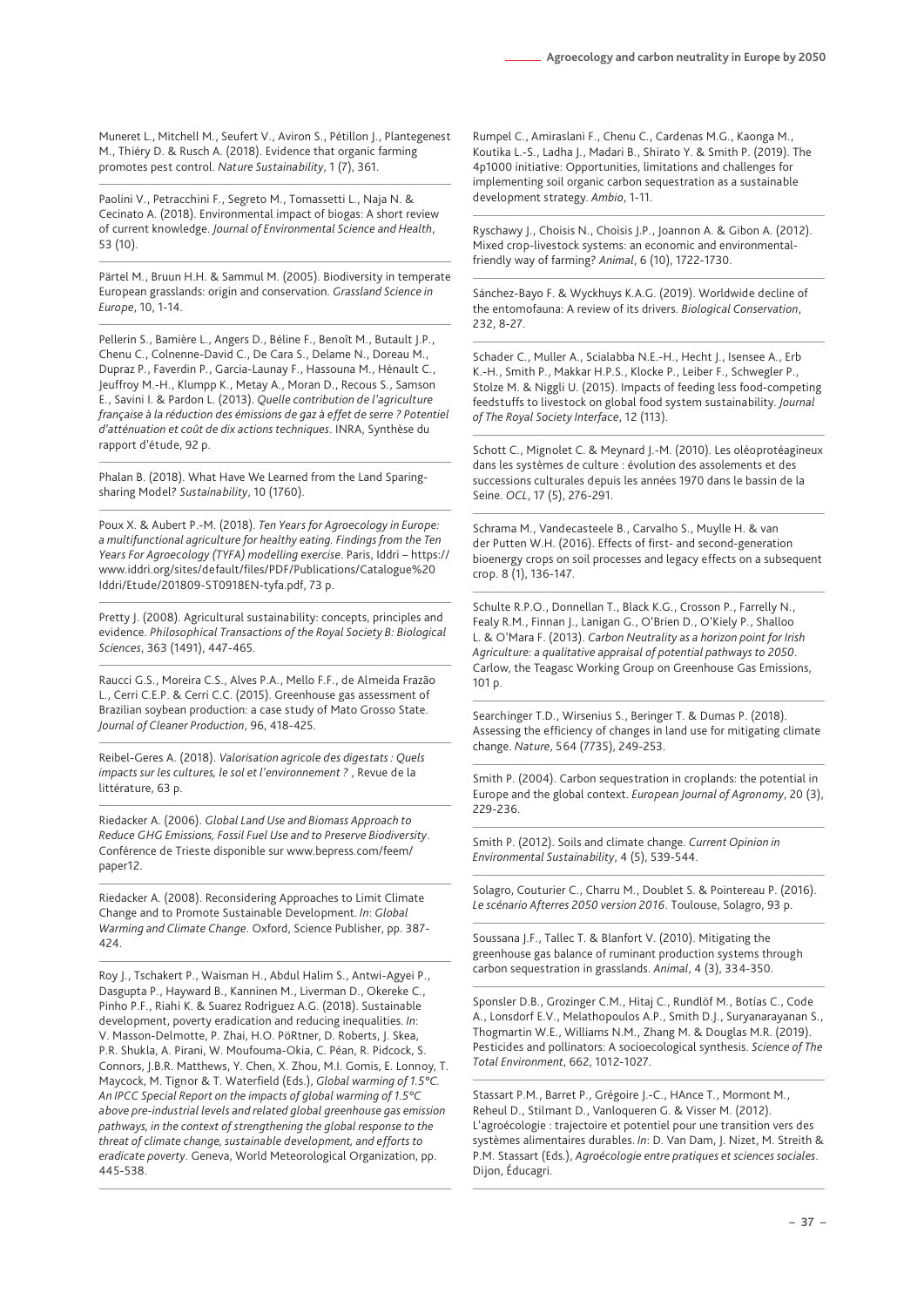Szerencsits M., Weinberger C., Kuderna M., Feichtinger F., Erhart E. & Maier S. (2015). Biogas from Cover Crops and Field Residues: Effects on Soil, Water, Climate and Ecological Footprint. *International Journal of Environmental, Chemical, Ecological, Geological and Geophysical Engineering*, 9 (4), 413-416.

Thiele-Bruhn S., Bloem J., de Vries F.T., Kalbitz K. & Wagg C. (2012). Linking soil biodiversity and agricultural soil management. *Current Opinion in Environmental Sustainability*, 4 (5), 523-528.

Tuck S.L., Winqvist C., Mota F., Ahnström J., Turnbull L.A. & Bengtsson J. (2014). Land-use intensity and the effects of organic farming on biodiversity: a hierarchical meta-analysis. *Journal of Applied Ecology*, 51 (3), 746-755.

Van Zanten H., Meerburg B., Bikker P., Herrero M. & de Boer I. (2016). Opinion paper: The role of livestock in a sustainable diet: a land-use perspective. *animal*, 10 (4), 547-549.

Vertès F., Benoît M. & Dorioz J. (2010). Perennial grass covers and environmental problems (particularly eutrophization): assets and limits. *Fourrages* (202), 83-94.

Waisman H., Bataille C., Winkler H., Jotzo F., Shukla P., Colombier M., Buira D., Criqui P., Fischedick M., Kainuma M., La Rovere E., Pye S., Safonov G., Siagian U., Teng F., Virdis M.-R., Williams J., Young S., Anandarajah G., Boer R., Cho Y., Denis-Ryan A., Dhar S., Gaeta M., Gesteira C., Haley B., Hourcade J.-C., Liu Q., Lugovoy O., Masui T., Mathy S., Oshiro K., Parrado R., Pathak M., Potashnikov V., Samadi S., Sawyer D., Spencer T., Tovilla J. & Trollip H. (2019). A pathway design framework for national low greenhouse gas emission development strategies. *Nature Climate Change*, 9 (4), 261-268.

Weiss F. & Leip A. (2012). Greenhouse gas emissions from the EU livestock sector: a life cycle assessment carried out with the CAPRI model. *Agriculture, ecosystems & environment*, 149, 124-134.

Wezel A., Bellon S., Doré T., Francis C., Vallod D. & David C. (2009). Agroecology as a science, a movement and a practice. A review. *Agronomy for Sustainable Development*, 29, 503-515.

Wilcox J. & Makowski D. (2014). A meta-analysis of the predicted effects of climate change on wheat yields using simulation studies. *Field Crops Research*, 156, 180-190.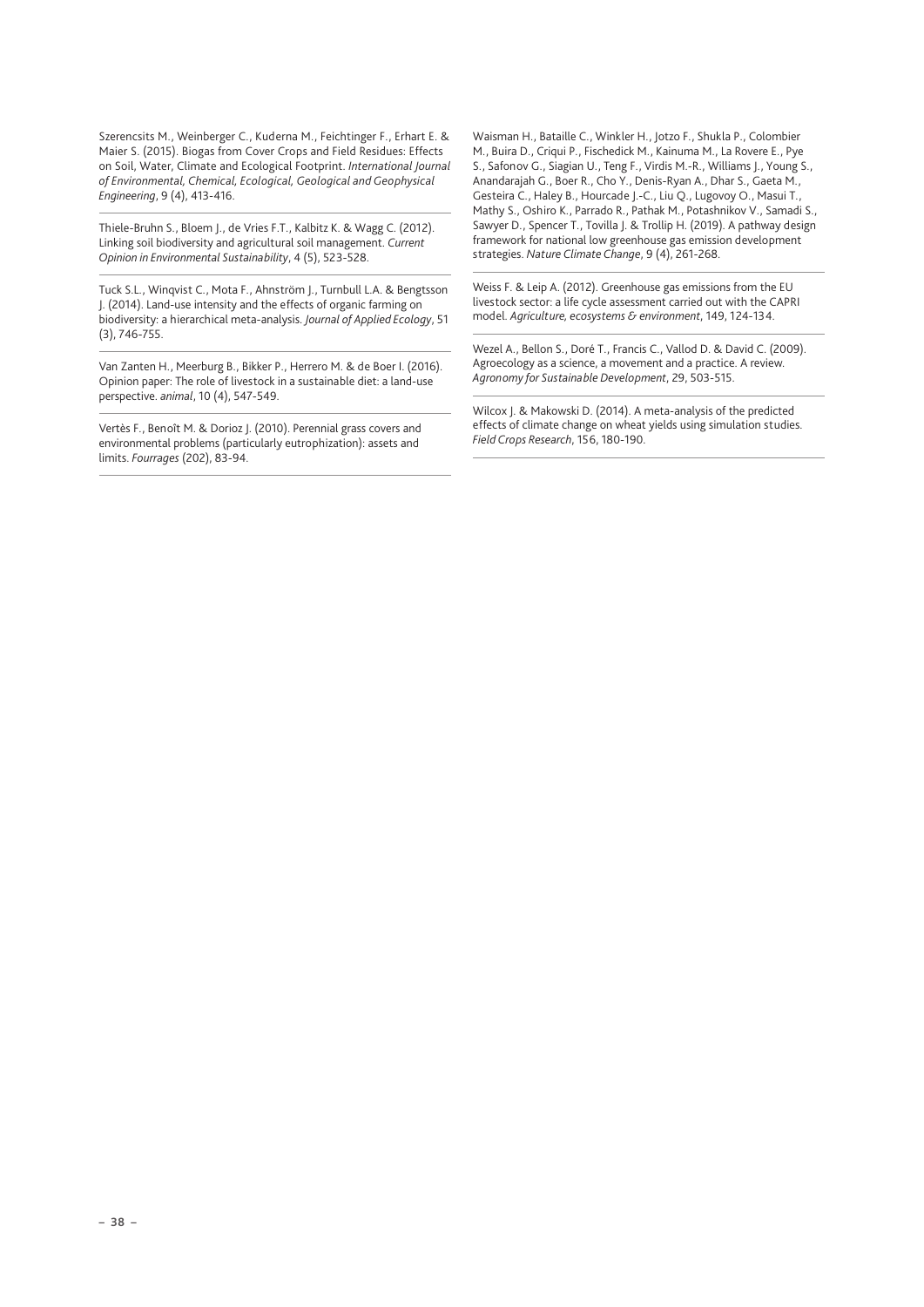# <span id="page-38-0"></span>7. ANNEXES

# **7.1. A detailed dashboard to compare TYFA and TYFA-GHG to agricultural scenarios compatible with carbon neutrality**

# **TABLE 6. Detailed dashboard comparing TYFA/TYFA-GHG to carbon neutral scenarios**

|               | <b>Scenarios</b>                                                                        | 2010                            |           | <b>EU LTS</b> |                                  | <b>ECF Net Zero</b>              |                                  | <b>TYFA</b>          |                                                                          |  |
|---------------|-----------------------------------------------------------------------------------------|---------------------------------|-----------|---------------|----------------------------------|----------------------------------|----------------------------------|----------------------|--------------------------------------------------------------------------|--|
| <b>Themes</b> |                                                                                         |                                 | 1.5 TECH  | 1.5 LIFE      | Demand<br>focus                  | Shared<br>efforts                | <b>Techno</b>                    | <b>TYFA</b>          | TYFA-<br><b>GHG</b>                                                      |  |
|               | <b>Mitigation potential</b>                                                             |                                 |           |               |                                  |                                  |                                  |                      |                                                                          |  |
| 1             | <b>Emission reduction</b>                                                               | 412                             | $-33%$    | $-42%$        | -56%                             | $-47%$                           | $-41%$                           | $-35%$               | $-46%$                                                                   |  |
| 1.a           | Agricultural soils                                                                      | 156                             |           |               | $-44%$                           | $-32%$                           | $-26%$                           | $-50%$               | $-54%$                                                                   |  |
| 1.b           | Enteric fermentation + manure management                                                | 256                             |           |               | $-63%$                           | $-56%$                           | -50%                             | $-27%$               | $-41%$                                                                   |  |
| 2             | Bioenergy production / fossil C substitution                                            | 184                             | 664%      | 558%          | 75%                              | 121%                             | 167%                             | 0                    | 3%                                                                       |  |
| 2.a           | Agricultural residues (manure, straw)                                                   | 74                              | 414%      | 440%          | 335%                             | 450%                             | 447%                             | 0                    | 155%                                                                     |  |
| 2.b           | <b>Bioenergy crops</b>                                                                  | 110                             | 1285%     | 995%          | $-100%$                          | $-100%$                          | $-21%$                           | 0                    | 0                                                                        |  |
| 3             | Sequestration potential                                                                 | $-368$                          | $-359$    | $-458$        | $-765$                           | $-645$                           | $-689$                           | $> -149$             | $> -149$                                                                 |  |
| 3.a           | Agricultural soils (cropland + grassland)                                               | 66                              | $-20$     | -6            | $-106$                           | $-87$                            | $-137$                           | $-149$               | $-149$                                                                   |  |
|               | 3.b Forest management and afforestation                                                 | $-434$                          | $-339$    | $-452$        | $-659$                           | $-558$                           | -552                             | ?                    | ?                                                                        |  |
|               | <b>Sector transformation and main drivers</b>                                           |                                 |           |               |                                  |                                  |                                  |                      |                                                                          |  |
| 1             | Diets                                                                                   |                                 |           |               |                                  |                                  |                                  |                      |                                                                          |  |
| 1.a           | Caloric intake (kcal / day)                                                             | 2600                            | $=$       | $=$           | $-10%$                           | $-8%$                            | $-6%$                            | $-6%$                | $-6%$                                                                    |  |
| 1.b           | Decrease in meat consumption (g/day)                                                    | 180                             | $+ + 4%$  | $-13%$        | $-75%$                           | $-60%$                           | $-50%$                           | $-49%$               | $-53%$                                                                   |  |
| 1.c           | Share of ruminant meat                                                                  | 20%                             | 17%       | 15%           | 10%                              | 10%                              | 13%                              | 35%                  | 32%                                                                      |  |
| 2             | Intensity of production                                                                 |                                 |           |               |                                  |                                  |                                  |                      |                                                                          |  |
| 2.a           | Crop yields                                                                             |                                 | increase  | increase      | $+128%$                          | $+132%$                          | $+40%$                           | $-25%$               | $-25%$                                                                   |  |
| 2.b           | Livestock density 1: grazed intensity                                                   |                                 | increase  | increase      | $+10%$                           | $+10%$                           | ++50%                            | stable               | stable                                                                   |  |
| 2.c           | Livestock density 2: share of cows in feedlots                                          |                                 | increase  | increase      | $+130%$                          | $+130%$                          | 50% of all<br>cows               | $\pmb{0}$            | 0                                                                        |  |
| 3             | Land use dynamics                                                                       |                                 |           |               |                                  |                                  |                                  |                      |                                                                          |  |
| 3.a           | area of cropland for food (including<br>temporary grasslands)                           | 108                             | $-6%$     | $-18%$        | -45%                             | $-35%$                           | $-30%$                           | stable               | stable                                                                   |  |
| 3.b           | area under productive grassland                                                         | 60                              |           |               | -59%                             | $-57%$                           | $-91%$                           | stable               | stable                                                                   |  |
| 3.c           | area of bioenergy crops                                                                 | 8                               | 263%      | 175%          | $-100%$                          | $-100%$                          | $-63%$                           | $-100%$              | $-100%$                                                                  |  |
| 3.d           | area of forests                                                                         | 176                             | 2%        | 10%           | 58%                              | 48%                              | 59%                              | stable               | stable                                                                   |  |
| 3.e           | area of unproductive grasslands / shrubs                                                | 60                              | $-53%$    | $-27%$        | stable                           | stable                           | stable                           | stable               | stable                                                                   |  |
| 4             | Food waste and losses                                                                   |                                 | $-50%$    | $-50%$        | waste<br>collection<br>increases | waste<br>collection<br>increases | waste<br>collection<br>increases | $-10%$               | $-10%$                                                                   |  |
|               | <b>Co-benefits and trade offs</b>                                                       |                                 |           |               |                                  |                                  |                                  |                      |                                                                          |  |
| 1             | Pesticide use (human health, biodiversity)                                              | 380kt<br>of active<br>substance | stable?   | stable?       | stable?                          | stable?                          | stable?                          | 0                    | 0                                                                        |  |
| 2             | Consumption of mineral fertilizer (soil health,<br>water quality, emission)             | 11 Mt N                         | Δ+        | Δ+            | Δ+                               | Δ+                               | Δ+                               | $\mathsf 0$          | ~ 1 Mt from<br>anaerobic digestate                                       |  |
| 3             | Area of extensive permanent grasslands<br>(biodiversity, natural resources, adaptation) | 60 Mha                          | Δ-        | Δ-            | -59%                             | $-57%$                           | $-91%$                           | stable               | stable - 18% not<br>continually grazed<br>=> impacts on<br>biodiversity? |  |
| 4             | Proportion of grasslands under extensive<br>grazing (density < 1 LU/ha)                 | 23%                             | ?         | ?             | Δ-                               | Δ-                               | Δ-                               | >75%                 | >60%                                                                     |  |
| 5             | Area under agroecological infrastructures                                               | 8%                              | Δ-        | Δ-            | Δ-                               | Δ-                               | Δ-                               | 10%                  | 10%                                                                      |  |
| 6             | Agrobiodiversity                                                                        |                                 |           |               |                                  |                                  |                                  |                      |                                                                          |  |
| 6.a           | proportion of the main crop in arable land                                              | 20%<br>(wheat)                  | increase? | increase?     | increase?                        | increase?                        | increase?                        | 11% (leg.<br>fodder) | 15% (wheat)                                                              |  |
| 6.b           | proportion of the 4 main crops in arable land                                           | 50%                             | increase? | increase?     | increase?                        | increase?                        | increase?                        | 40%                  | 45%                                                                      |  |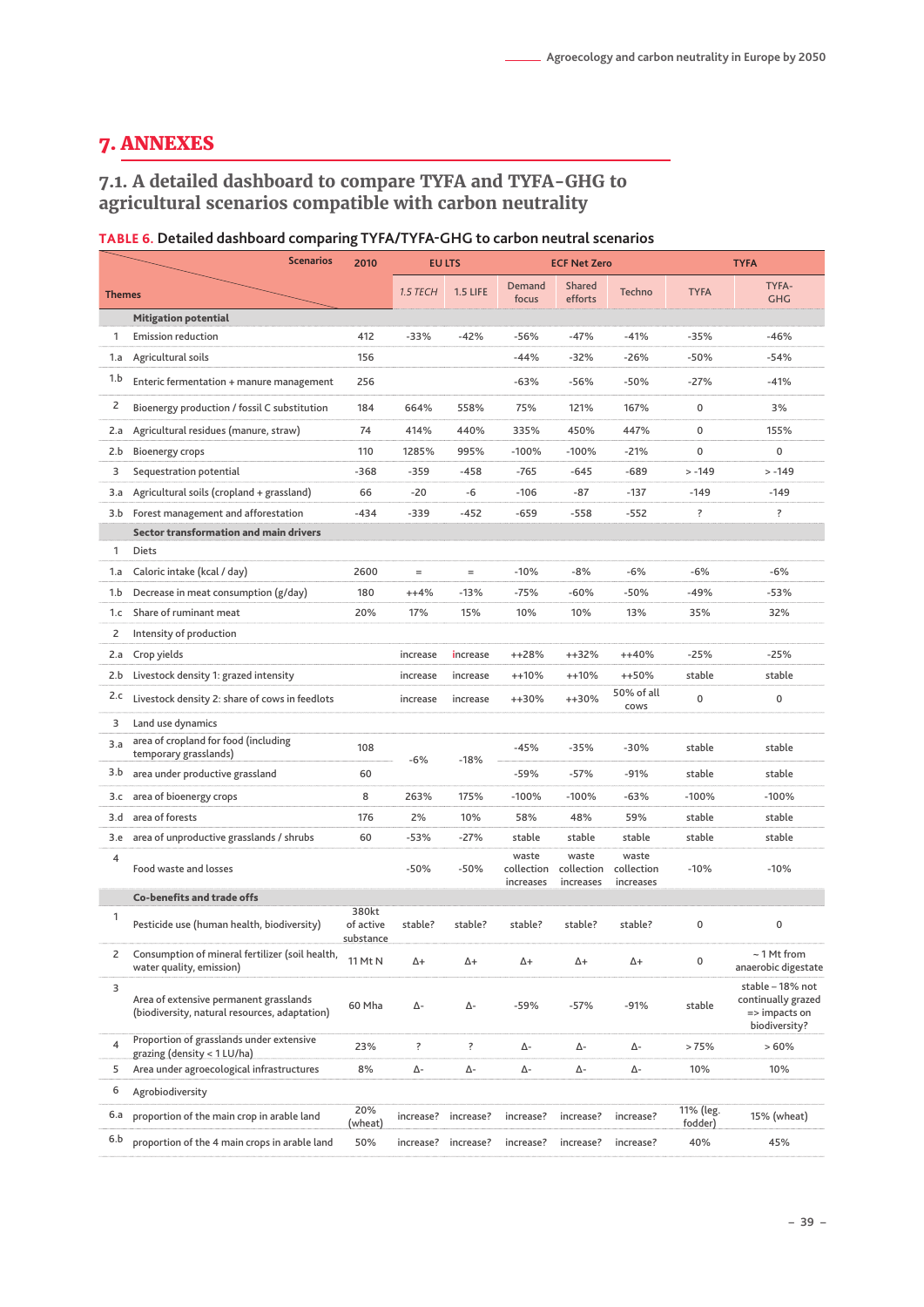## <span id="page-39-0"></span>**7.2. ClimAgri®: a tool to evaluate emissions**

#### **7.2.1. The The ClimAgri® calculator**

The ClimAgri® calculator was initially developed in 2009 by Solagro and Bio Intelligence Service for the French Environment and Energy Management Agency (Agence de l'Environnement et de la Maîtrise de l'Energie, or ADEME). The calculator aims at estimating direct and indirect greenhouse gases from agriculture and forestry at the national or departmental level in France. The calculator, which is based on Riedacker and Migliore's work on integrated environmental assessments (2006, 2008), also estimates emissions of atmospheric pollutants, amounts of carbon stored in agricultural and forest soils, as well as forest biomass, renewable energy production and agricultural and forestry production. For the purpose of this exercise, the calculator was used solely for estimating *direct* and *indirect GHG emissions* from the *agricultural sector*.

The categories of direct greenhouse gas emissions calculated by ClimAgri® are close to the ones reported to the UNFCCC. They include:

- Emissions linked to the consumption of energy: namely, CO<sub>2</sub> emissions linked to the combustion of fuel, gas, wood and coal for the purpose of running agricultural equipment, which include off-road vehicles and other agricultural machinery (UNFCCC 1.A.4.c.ii category) as well as stationary equipment (irrigation pumps, greenhouses, drying equipment and livestock buildings) (UNFCCC 1.A.4.c.i category);
- Emissions linked to the management of agricultural soils: namely, direct and indirect (linked to leaching and runoff) N<sub>2</sub>O emissions linked to organic and inorganic fertilisers spread to crops, urine and dung deposited by grazing animals and crop residues (UNFCCC 3.D category); it also includes CO<sub>2</sub> emissions linked to liming (UNFCCC 3.G category);
- Emissions linked to enteric fermentation: namely,  $CH<sub>4</sub>$  emissions linked to enteric fermentation (UNFCCC 3.A category);

— Emissions linked to manure management (UNFCCC 3.B  $categorical$ : namely,  $CH_4$  emissions linked to manure deposited within livestock buildings and pastures; and  $N_2O$  emissions linked to the storage of liquid and solid manure.

In addition, ClimAgri® also evaluates indirect greenhouse gas emissions, which include:

- Emissions linked to the provision of energy;
- Emissions linked to the making of nitrogen fertilisers;
- Emissions linked to the making of other fertilisers;
- Emissions linked to the making of pesticides;
- Emissions linked to the making of agricultural machinery.

In order to evaluate GHG emissions, the calculator takes into account a certain number of input variables linked to land use, livestock population and crop and livestock practices as well as parameters enabling to calculate GHG from crop and livestock (Figure 16).

Although ClimAgri® is mostly based on calculation methods similar to the ones used by countries when reporting agricultural emissions to the UNFCCC, differences remain, that are linked to the complexity of calculation, to the number of parameters used and to hypotheses that are made to tackle uncertainties when they exist. Coming up with a *reduction* potential by using ClimAgri® therefore implies not only to run the calculator for 2050, but also to run a first calculation to evaluate GHG emissions for a baseline—hereby set at 2010, in order to facilitate data collection. Running a first calculation to evaluate GHG emissions in 2010 also enabled to check the coherence of a certain number of hypotheses that were made to calibrate the calculator, which was originally designed to evaluate emissions from the agricultural sector in France, to the purpose of evaluating GHG emissions from the agricultural sector at the European level.

#### **FIGURE 16.** Simplified operational scheme of the ClimAgri® calculator

- Area cultivated, NPK input/ha, yield/ha per crop type
- Irrigation, drying and preservation practices per crop type
- Liming practices
- Energy mix
- Livestock population per type of livestock (including age, gender and productivity)

Source: authors.

### Input variables Calculation parameters

- Fuel and other energy consumption/ha per crop type
- Emission factors per type of energy
- N produced per animal

...

- Manure management mix
- N-NH3, N-N2O and N-N2 volatilisation factors
- CH4 emission factors from enteric fermentation per animal type
- CH<sub>4</sub> and N<sub>2</sub>O emission factors per type of manure

#### GHG emissions

### **Direct greenhouse gases, from:**

- Consumption of energy
- Agricultural soils
- Enteric fermentation
- Manure management

#### **Indirect greenhouse gases, from:**

- Provision of energy
- Making of nitrogen fertilisers • Making of other fertilisers
- Making of pesticides
- Making of agricultural machinery

...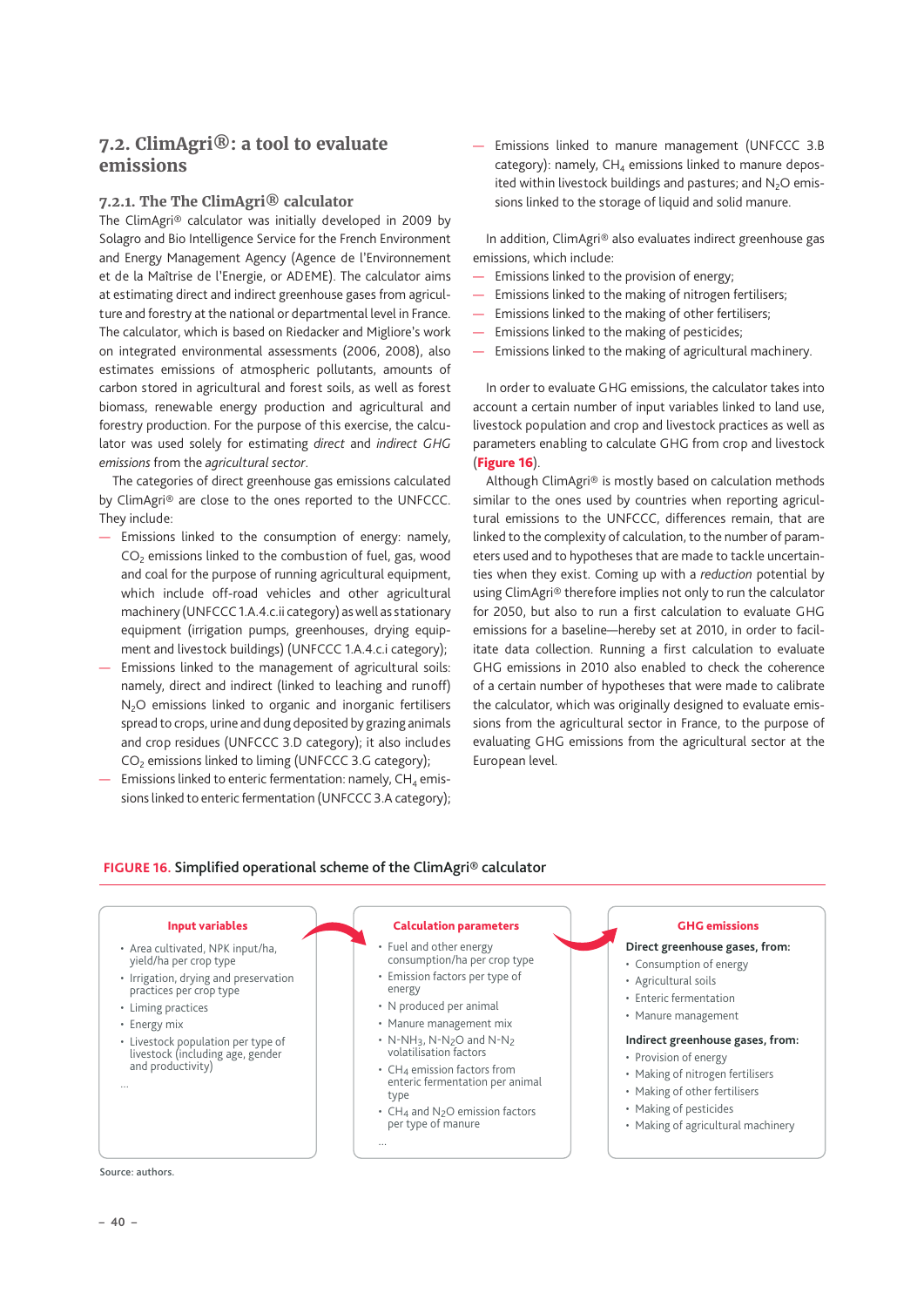#### <span id="page-40-0"></span>**7.2.2. Setting calculation parameters**

In order to calibrate the calculator to the purpose of evaluating GHG emissions from the agricultural sector at the European level, a few adjustments were made, that are listed below.

First, as the calculator lists predefined types of crops that do not completely match the ones defined by Eurostat or by TYFAm, hypotheses had to be made for translating crop and animal categories from Eurostat and TYFAm to ClimAgri®. For categories aggregating several ClimAgri® crop types, different methods were used to select the appropriate corresponding crops, listed in Table 7.

Some crop types, for which data was difficult to find or non-existent in the ClimAgri® calculator (and for which no comparable crop type could be selected), were neglected, accounting for a total neglected area of 2.3% of the 2010 Utilized Agricultural Area (UAA) and 1.5% of the 2050 UAA. They are listed in Table 8.

For simplification purposes and to enable a sound comparison between Eurostat 2010 figures processed by ClimAgri® and results for TYFA 2050, livestock figures were entered solely for cattle, sheep, pig and chicken populations.

Once hypotheses had been made for translating crop and animal categories from Eurostat and TYFAm to ClimAgri®, further hypotheses had to be explored to adjust calculation parameters, in order to better represent the reality of the situation in Europe. The following tables summarize required information (input variables), calculation parameters, as well as the adjustments that were made for these latest, for each GHG emission category.

| <b>TYFAm Crop Type</b>                      | <b>ClimAgri® Crop Type</b><br>(French)   | ClimAgri® Crop Type (English<br>translation)    | <b>Selection method</b>                                                                                                                                                                                   |  |
|---------------------------------------------|------------------------------------------|-------------------------------------------------|-----------------------------------------------------------------------------------------------------------------------------------------------------------------------------------------------------------|--|
| Fruits                                      | Pomme                                    | Apple                                           | Selection of the most representative crop type                                                                                                                                                            |  |
| Nuts fruits                                 | Noix                                     | Walnut                                          | among the ones belonging to the aggregated<br>category                                                                                                                                                    |  |
| Protein Crops                               | Pois (hiver, printemps) ou<br>féverole   | Peas (winter, spring) or faba beans             |                                                                                                                                                                                                           |  |
| Grapes (for wine)                           | Vin (mixte)                              | Wine (Mixed)                                    |                                                                                                                                                                                                           |  |
| Fresh vegetables                            | <b>Tomates</b>                           | <b>Tomatoes</b>                                 |                                                                                                                                                                                                           |  |
| Leguminous harvested green                  | PT Luzerne                               | Alfalfa                                         |                                                                                                                                                                                                           |  |
| Citrus fruits                               | Abricot                                  | Apricot                                         | Selection of the closest crop type (no citrus fruit<br>category in ClimAgri® crop types)                                                                                                                  |  |
| Permanent grasseland and<br>rangeland - 20% | Prairies peu productives                 | Marginal grasslands                             | Experts were consulted to assess the respective<br>shares of marginal land, productive grasslands<br>over 30 years and productive grasslands under 30                                                     |  |
| Permanent grasseland and<br>rangeland - 60% | Prairie naturelle<br>productives <30 ans | Productive natural grasslands<br><30 years      | years among European grasslands. Estimates were<br>completed with a review of the literature (Huyghe<br>et al. 2014)                                                                                      |  |
| Permanent grasseland and<br>rangeland - 20% | Prairie naturelle<br>productives >30 ans | Productive natural grasslands<br>>30 years      |                                                                                                                                                                                                           |  |
| Temporary grassland 2010                    | PT mélangées                             | Mixed grassland                                 |                                                                                                                                                                                                           |  |
| Temporary grasseland 2050<br>$-70%$         | <b>PT Autres Gram seule</b>              | Temporary pastures - Other grasses<br>alone     | The TYFA scenario sets a ratio of 70/30 for the<br>proportion of grasses/leguminous in temporary<br>grasslands in 2050                                                                                    |  |
| Temporary grasseland 2050<br>$-30%$         | PT autres Lég. seule                     | Temporary pastures - Leguminous<br>plants alone |                                                                                                                                                                                                           |  |
| Cover crops                                 | CIPAN-Couvert-<br>Légumineuse seule      | Catch crop - Leguminous plants alone            | Only catch crops are available among cover crop<br>types in the ClimAgri® calculator. The TYFA scenario<br>establishes that cover crops in 2050 are made of<br>leguminous plants, for N balance purposes. |  |
| Cover crops - 50%                           | <b>CIPAN-Couvert-sans</b><br>légumineuse | Catch crop - Without leguminous<br>plants       |                                                                                                                                                                                                           |  |

#### **TABLE 7. Crop and pasture categories selected in the ClimAgri® calculator**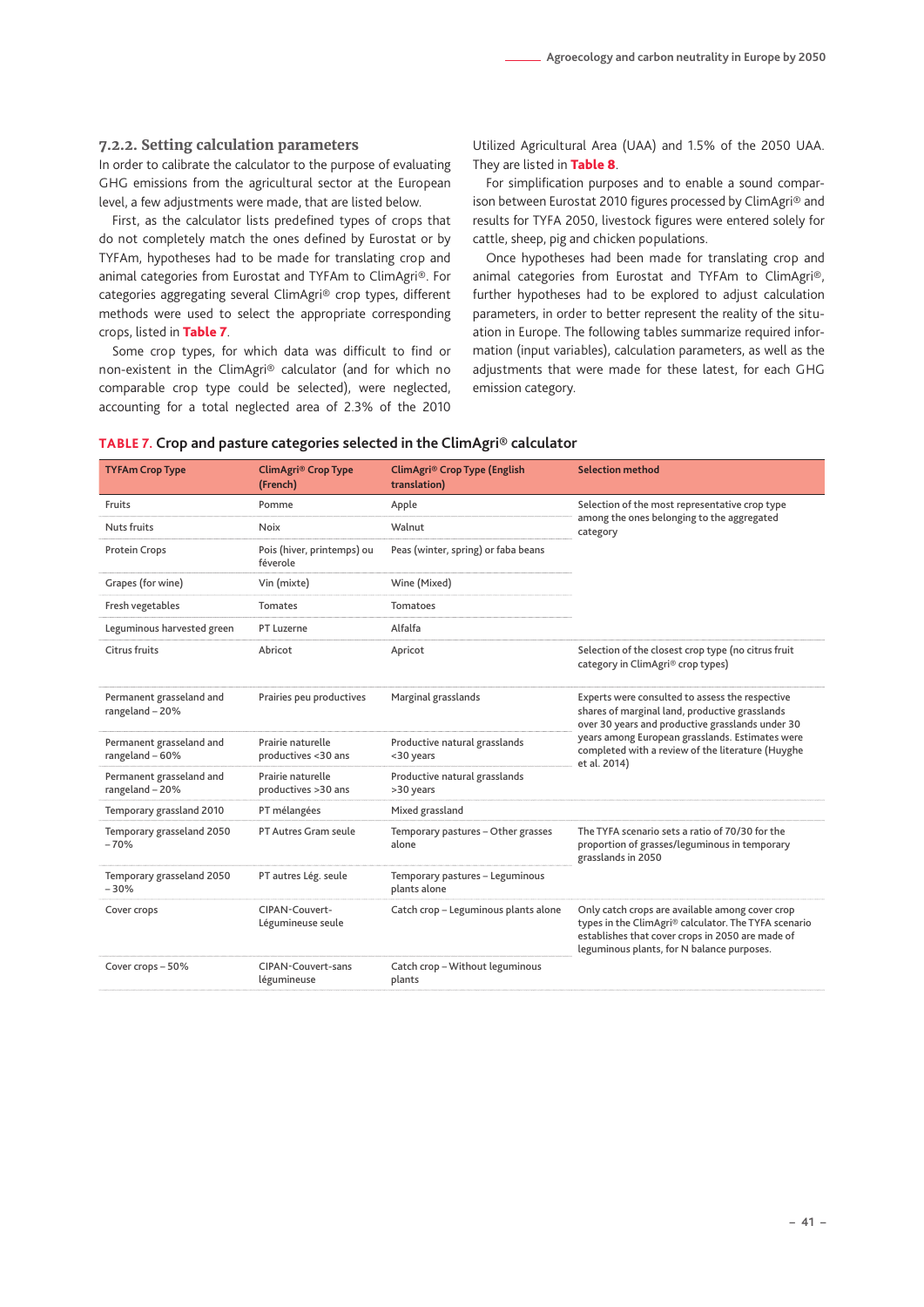<span id="page-41-0"></span>

|  |  |  | TABLE 8. Crop categories neglected in the simulation |  |  |  |  |  |
|--|--|--|------------------------------------------------------|--|--|--|--|--|
|--|--|--|------------------------------------------------------|--|--|--|--|--|

| <b>TYFAm Crop Type</b>              | Area 2010 (ha) | Area 2050 (ha) |
|-------------------------------------|----------------|----------------|
| <b>Cultivated mushrooms</b>         | 22,870         | 50,591         |
| Other root crops                    | 139,100        | 139,100        |
| Tobacco                             | 115,680        | 115,680        |
| Hops                                | 29,060         | 29,060         |
| Flax and hemp                       | 79,750         | 79,750         |
| Other industrial crops              | 61,320         | 61,320         |
| Cotton fibre                        | 338,770        | 338,770        |
| Other cereals harvested green       | 895,250        |                |
| Other plants harvested green        | 653,230        |                |
| Seeds and seedlings                 | 271,460        | 271,460        |
| Other arable crops                  | 641,600        | 641,600        |
| Other permanent crops               | 68,110         | 68,110         |
| Kitchen gardens                     | 340,710        | 340,710        |
| Flowers and ornamental plants       | 71,500         | 71,500         |
| Aromatic, medicinal and culinary    | 196,660        | 196,660        |
| <b>Nurseries</b>                    | 129,620        | 129,620        |
| Total area neglected                | 4,054,690      | 2,533,931      |
| % of neglected area among total UAA | 2.30%          | 1.49%          |

## **TABLE 9. Direct emissions linked to the consumption of energy - Requested information and calculation parameters**

| Direct emissions linked to the consumption of energy                                         |                                                                                                             |                                                                                                                                                              |                                                                        |  |  |  |
|----------------------------------------------------------------------------------------------|-------------------------------------------------------------------------------------------------------------|--------------------------------------------------------------------------------------------------------------------------------------------------------------|------------------------------------------------------------------------|--|--|--|
| Category                                                                                     | Information needed for calculation                                                                          | <b>Calculation parameters</b>                                                                                                                                | Adjustments                                                            |  |  |  |
| Combustion of fuel linked<br>to off-road vehicles and<br>machinery for crops and<br>pastures | Area per crop type (Eurostat 2010)                                                                          | Liters/ha of fuel:<br>Crop: 99.62<br>Arboriculture: 190<br>Productive pasture: 65<br>Emission factor for fuel (0.0029 t $CO2/$<br>liter)                     | None                                                                   |  |  |  |
| Combustion of fuel linked to<br>irrigation pumps                                             | Volume of irrigation water used**<br>Energy mix: 15% fuel, 75% electricity*                                 | Emission factor for fuel (0.0029 t CO <sub>2</sub> /<br>liter)                                                                                               | None                                                                   |  |  |  |
| Combustion of fuel, gas, wood<br>and coal linked to the heating<br>of greenhouses            | Area of heated greenhouses**<br>Energy mix: 15% fuel, 78% natural gas,<br>2% propane, 2.5% wood, 2.5% coal* | kWh per heated m <sup>2</sup> : 400                                                                                                                          | Raised, following experts' consultation<br>and Campiotti et al. (2012) |  |  |  |
|                                                                                              |                                                                                                             | <b>Emission factors:</b><br>Fuel: 0.0029 t CO <sub>2</sub> /liter<br>Natural gas: 0.0023/m <sup>3</sup><br>Propane: 0.0031/m <sup>3</sup><br>Coal: 0.0029/kg | None                                                                   |  |  |  |
| Combustion of fuel for<br>livestock buildings                                                | Structure of bovine herds (number, age,<br>gender and productivity of animals)<br>(Eurostat 2010)           | Liter of fuel/dairy cow: 0.12<br>Liter of fuel/suckling cow: 0.08                                                                                            | None                                                                   |  |  |  |
| Combustion of gas linked to<br>drying practices                                              | % of crops dried**<br>Energy mix: 100% natural gas*                                                         | kWh/kg of crop dried, per crop type<br>Emission factor for natural gas (0.0023/<br>m <sup>3</sup>                                                            | None                                                                   |  |  |  |

"\*" indicates information that was left unchanged compared to what was originally proposed by the calculator (= based on an evaluation made for France), due to lack of data for Europe

"\*\*" indicates information for which explanation can be found in section 7.2.3.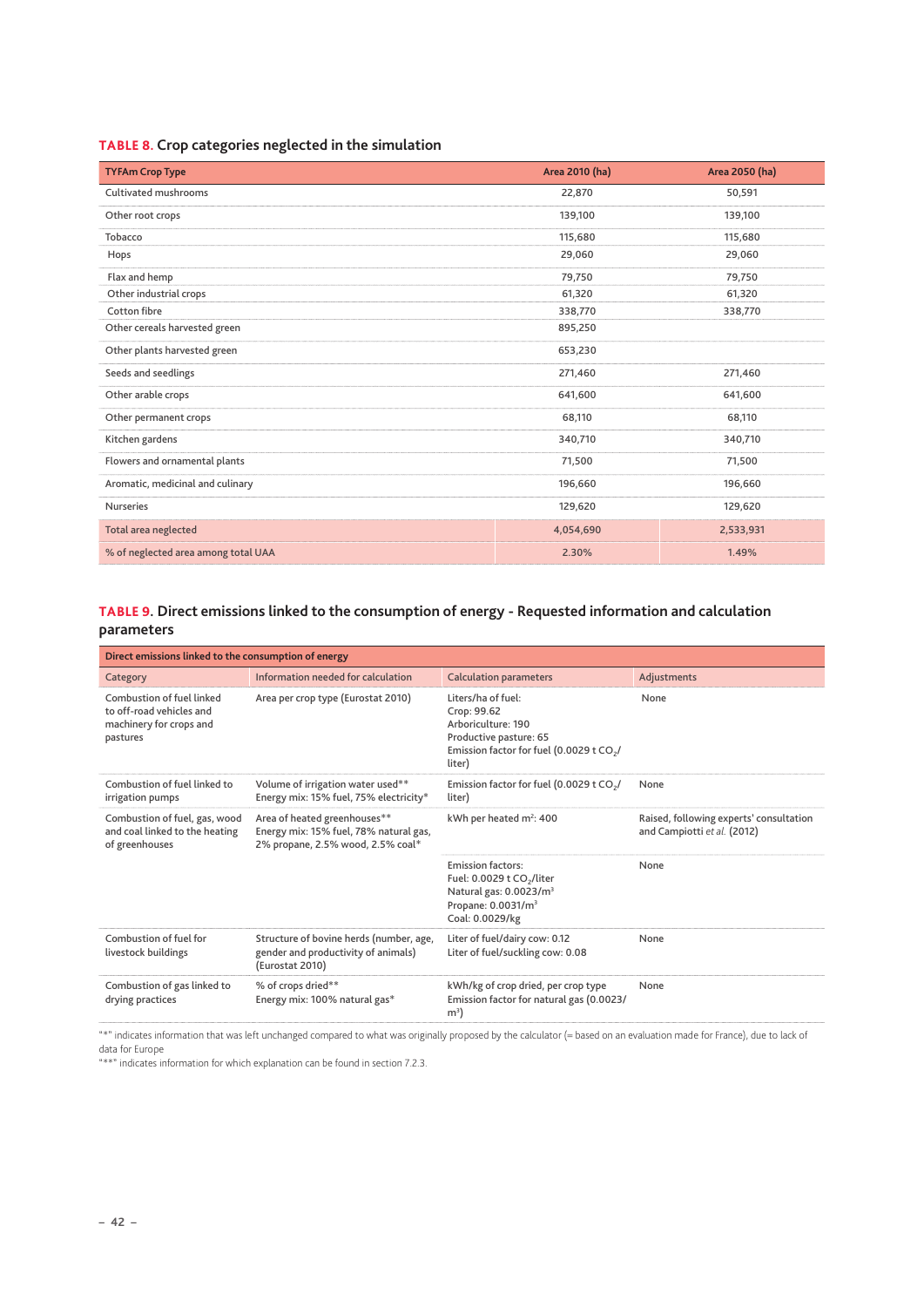### <span id="page-42-0"></span>**TABLE 10. Indirect emissions linked to the consumption of energy - Requested information and calculation parameter**

| Indirect emissions linked to the consumption of energy                   |                                                                                                                                                                                      |                                                                                                                                                                                                                                                       |                                                                |  |  |  |
|--------------------------------------------------------------------------|--------------------------------------------------------------------------------------------------------------------------------------------------------------------------------------|-------------------------------------------------------------------------------------------------------------------------------------------------------------------------------------------------------------------------------------------------------|----------------------------------------------------------------|--|--|--|
| Category                                                                 | Information needed for calculation                                                                                                                                                   | <b>Calculation parameters</b>                                                                                                                                                                                                                         | Adjustments                                                    |  |  |  |
| Provision of<br>electricity for<br>preservation                          | Volumes of crops preserved**<br>Energy mix: 100% electricity*                                                                                                                        | kWh/kg of crop preserved, per crop type                                                                                                                                                                                                               | None                                                           |  |  |  |
| practices                                                                |                                                                                                                                                                                      | CO <sub>2</sub> emissions: 0.00037 tCO <sub>2</sub> /kWh                                                                                                                                                                                              | Raised, following experts' consultations<br>and ENTSO-E (2018) |  |  |  |
| Provision of<br>electricity for                                          | Volume of irrigation water used**<br>Energy mix for irrigation: 15% fuel, 75%                                                                                                        | $kWh/m^3$ : 0.5                                                                                                                                                                                                                                       | None                                                           |  |  |  |
| irrigation                                                               | electricity*                                                                                                                                                                         | CO <sub>2</sub> emissions: 0.00037 tCO <sub>2</sub> /kWh                                                                                                                                                                                              | Raised, following experts' consultations<br>and ENTSO-E (2018) |  |  |  |
| Provision of<br>electricity for the<br>heating of livestock<br>buildings | Structure of herds (number, age, gender<br>and productivity of animals) (Eurostat<br>2010)<br>Energy mix: 100% electricity**                                                         | 403 kWh/sow<br>3.15 kWh/laying hen<br>0.52 kWh/kg body weight for broilers;<br>0.46 kg body weight/broiler (place) for<br>conventional broiler; 0.50 kg body weight/<br>broiler (place) for label broiler<br>440 kWh/dairy cow<br>93 kWh/suckling cow | None                                                           |  |  |  |
|                                                                          |                                                                                                                                                                                      | CO <sub>2</sub> emissions: 0.00037 tCO <sub>2</sub> /kWh                                                                                                                                                                                              | Raised, following experts' consultations<br>and ENTSO-E (2018) |  |  |  |
| <b>Emissions linked</b><br>to the making of<br>nitrogen fertilizer       | Area per crop type (Eurostat 2010)<br>Use of N fertilizer (kg/ha) per crop type*<br>Type of inorganic N: solution (12%), urea<br>(21%), ammonium nitrate (55%), other<br>$(12\%)$ ** | tCO <sub>2</sub> per ton of inorganic N produced:<br>Solution: 3.201<br>Urea: 3.454<br>Ammonium nitrate: 2.569<br>Other: 2.995                                                                                                                        | None                                                           |  |  |  |
| <b>Emissions linked</b><br>to the making of<br>other fertilizer          | Area per crop type (Eurostat 2010)<br>Use of other P and K fertilizer per crop type<br>$(kg/ha)*$<br>Total area limed (100% field crop area) and<br>use of lime per ha (70 kg)**     | tCO <sub>2</sub> per ton of inorganic P produced:<br>0.548<br>tCO <sub>2</sub> per ton of inorganic K produced: 0.421<br>tCO <sub>2</sub> per ton of lime produced: 0.1519                                                                            | None                                                           |  |  |  |
| <b>Emissions linked</b><br>to the making of<br>pesticides                | Area per crop type (Eurostat 2010)<br>Energy consumption linked to the<br>application of pesticides, per crop type*                                                                  | tCO <sub>2</sub> per GJ of pesticides used: 0.03                                                                                                                                                                                                      | None                                                           |  |  |  |
| <b>Emissions linked</b><br>to the making<br>of agricultural<br>machinery | Area per crop type (Eurostat 2010)<br>Energy consumption linked to the use of<br>agricultural machinery, per crop type*                                                              | tCO <sub>2</sub> per GJ of agricultural machinery used:<br>0.079                                                                                                                                                                                      | None                                                           |  |  |  |

"\*" indicates information that was left unchanged compared to what was originally proposed by the calculator (= based on an evaluation made for France), due to lack of data for Europe

"\*\*" indicates information for which explanation can be found in section 7.2.3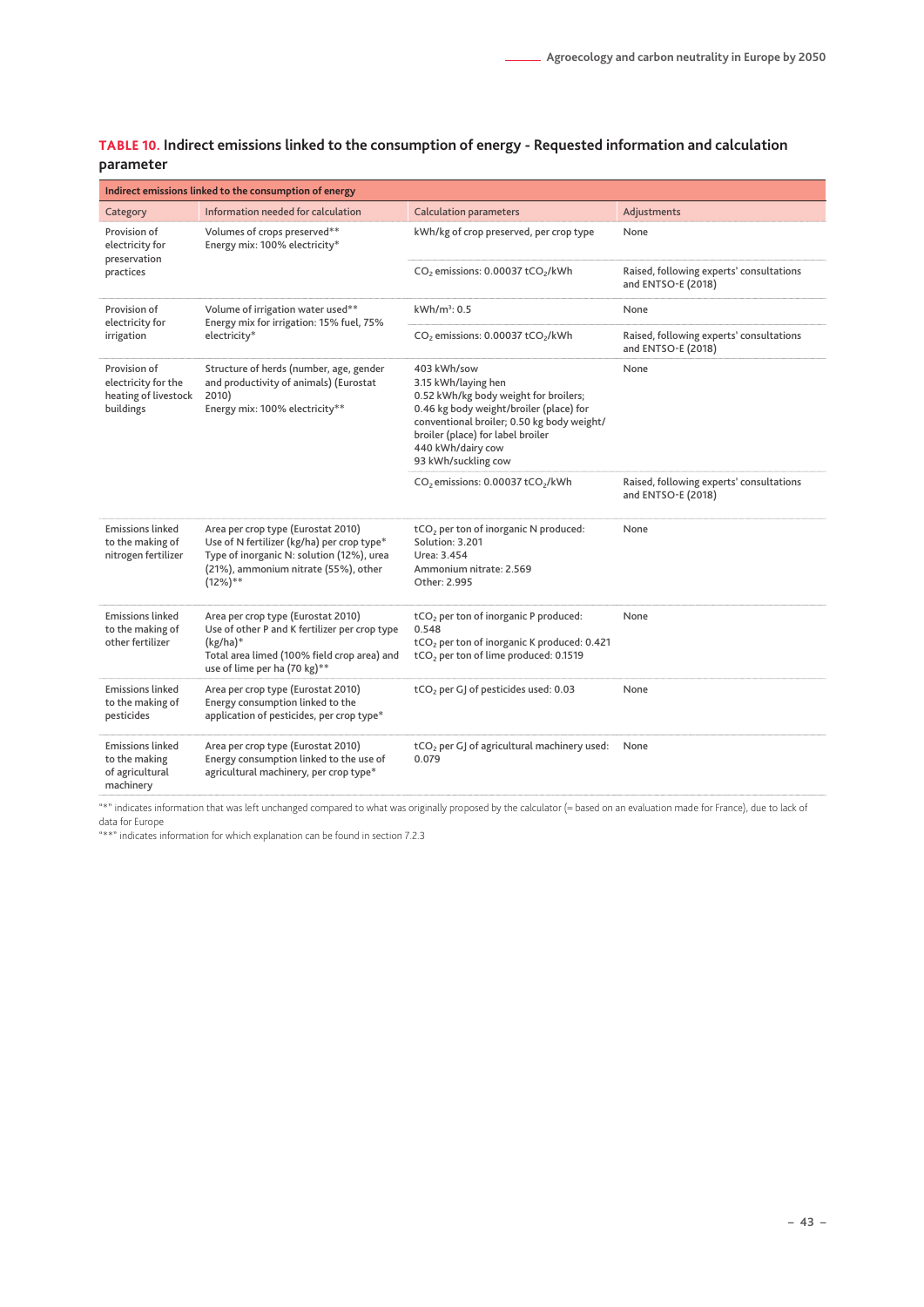#### <span id="page-43-0"></span>**TABLE 11. Direct emissions linked to soil management practices - Requested information and calculation parameter**

| Direct emissions linked to soil management practices |                                                                                                                                                                                      |                                                                                                                                                                                                                                                                                                                                                                                                                                                                                                                                                                                         |             |  |  |  |
|------------------------------------------------------|--------------------------------------------------------------------------------------------------------------------------------------------------------------------------------------|-----------------------------------------------------------------------------------------------------------------------------------------------------------------------------------------------------------------------------------------------------------------------------------------------------------------------------------------------------------------------------------------------------------------------------------------------------------------------------------------------------------------------------------------------------------------------------------------|-------------|--|--|--|
| Category                                             | Information needed for calculation                                                                                                                                                   | <b>Calculation parameters</b>                                                                                                                                                                                                                                                                                                                                                                                                                                                                                                                                                           | Adjustments |  |  |  |
| Inorganic fertilizers spread<br>to crops             | Area per crop type (Eurostat 2010)<br>Use of N fertilizer (kg/ha) per crop type*<br>Type of inorganic N: solution (12%), urea<br>(21%), ammonium nitrate (55%), other<br>$(12\%)$ ** | N-NH <sub>3</sub> volatilisation factors: solution (0.125), urea (0.243),<br>ammonium nitrate (0.037), other (0.08)<br>N-N <sub>2</sub> O volatilisation factor: 0.01                                                                                                                                                                                                                                                                                                                                                                                                                   | None        |  |  |  |
| Liming                                               | Total area limed (100% field crop area) and use<br>of lime per ha (70 kg)**                                                                                                          | CO <sub>2</sub> in lime applied: 44%                                                                                                                                                                                                                                                                                                                                                                                                                                                                                                                                                    | None        |  |  |  |
| Organic fertilizers spread<br>to crops               | Structure of herds (number, age, gender and<br>productivity of animals) (Eurostat 2010)<br>% of urine and dung deposited during paddock<br>periods**                                 | Kg N/animal:<br>- dairy cow: 113; heifer <1 year: 20; heifer >1year: 66.91;<br>male <1 year: 35.71; male >1 year: 71.31<br>- suckling cow: 101; heifer <1 year: 20; heifer >1 year: 66.91;<br>male <1 year: 12; male >1 year: 71.31<br>- ewe: 14.28; lamb: 2.15<br>- sow (conventional): 24.6; sow (label): 30.75; piglet<br>(conventional): 4.03; piglet (label): 5.04<br>- laying hen: 0.71<br>- broiler (conventional): 0.46; broiler (label): 0.5<br>N-NH <sub>3</sub> volatilisation rate: 0.1 for dairy cows and chickens,<br>0.06 for suckling cows, 0.09 for ewe, 0.25 for pigs | None        |  |  |  |
| Urine and dung deposited<br>by grazing animals       | Structure of herds (number, age, gender and<br>productivity of animals) (Eurostat 2010)<br>% of urine and dung deposited during grazing<br>periods**                                 | N-N <sub>2</sub> O volatilisation rate: 0.02 for dairy and suckling cows,<br>0.01 for ewe, 0.02 for chickens and pigs                                                                                                                                                                                                                                                                                                                                                                                                                                                                   |             |  |  |  |
| Crop residues left on soils                          | Area per crop type for straw cereals (Eurostat<br>2010)<br>Yield per crop type (Eurostat 2010)                                                                                       | Parameters to calculate t of residue/ha, per crop type (straw<br>cereals)<br>N content of crop residues left on soils, per crop type<br>% of residues of straw cereals left on soils: 88.75                                                                                                                                                                                                                                                                                                                                                                                             | None        |  |  |  |
| Crop residues within soils                           | Area per crop type (Eurostat 2010)<br>Yield per crop type (Eurostat 2010)                                                                                                            | Parameters to calculate t of residue/ha, per crop type<br>N content of crops residues left on soils, per crop type                                                                                                                                                                                                                                                                                                                                                                                                                                                                      | None        |  |  |  |
| Crop residues in litter                              | Area per crop type for straw cereals (Eurostat<br>2010)<br>Yield per crop type (Eurostat 2010)                                                                                       | Parameters to calculate t of residue/ha, per crop type (straw<br>cereals)<br>N content of crops residues left on soils<br>% of residues of straw cereals collected: 11.25<br>Use of residues of straw cereals for litter: 50%                                                                                                                                                                                                                                                                                                                                                           | None        |  |  |  |

\* indicates information that was left unchanged compared to what was originally proposed by the calculator (= based on an evaluation made for France), due to lack of data for Europe

\*\* indicates information for which explanation can be found in 7.2.3

#### **TABLE 12. Direct emissions linked to enteric fermentation - Requested information and calculation parameter**

| Direct emissions linked to enteric fermentation                                         |                                                                                                                                                                                    |             |
|-----------------------------------------------------------------------------------------|------------------------------------------------------------------------------------------------------------------------------------------------------------------------------------|-------------|
| Information needed for calculation                                                      | <b>Calculation parameters</b>                                                                                                                                                      | Adjustments |
| Structure of herds (number, age, gender and<br>productivity of animals) (Eurostat 2010) | $CH4$ emission factors per type of animal, calculated according to<br>tons of concentrate and fodder effectively eaten<br>CH <sub>4</sub> -CO <sub>2</sub> e conversion factor: 28 | None        |

\* indicates information that was left unchanged compared to what was originally proposed by the calculator (= based on an evaluation made for France), due to lack of data for Europe

\*\* indicates information for which explanation can be found in 7.2.3.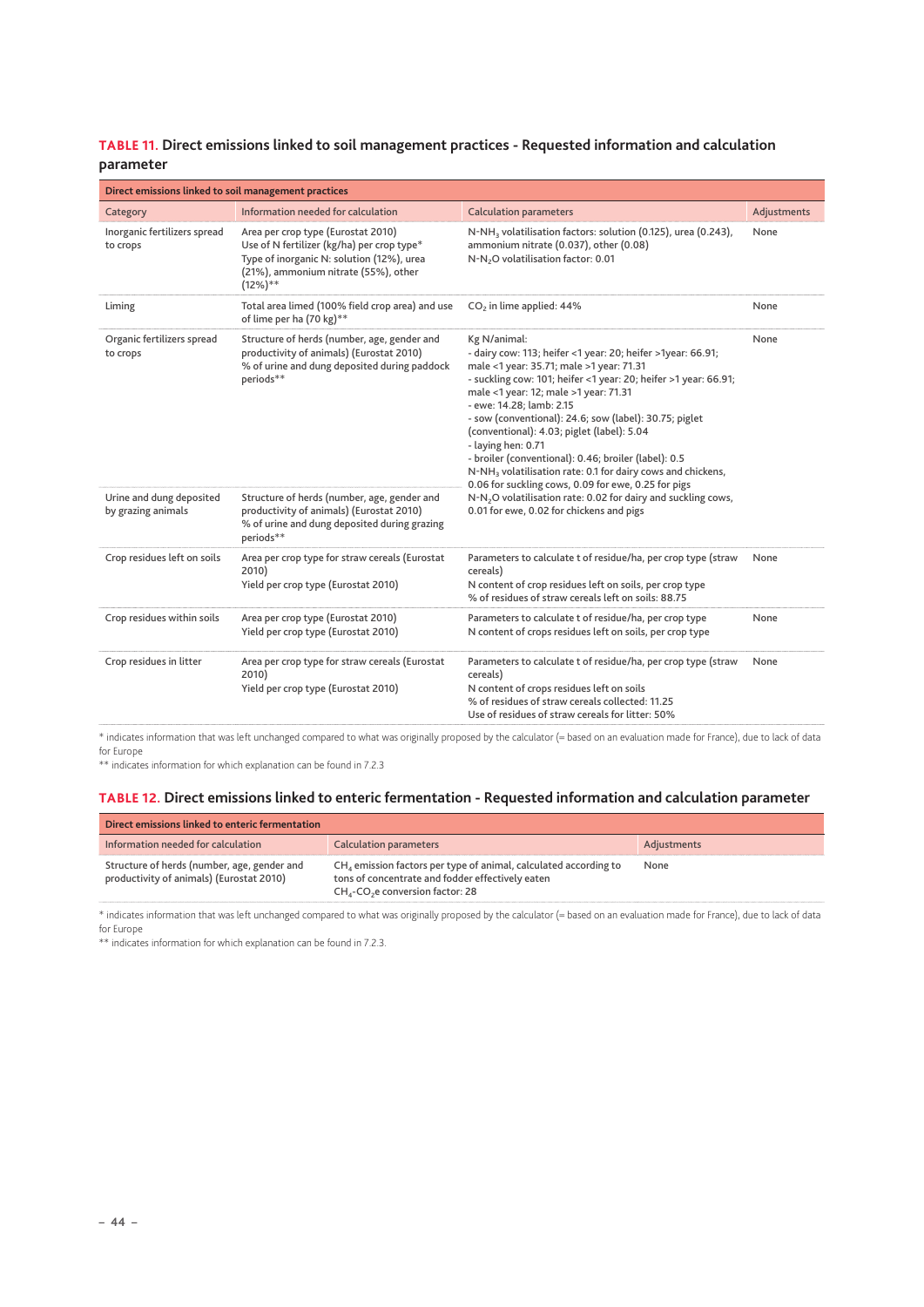| Direct emissions linked to manure management practices                            |                                                                                                                                                                                    |                                                                                                                                                                                                                          |             |  |  |  |  |
|-----------------------------------------------------------------------------------|------------------------------------------------------------------------------------------------------------------------------------------------------------------------------------|--------------------------------------------------------------------------------------------------------------------------------------------------------------------------------------------------------------------------|-------------|--|--|--|--|
| Category                                                                          | Information needed for calculation                                                                                                                                                 | <b>Calculation parameters</b>                                                                                                                                                                                            | Adjustments |  |  |  |  |
| $CH4$ emissions linked to<br>manure deposited within<br>livestock buildings       | Structure of herds (number, age, gender and productivity<br>of animals) (Eurostat 2010)<br>% of urine and dung deposited during paddock periods**<br>% of manure management type** | Tons of manure produced per type of animal,<br>calculated according to feed effectively eaten<br>CH <sub>4</sub> emission factors per manure management type<br>CH <sub>4</sub> -CO <sub>2</sub> e conversion factor: 28 | None        |  |  |  |  |
| $CH4$ emissions linked to<br>manure deposited on<br>pastures                      | Structure of herds (number, age, gender and productivity<br>of animals) (Eurostat 2010)<br>% of urine and dung deposited during grazing periods**                                  | Tons of manure produced per type of animal,<br>calculated according to feed effectively eaten<br>$CH4$ emission factor on pastures: 0.01<br>CH <sub>4</sub> -CO <sub>2</sub> e conversion factor: 28                     | None        |  |  |  |  |
| N <sub>2</sub> O emissions linked to<br>the storage of liquid and<br>solid manure | Structure of herds (number, age, gender and productivity<br>of animals) (Eurostat 2010)<br>% of manure management type**                                                           | Kg N/animal, per animal type (see Table 5)<br>N <sub>2</sub> O emission factors per manure management type<br>N <sub>2</sub> O-CO <sub>2</sub> e conversion factor: 265                                                  | None        |  |  |  |  |

<span id="page-44-0"></span>**TABLE 13. Direct emissions linked to manure management practices - Requested information and calculation parameter**

\* indicates information that was left unchanged compared to what was originally proposed by the calculator (= based on an evaluation made for France), due to lack of data for Europe

\*\* indicates information for which explanation can be found in [7.2.3.](#page-44-1)

#### <span id="page-44-1"></span>**7.2.3. Comparing emissions calculated by ClimAgri® with emissions reported to the UNFCCC for 2010**

Comparing direct emissions calculated by ClimAgri® for 2010 with direct emissions reported by the European Union to the UNFCCC enabled both to check the relevance of hypotheses made for calculation parameters and to adjust hypotheses made for input variables.

For crop and pasture areas, yield, the structure of herds and the volume of water used for agricultural irrigation, information was retrieved from Eurostat (2010).

Liming application was set at 70 kg per hectare on 100% of the field crop area, following experts' consultations and in order to be the closest possible to the figures for emissions from liming reported to the UNFCCC. For inorganic fertilizer application, a coefficient was applied to the volumes entered for France per crop type, considering that the average volume applied in Europe was lowest than the one applied in France. The coefficient were set at 75% for N, and at 55% for P and K, in order to be the closest possible to the total volumes used for agriculture reported to the FAO (Table **14**).

#### **TABLE 14. Comparison of N, P and K uses calculated by ClimAgri® and reported to the FAO**

| ClimAgri <sup>®</sup> 2010   | 10,658,296 | 2.479.168 | 3,084,511 |
|------------------------------|------------|-----------|-----------|
| FAO – European Union<br>2010 | 10,562,310 | 2,504,078 | 2,895,180 |

For the type of inorganic N applied, which includes solution, urea, ammonium nitrate and other inorganic N, figures for Europe were retrieved from Yara (2015): solution (12%), urea (21%), ammonium nitrate (55%), other (12%).

The area of heated greenhouses is a particularly sensitive input variable, but for which data is difficult to find. The area was estimated at 72,482 ha, or 3.5% of the total 2010 area of fresh vegetables. This calculation was made using data from Eurostat (2016), which estimates that 7.2 % of all European

fresh vegetables are grown on land given over to cultivation under glass or other high accessible cover. We made the hypothesis that half of this area—that can be heated, as under glass or high accessible cover—needed heating, following experts' advice considering the repartition of greenhouses in northern and southern parts of Europe. This estimation of the area of heated greenhouses in 2010 is consistent with Campiotti *et al.* (2012): "as general figure, in Europe are operating about 200,000 hectares of greenhouses, of which about 30% with permanent [heated] structures".

The energy mix for the heating of livestock buildings is also an input variable for which figures were difficult to find out for Europe. As a first estimate, and in order to simplify the exercise, the energy mix was set at 100% of electricity, for the following energy needs**16**:

- 403 kWh/sow
- 3.15 kWh/laying hen
- 0.52 kWh/kg body weight for broilers; 0.46 kg body weight/ broiler (place) for conventional broiler; 0.50 kg body weight/ broiler (place) for label broiler
- 440 kWh/dairy cow
- 93 kWh/suckling cow

To these energy needs were also added additional fuel energy needs for the cattle (0.12 liter of fuel/dairy cow and 0.08 liter of fuel/suckling cow), based on estimated uses from French farms.

For preservation, the hypothesis was made that 100% of all cereals were preserved. For drying, the following hypotheses were made, following experts' recommendations:

- Straw cereals such as wheat, barley, oats...: 10%
- Protein crops: 20%
- Grain maize, rice, rape, soybean, sunflower, other oleaginous crops: 100%

**<sup>16</sup>** Based on ClimAgri©'s parameters, calculated according to Guivarch *et al.*  $(2007)$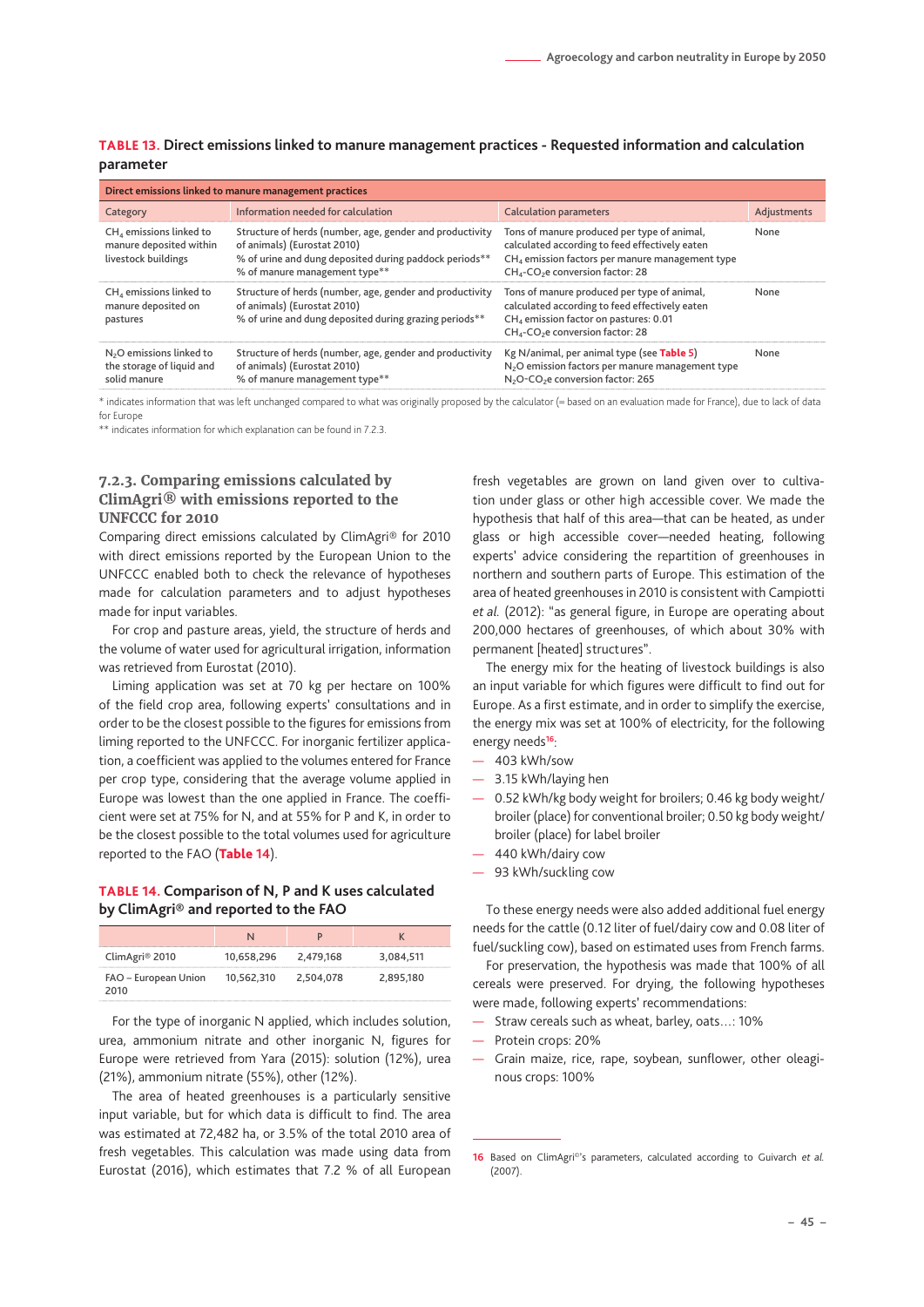<span id="page-45-0"></span>Finally, manure management practices heavily influence the emission of greenhouse gases. ClimAgri® requires hypotheses on the share of manure excreted on pastures and the share of manure excreted in-door, but also divides this latest category into three categories for cattle (two solid manure systems: "solid storage" (manure mixed with litter, regularly collected) and "deep litter" systems, with higher emission factors; and one slurry/liquid manure system) and two categories for pigs and chickens (manure mixed with litter, regularly collected; slurry/ liquid manure). Hypotheses for the percentages of manure deposited during grazing and paddock periods for cattle were retrieved from the European Union greenhouse gas inventory report (2012: 478).**17** Hypotheses to disaggregate manure management into liquid and solid systems were also retrieved from the same report. However, in the EU GHG inventory report, there is only one category for non-liquid manure management systems for the cattle, which combines "solid storage" and "dry lot". We decided to take into account only the "solid storage" category for the bovine herd, which has the lowest emission factors, in order to be the closest possible to the emissions reported to the UNFCCC. Figures linked to sheep, pigs and chickens were left unchanged compared to the situation in France (see below), but impact less greenhouse gas emissions.

| Ruminant                       | Pasture | Litter + manure  |                 |     |                         |
|--------------------------------|---------|------------------|-----------------|-----|-------------------------|
| category                       |         | Solid<br>storage | Deep litter     |     | Slurry/liquid<br>manure |
| Dairy cows                     | 26%     | 13%              |                 | 14% | 47%                     |
| Suckling<br>cattle             | 43%     | 6%               |                 | 25% | 26%                     |
| Sheep                          | 70%     | $0\%$            |                 | 30% | 0%                      |
| Monogastric<br>animal category | Pasture |                  | Litter + manure |     | Slurry/liquid<br>manure |
| Pigs                           | 0%      |                  | 17%             |     | 83%                     |
| <b>Broilers</b> and<br>hens    | 2%      |                  |                 | 75% | 23%                     |

Although the orders of magnitude of calculated and reported emissions are comparable, several non-negligible gaps can be noted.

Half of the absolute gap between direct GHG emissions calculated by ClimAgri® and direct emissions reported to the UNFCCC are due to differences between reported figures for energy consumption. These latest, in this case, can easily be explained:

- The energy combustion figures for off-road vehicles and other agricultural machinery, as reported to the UNFCCC, are higher than the ones calculated by ClimAgri®. This is due to the fact that the figures reported to the UNFCCC also include energy combustion for forest machinery;
- The gap between energy combustion figures for stationary equipment, on its side, is positive, and quite large. This is

due to the fact that an important part of energy combustion for stationary equipment reported under "energy industry" (ex.: energy for heating greenhouses obtained by co-generation linked to converting gas into electricity).

Figures for enteric fermentation differ as well, mostly because of gaps existing for cattle. Differences are mostly linked to calculation methods. Calculation methods used by ClimAgri® take into account  $CH_4$  emission factors per type of animal, calculated according to the tons of concentrate and fodder effectively eaten by each animal. The variability of methods to detail herd structures as well as to evaluate emission factors explain the gap that exists between the results given by the calculator and the figures reported to the UNFCCC (Table **15**).

#### **TABLE 15. Calculation methods for cattle population and emission factors for countries representing two thirds of the cattle population in Europe (2010) – Source: European Union 2012**

Member State's background information for CH<sub>4</sub> emissions from enteric fermentation – Activity, Emission Factor and other parameters

France Activity data is a one year average. Heifers are included in Other Cattle, but heifers more than 2 years old (40% of the total heifer livestock) are considered as Dairy cattle.

The Emission Factor for Dairy Cattle is depending on milk production. Emissions factors are used for enteric fermentation from a study published in 2008 by the French National Institute of Agronomy. These emission factors are based on parameters equivalent to Ym and GE, but these parameters are not directly available in the study.

Germany Animal types are disaggregated, if significant differences exist between emission factors. For example, dairy cattle are grouped into sub-categories in each district on the basis of animal performance and feeding indicators. Other cattle include calves, heifers, bulls (beef), suckler cows and mature males.

The calculation of the Emission Factor for Dairy Cattle is based on milk production, animal weight (derived from nation data on milk production and milk quality), and animal feed. Feeding composition (mixed grass/maize/feed concentrates and grass/concentrates) and their characterisation is available for each district. Feed digestibility is estimated as function of feed composition and productivity. For milk-feed calves it has been considered that they do not belong to the ruminant animals.

United Kingdom In the inventory the dairy cows weights are slaughter weight data provided by Sarah Thompson, Defra. The digestibility value (74%) was derived from calculations (Bruce Cottrill, pers. comm.) based on typical diets for cows over a dry and lactating period, combining forage and concentrates with the digestibilities of the gross energy for various feeds according to MAFF (1990).

Ireland The Irish cattle herd is now characterised by 11 principal animal categories for which annual census data are published by CSO. The number of Cows in each category given by CSO statistics was allocated to the regions using CMMS reports published by the Department of Agriculture and Food (DAF, 2007). The most important parameter is liveweight gain as it directly affects the energy requirement and thus feed intake. Emission factors for the Beef cattle categories were determined by calculating lifetime emissions for the animal and by partitioning between the first, second and third years of the animal's life.

Italy Data to calculate the emission factor from dairy and non-dairy cattle are national (ISTAT, Centro Ricerche Produzioni Animali, Reggio Emilia - CRPA). This information has been discussed in a specific working group in the framework of the MidetAIRaneo project (CRPA, 2006; CRPA, 2005).

Netherlands For cattle three categories are distinguished: Dairy cattle: adult female cows (for milk production); Non-dairy cattle: adult cows (for meat production); Young cattle showing a mix of different age categories (for breeding and meat production).

The emission factors for three cattle types are calculated annually (e.g. adult dairy, adult non-dairy and young cattle, respectively

**<sup>17</sup>** Although average figures exist only for the EU15, the EU15 represented in 2010 66% of the EU28 bovine herd.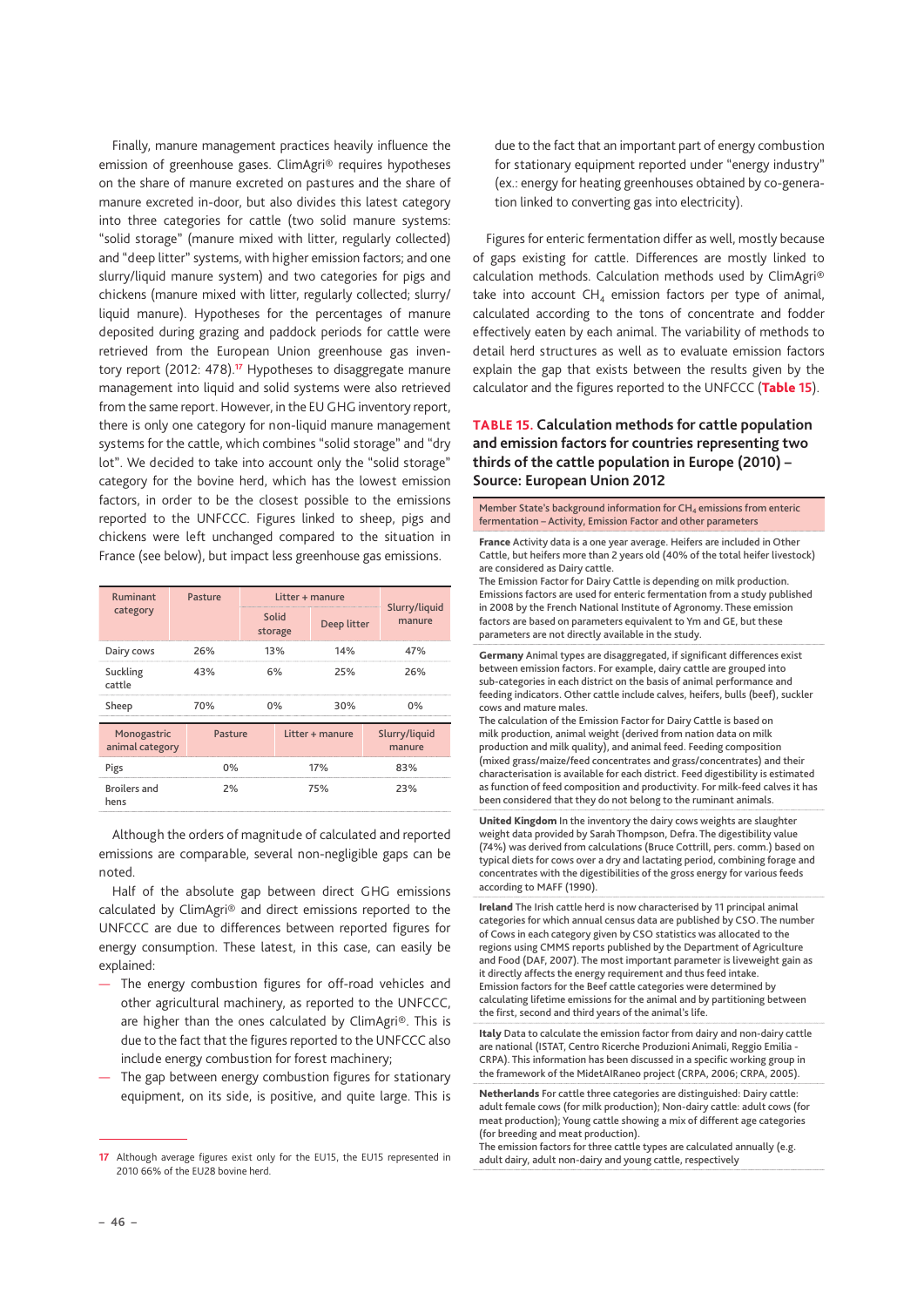|                                                                                      | ClimAgri <sup>®</sup> 2010 | <b>UNFCCC 2010</b> |
|--------------------------------------------------------------------------------------|----------------------------|--------------------|
| Fuel combustion in agriculture                                                       | 115.22                     | 79.39              |
| among which energy combustion for off-road vehicles and other agricultural machinery | 40.45                      | 51.30              |
| among which energy combustion for stationary equipment                               | 74.78                      | 28.09              |
| Agricultural soils                                                                   | 149.55                     | 157.50             |
| among which direct N <sub>2</sub> O emissions                                        | 109.75                     | 124.36             |
| among which indirect N <sub>2</sub> O emissions                                      | 34.81                      | 27.74              |
| among which CO <sub>2</sub> emissions from liming                                    | 4.99                       | 5.40               |
| <b>Enteric fermentation</b>                                                          | 229.69                     | 188.22             |
| from cattle                                                                          | 198.27                     | 156.89*            |
| from sheep                                                                           | 28.76                      | $20.32*$           |
| from pig                                                                             | 2.66                       | $4.47*$            |
| Manure management                                                                    | 89,17                      | 57.12              |
| from cattle                                                                          | 61.5                       | 29.98*             |
| from sheep                                                                           | 6.2                        | $1.26*$            |
| from pig                                                                             | 7.42                       | $21.46*$           |
| from other animals                                                                   | 14.07                      | $4.4*$             |
| indirect N <sub>2</sub> O from manure storage                                        | n/a                        | $8.28*$            |
| <b>Total direct GHG emissions</b>                                                    | 583.46                     | 490.51             |
|                                                                                      |                            |                    |

#### <span id="page-46-0"></span>**TABLE 16. Calculated and reported 2010 GHG emissions for the European Union (28)**

\* data retrieved from Eurostat

In addition, even though the EU National Inventory Report (European Union 2012) estimates that  $CH<sub>4</sub>$  emissions from enteric fermentation belong to the source categories in agriculture, which are less uncertain, with emission factors known with a precision better than 20% for most countries, uncertainties can go as high as 40% (for France, or for dairy cattle in Germany).

Both enteric fermentation and manure management emissions for the cattle are overestimated by the calculator. However, the purpose of using ClimAgri® is to compare 2010 and 2050 emissions according to the same calculation modes. Hence, emissions which are overestimated in 2010 will be overestimated for 2050, not putting back into question the interest of the comparative exercise or the tool used to perform it.

#### **7.2.3 Setting parameters and calculation**

#### **information for evaluating the GHG impact of the TYFA scenario**

Only one parameter was modified between the calculator used for estimating 2010 GHG emissions and the calculator used for estimating GHG emissions in 2050. The amount of  $CO<sub>2</sub>$  emissions resulting from the provision of electricity decreases, to take into account a certain level of decarbonation of the European electricity sector. The hypothesis is not too ambitious, following experts' advice and figures given by "Ten Years Network Development Plans" from the ENTSO-E (ENTSO-E, 2018). It was estimated that emissions would drop down to 0.00012 tons of  $CO<sub>2</sub>$ per kWh produced.

Crop and pasture areas, yield, the structure of herds and inorganic fertilizer (brought down to zero) were directly retrieved from the TYFA scenario.

Although irrigation does not have the same impact on GHG emissions, it was an important aspect on which hypotheses had to be made to run the calculator. In order to estimate the total amount of water needed for irrigation, the area irrigated in Europe in 2008-2010 was first calculated using Aquastat data, per crop type. The area irrigated in Europe in 2050 under the TYFA scenario per crop type was calculated by multiplying the above-mentioned areas per crop type by the area increase rate calculated in the TYFA calculator.

The total area irrigated in 2050 was then obtained by summing up the area irrigated per crop. Finally, the ratio was applied to the amount of water used for agricultural irrigation in 2010. In order to calculate the amount of energy needed for irrigation, the same intermediate factor than the one chosen to evaluate 2010 emissions was selected  $(0.5 \text{ kWh/m}^3)$ .

Liming application was kept at 70 kg per hectare on 100% of the crop area, as in 2010. Percentages of crops dried and preserved were kept alike as well.

Specific attention was dedicated to hypotheses regarding greenhouses, as practices linked to greenhouses proved to have a high impact on resulting emissions, especially since the TYFA scenario almost doubles the area where fresh vegetables are grown. The hypothesis was made that all additional vegetables would only be open-grown, and that the area of heated greenhouses in 2010 would drop by 15% by 2050—i.e., greenhouses would be relocated to areas with more suitable climatic conditions, as maximizing the use of local ecosystems is one of the core principles of agroecology.

Finally, hypotheses were also made for manure management practices, with the elimination of liquid forms of manure.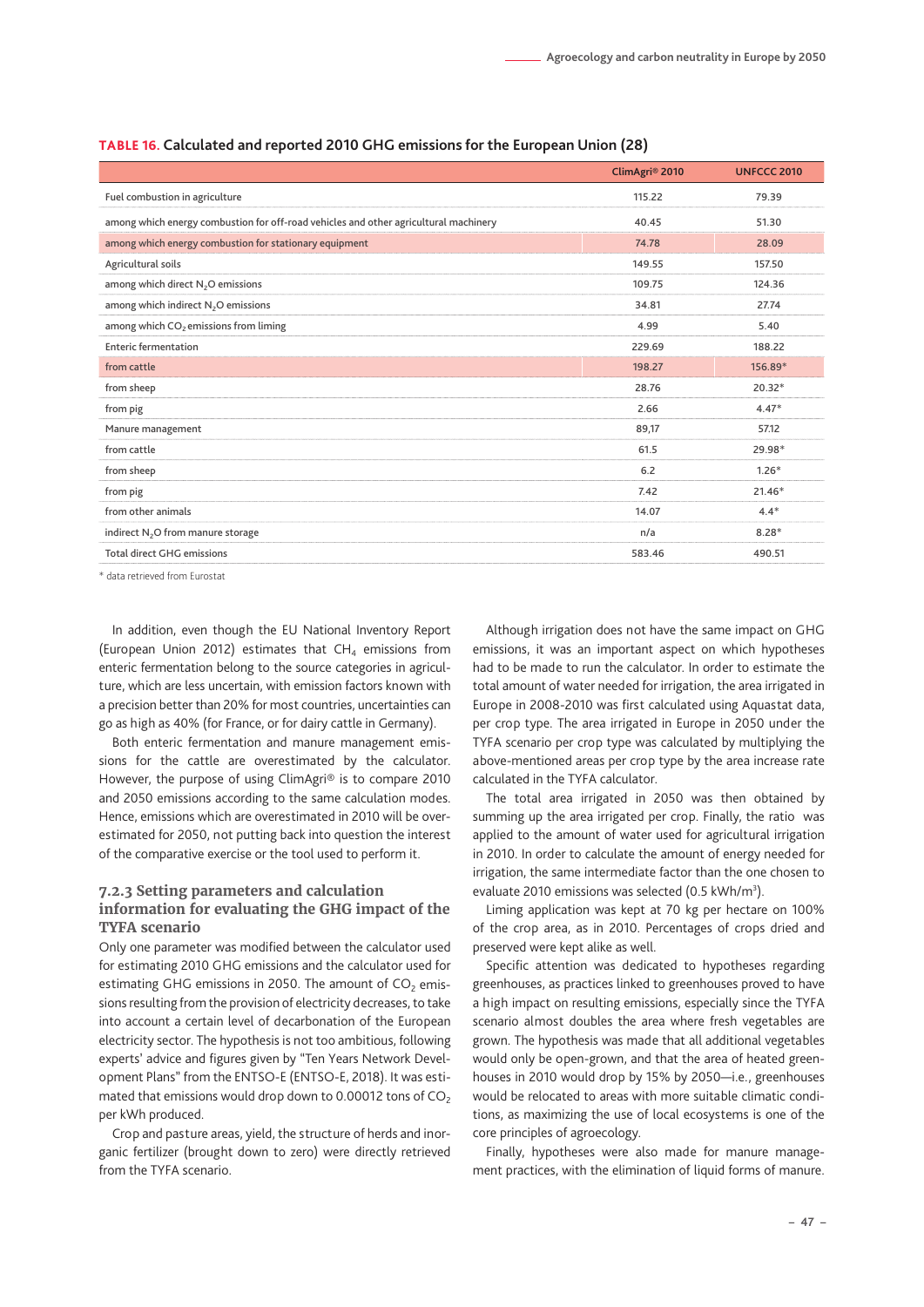<span id="page-47-0"></span>Farming systems engaged in this type of manure management would emit less methane in livestock buildings and during storage and application, as solid forms of manure are less volatile. However, this would imply a rediversification of agricultural activities at the local level, both for straw from cereal farms to feed the manure management systems of livestock farms (especially since solid manure requires at least 3 kg of straw per livestock unit (Idele, 2005), and to shorten the transportation distance of heavy manure that would need to be spread to crops.

| <b>Ruminant category</b>       | <b>Pasture</b> | Litter + manure |                       | Slurry/                     |
|--------------------------------|----------------|-----------------|-----------------------|-----------------------------|
|                                |                | Solid<br>manure | <b>Deep</b><br>litter | liquid<br>manure            |
| Dairy cows                     | 25%            | 75%             | 0%                    | 0%                          |
| Dairy calves                   | 50%            | 50%             | $0\%$                 | 0%                          |
| Suckling cattle                | 62%            | 38%             | 0%                    | 0%                          |
| Sheep and goats                | 70%            | 30%             | 0%                    | 0%                          |
| Monogastric animal<br>category | <b>Pasture</b> | Litter + manure |                       | Slurry/<br>liquid<br>manure |
| Pigs                           | 10%            | 90%             |                       | 0%                          |
| <b>Broilers and hens</b>       | 2%             | 98%             |                       | 0%                          |

# **7.3. Structure of herds, as retrieved from Eurostat (2010)**

| <b>Animal category</b>       | <b>Number</b> | <b>Number of days present</b> |  |
|------------------------------|---------------|-------------------------------|--|
| Dairy cattle                 |               |                               |  |
| Dairy cows (6,000 kg/year)   | 23,313,920    |                               |  |
| Heifers 0-1 year             | 8,030,052     |                               |  |
| Heifers 1-2 years            | 7,608,497     |                               |  |
| Males 0-1 year               | 4,262,722     | 365                           |  |
| Males 1-2 years              | 5,503,754     |                               |  |
| Heifers >2 years             | 3,983,608     |                               |  |
| Males >2 years               | 1,161,088     |                               |  |
| <b>Suckling cows</b>         |               |                               |  |
| Suckling cows                | 12,379,560    |                               |  |
| Heifers 0-1 years            | 4,263,568     |                               |  |
| Heifers 1-2 years            | 4,039,743     |                               |  |
| Males 0-1 year               | 2,922,226     | 365                           |  |
| Males 1-2 years              | 2,115,102     |                               |  |
| Heifers >2 years             | 2,263,298     |                               |  |
| Males >2 years               | 616,482       |                               |  |
| Sheep and goats              |               |                               |  |
| Ewes                         | 44,519,111    | 365                           |  |
| Lambs                        | 55,648,889    | 100                           |  |
| Pigs                         |               |                               |  |
| Sows                         | 8,019,000     | 365                           |  |
| Piglets                      | 144,342,000   | 180                           |  |
| <b>Broilers and chickens</b> |               |                               |  |
| <b>Broilers</b>              | 6,147,528,000 | 249                           |  |
| Laying hens                  | 363,564,000   | 355                           |  |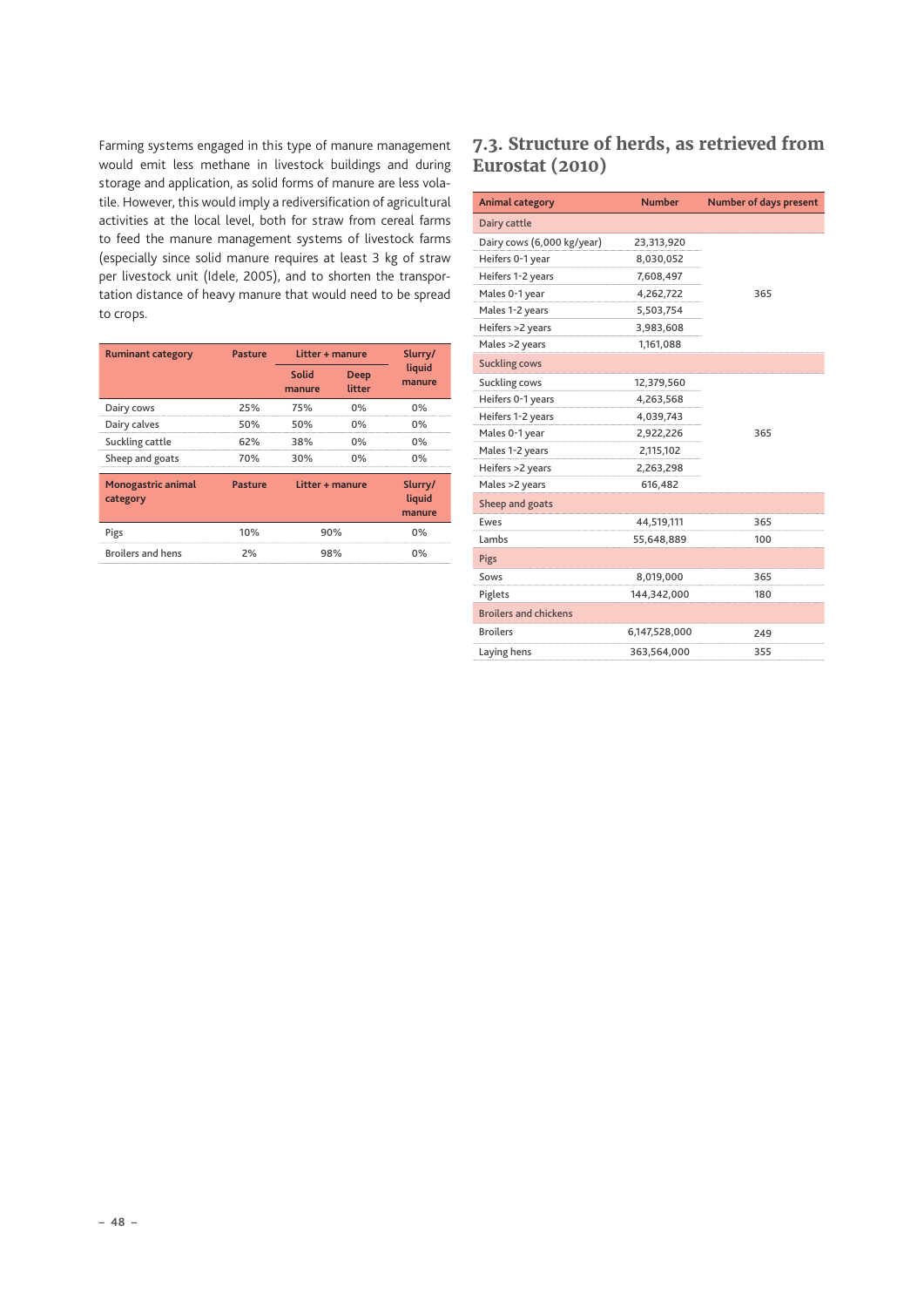# <span id="page-48-0"></span>**7.4. Structure of herds, as modelled by TYFA (2050)**

| <b>Animal category</b>                   | <b>Number</b> | <b>Calculation method</b>                                     | Number of days present                                                                                       |  |
|------------------------------------------|---------------|---------------------------------------------------------------|--------------------------------------------------------------------------------------------------------------|--|
| Dairy cattle                             |               |                                                               |                                                                                                              |  |
| Dairy cows - Mixed (= 5,700 kg/year)     | 13,617,772    | 80% of the total<br>number of dairy cows                      | 365                                                                                                          |  |
| Dairy cows - Grass-based (=5000 kg/year) | 3,404,443     | 20% of the total<br>number of dairy cows                      |                                                                                                              |  |
| Heifers 0-1 year                         | 7,659,997     | Total number of dairy                                         |                                                                                                              |  |
| Heifers 1-2 years                        | 7,659,997     | cows <sup>*</sup><br>(0.9 being the number                    |                                                                                                              |  |
| Males 0-1 year                           | 7,659,997     | of calves per dairy cow<br>per year)                          |                                                                                                              |  |
| Males 1-2 years                          | 7,659,997     |                                                               |                                                                                                              |  |
| Heifers >2 years                         | 7,659,997     |                                                               | 365 * 10/12 (only stays<br>10 months on fields before being<br>slaughtered or before replacing<br>cull cows) |  |
| Males >2 years                           | 7,659,997     |                                                               |                                                                                                              |  |
| <b>Suckling cows</b>                     |               |                                                               |                                                                                                              |  |
| Suckling cows                            | 5,000,877     |                                                               |                                                                                                              |  |
| Heifers 0-1 years                        | 2,250,395     |                                                               |                                                                                                              |  |
| Heifers 1-2 years                        | 2,250,395     | 365                                                           |                                                                                                              |  |
| Males 0-1 year                           | 2,250,395     |                                                               |                                                                                                              |  |
| Males 1-2 years                          | 2,250,395     | Total number of suckling                                      |                                                                                                              |  |
| Heifers >2 years                         | 2,250,395     | cows <sup>*</sup>                                             | 365 * 10/12 (only stays<br>10 months on fields before<br>being slaughtered or before<br>replacing cull cows) |  |
| Males >2 years                           | 2,250,395     | (0.9 being the number of<br>calves per dairy cow per<br>year) |                                                                                                              |  |

| Sheep and goats                                                                                                                              |               |                    |     |
|----------------------------------------------------------------------------------------------------------------------------------------------|---------------|--------------------|-----|
| Ewes                                                                                                                                         | 30,917,829    |                    | 365 |
| Lambs                                                                                                                                        | 38,647,286    | 1.25 lamb per ewe  | 100 |
| Pigs                                                                                                                                         |               |                    |     |
| Sows (outdoor category selected, raising the N excreted)                                                                                     | 4.178.628     |                    | 365 |
| Piglets (outdoor)                                                                                                                            | 75.215.304    | 18 piglets per sow | 335 |
| <b>Broilers and chickens</b>                                                                                                                 |               |                    |     |
| Broilers (label category selected, raising the N excreted; also<br>influences the body weight, hence the energy consumption of<br>buildings) | 2.250.534.125 |                    | 140 |
| Laying hens (label category selected, raising the N excreted)                                                                                | 179.957.273   |                    | 355 |